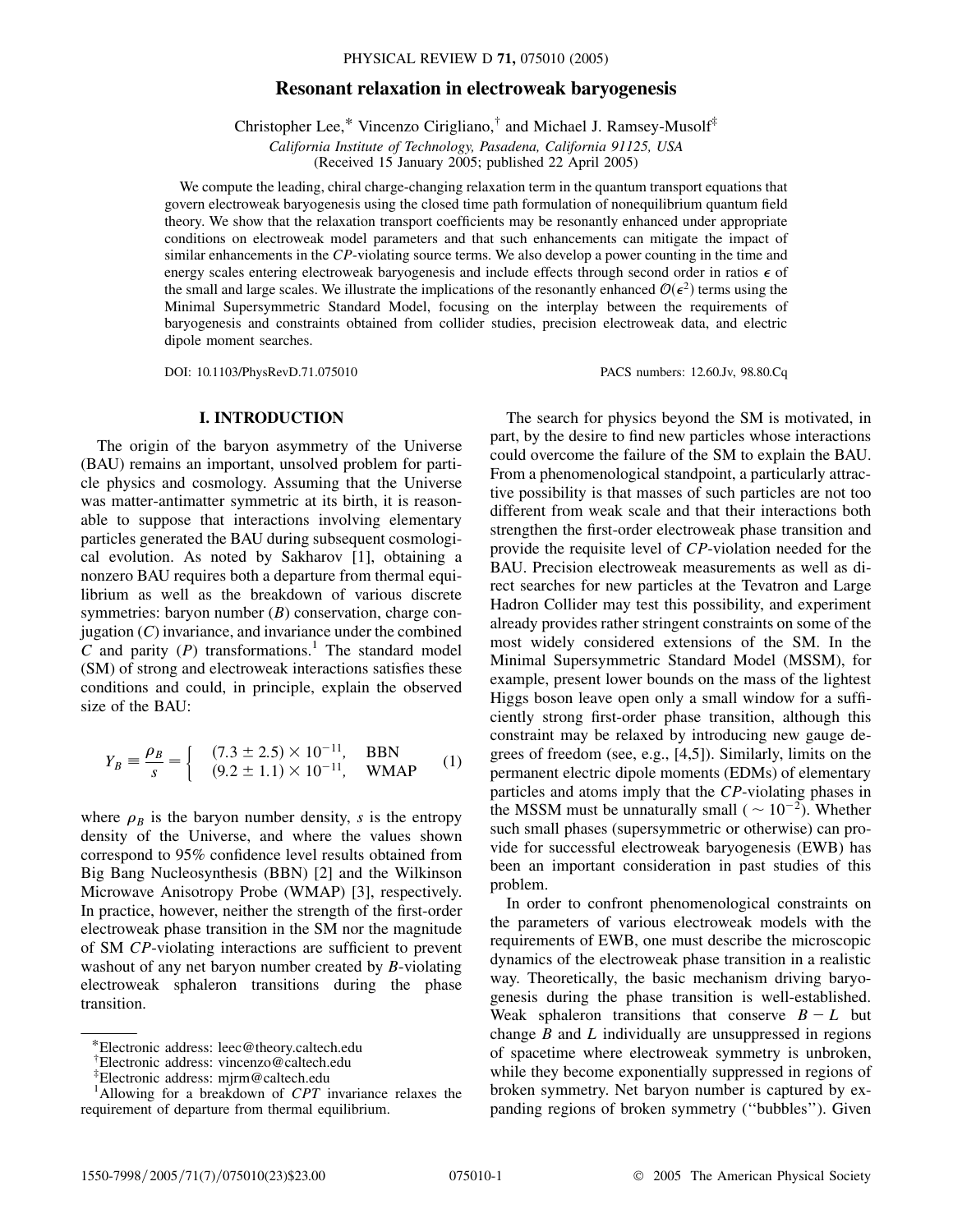sufficiently strong *C* and *CP*-violation as well as departure from thermal equilibrium, the nonzero *B* generated outside the bubble cannot be entirely washed out by elementary particle interactions that occur at the phase boundary. The baryon number density,  $\rho_B$ , is governed by a diffusion equation of the form:

$$
\partial_t \rho_B(x) - D \nabla^2 \rho_B(x) = -\Gamma_{\text{ws}} F_{\text{ws}}(x) [n_L(x) + R \rho_B(x)], \tag{2}
$$

where *D* is the diffusion coefficient for baryon number,  $\Gamma_{\text{ws}}$ is the weak sphaleron transition rate,  $F_{ws}(x)$  is a sphaleron transition profile function that goes to zero inside the regions of broken electroweak symmetry and asymptotically to unity outside, *R* is a relaxation coefficient for the decay of baryon number through weak sphaleron transitions, and  $n<sub>L</sub>(x)$  is the number density of left-handed doublet fields created by ''fast'' chirality-changing processes (see, e.g., [6]). Thus, in order to obtain nonzero  $\rho_B$  inside the bubble of broken electroweak symmetry, the left-handed density  $n<sub>L</sub>$  must be nonvanishing in the plasma at the phase boundary and possibly beyond into the region of unbroken symmetry.

In effect,  $n_L(x)$  acts as a seed for the *B*-changing weak sphaleron transitions, and its spacetime profile is determined by the *CP*-violating sources and the quantum transport of various charges in the nonequilibrium environment of the plasma. Typical treatments of these dynamics involve writing down a set of coupled quantum transport equations (QTEs) for the relevant charges, estimating (or parametrizing) the relevant transport coefficients, and solving the system of equations under the appropriate boundary conditions.

Among the developments in the past decade or so which have made significant impacts on this program, we identify two that form the basis of our investigation in this work. First, the authors of Ref. [7] noted that diffusion of chiral charge ahead of the advancing phase transition boundary into the region of unbroken symmetry could enhance the impact of baryon number-changing sphaleron processes, thereby leading to more effective EWB. The second, perhaps less widely appreciated, development has been the observation by the author of Ref. [8] that the application of equilibrium quantum field theory (QFT) to transport properties in the plasma is not necessarily appropriate. In contrast to equilibrium quantum dynamics, the time evolution of quantum states during the phase transition is nonadiabatic. Consequently, scattering processes that drive quantum transport are no longer Markovian, but rather retain some memory of the system's quantum evolution. Using the closed time path (CTP) formulation of nonequilibrium QFT [9] to compute the *CP*-violating source terms in the plasma for the MSSM, the author of Ref. [8] found that these ''memory effects'' may lead to significant resonant enhancements (of order  $10<sup>3</sup>$ ) of the sources over their strength estimated in previous treatments (see, e.g., Ref. [10] and references therein). The authors of Ref. [11,12] subsequently found that performing an allorders summation of scattering from Higgs backgrounds reduces the size of the *CP*-violating sources to some extent, but that the resonant enhancements nonetheless persist. Taken at face value, these enhancements would imply that successful EWB could occur with significantly smaller *CP*-violating phases than previously believed, thereby evading the present and prospective limits obtained from EDMs.

To determine whether or not such conclusions are warranted, however, requires that one treat the other terms in the transport equations in the same manner as the *CP*-violating sources. Here, we attempt to do so, focusing on the terms that, in previous studies, have governed the relaxation of  $n_L(x)$ . In particular, chirality-changing Yukawa interactions with the Higgs fields and their spacetime varying vacuum expectation values (vevs) tend to wash out excess  $n_L(x)$ . In earlier studies—including those in which nonequilibrium QFT has been applied to the *CP*-violating sources—these relaxation terms were estimated using conventional quantum transport theory [8,10– 12]. However, if the memory effects that enhance the *CP*-violating sources have a similar effect on these Yukawa terms, then the net effect on  $\rho_B$  may not be as substantial as suggested in Refs. [8,11,12].

The goal of the present study is to address this question by developing a more comprehensive treatment of EWB using the CTP formulation of nonequilibrium QFT. In doing so, we follow the direction suggested in Ref. [8] and compute the transport coefficients of the chiral charges using the CTP formalism. To make the calculation more systematic, we identify the relevant energy and time scales that govern finite temperature, nonequilibrium dynamics and develop a power counting in the ratios of small to large scales (generically denoted here as  $\epsilon$ ). As we show below, both the *CP*-violating sources and the driving relaxation terms first arise at  $\mathcal{O}(\epsilon^2)$ , and we truncate our analysis at this order. In contrast to the computation of the *CP*-violating sources, the derivation of the relaxation terms requires the use of finite density Green's functions. Given the resulting complexity, we consider here only the terms in the transport equations that previous authors have considered the dominant ones, and use our analysis of these terms to illustrate a method for obtaining a more comprehensive treatment of the QTEs. To make the phenomenological implications concrete, we focus on the MSSM, realizing, however, that one may need to include extensions of the MSSM in order to satisfy the requirements of a strong first-order phase transition. Finally, we also attempt to identify the different approximations that have entered previous treatments of EWB, such as the implicit truncation at a given order in  $\epsilon$  and outline additional calculations needed to obtain a comprehensive treatment.

Based on our analysis, we find that under the same conditions that lead to resonant enhancements of the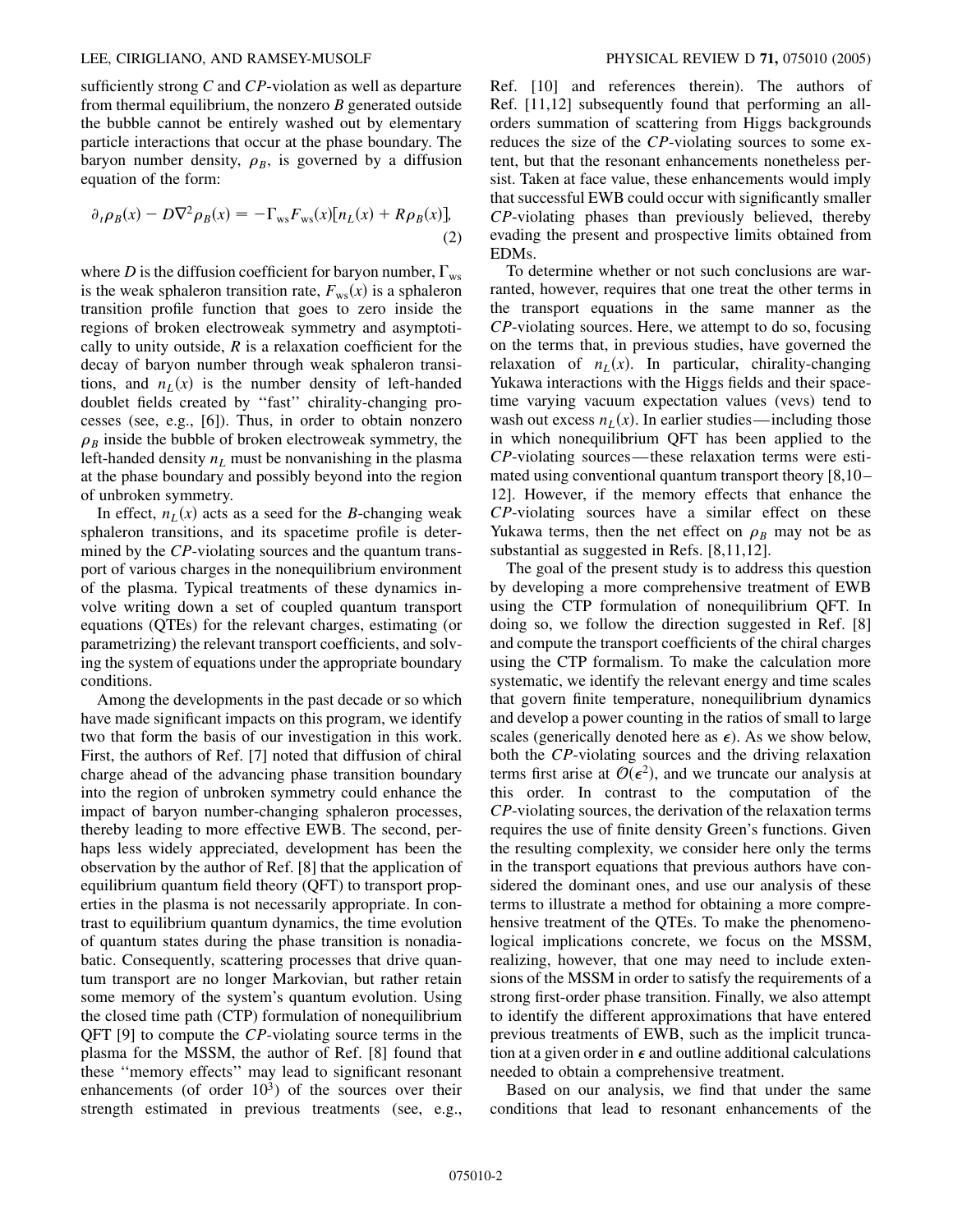*CP*-violating sources,  $S^{QP}$ , one also obtains a similar, resonant enhancement of the driving chirality-changing transport coefficient,  $\overline{\Gamma}$ . Since  $Y_B \sim S^{CP}/\sqrt{\overline{\Gamma}}$ .<br>-<br>-.<br>-<br>7  $\sqrt{\bar{\Gamma}}$ , resonant relaxation counteracts the enhanced sources, though some overall enhancement of EWB still persists. Consequently, it will be important in future work to study the other transport coefficients whose impact has been considered subleading, since they may be enhanced under conditions other than those relevant for the leading terms. From the standpoint of phenomenology, we also illustrate how the implications of EDM searches for EWB depends in a detailed way on the electroweak model of interest as well as results from collider experiments and precision electroweak data.

In presenting our study, we attempt to be somewhat pedagogical, since the methods are, perhaps, not generally familiar to either the practitioners of field theory or experimentalists. Most of the formal development appears in Sections II, III, and IV. In Section II we review the CTP formalism and its application to the QTEs and discuss in detail the formulation of density-dependent Green's functions. In Section III we compute the *CP*-violating source terms, providing a check of Ref. [8], as well as the transport coefficients of the chiral charge densities. Here, we also enumerate the approximations used to obtain a set of coupled, linear differential diffusion equations, discuss their limits of validity, and identify additional terms (usually assumed to be subleading) that we defer to a future study. In Section IV we solve these equations for the baryon density. A reader primarily interested in the phenomenological implications may want to turn directly to Section V, which gives illustrative numerical studies using the parameters of the MSSM. A discussion of the implications for EDMs also appears here. Section VI contains a summary and outlook, while several technical details appear in the Appendices.

# **II. NONEQUILIBRIUM TRANSPORT: CTP FORMULATION**

In what follows, we treat all *CP*-violating and nontopological chirality-changing interactions perturbatively.<sup>2</sup> In contrast to zero-temperature, equilibrium perturbation theory, however, the perturbative expansion under nonequilibrium,  $T > 0$  conditions requires the use of a more general set of Green's functions that take into account the nonadiabatic evolution of states as well as the presence of degeneracies in the thermal bath. Specifically, the matrix element of any operator  $O(x)$  in the interaction representation is given by:

$$
\langle n|S_{\text{int}}^{\dagger}T\{\mathcal{O}(x)S_{\text{int}}\}|n\rangle,\tag{3}
$$

where

$$
S_{\rm int} = T \exp \left( i \int d^4 x \mathcal{L}_{\rm int} \right) \tag{4}
$$

for an interaction Lagrangian  $\mathcal{L}_{int}$ , *T* is the time-ordering operator, and  $|n\rangle$  is an in-state. In ordinary, zerotemperature equilibrium field theory, the assumptions of adiabaticity and of nondegeneracy of the states  $|n\rangle$  imply that the only impact of  $S_{\text{int}}^{\dagger}$  is the introduction of an overall phase, allowing one to rewrite (3) as:

$$
\frac{\langle n|T\{\mathcal{O}(x)S_{\rm int}\}|n\rangle}{\langle n|S_{\rm int}|n\rangle}.
$$
 (5)

This simplification is no longer valid for nonequilibrium *T >* 0 evolution, and one must take into account the action of  $S_{int}^{\dagger}$  appearing to the left of  $\mathcal{O}(x)$  in (3). Doing so is facilitated by giving every field in  $S_{int}$  and  $S_{int}^{\dagger}$  a "+" and " $-$ " subscript, respectively. The matrix element in (3) then becomes:

$$
\langle n| \mathcal{P} \Big\{ \mathcal{O}(x) \exp \Big( i \int d^4 x \mathcal{L}_+ - i \int d^4 x \mathcal{L}_- \Big) \Big\} |n\rangle, \qquad (6)
$$

where the path ordering operator  $\mathcal P$  indicates that all "+" fields appear to the right of all " $-$ " fields, with the former being ordered according to the usual time-ordering prescription and the latter being anti-time-ordered [here,  $O(x)$ has been taken to be a " $+$ " field]. Note that the two integrals in the exponential in (6) can be written as a single integral along a closed time path running from  $-\infty$  to  $+\infty$ and then back to  $-\infty$ .

Perturbation theory now proceeds from the matrix element (6) along the same lines as in ordinary field theory via the application of Wick's theorem, but with the more general P operator replacing the *T* operator. As a result, one now has a set of four two-point functions, corresponding to the different combinations of " $+$ " and " $-$ " fields that arise from contractions. It is convenient to write them as a matrix  $\tilde{G}(x, y)$ :

$$
\tilde{G}(x, y) = \begin{pmatrix} G^{t}(x, y) & -G^{<}(x, y) \\ G^{>}(x, y) & -G^{\bar{t}}(x, y) \end{pmatrix}, \tag{7}
$$

where

$$
G^{>}(x, y) = \langle \phi_{-}(x)\phi_{+}^{\dagger}(y) \rangle \tag{8a}
$$

$$
G^{<}(x, y) = \langle \phi^{\dagger}(y)\phi_{+}(x)\rangle
$$
 (8b)

$$
G^{t}(x, y) = \langle T\{\phi_{+}(x)\phi_{+}^{\dagger}(y)\}\rangle = \theta(x_{0} - y_{0})G^{>}(x, y)
$$
  
+  $\theta(y_{0} - x_{0})G^{<}(x, y)$  (8c)

$$
G^{\bar{t}}(x, y) = \langle \bar{T} \{ \phi_{-}(x) \phi_{-}^{\dagger}(y) \} \rangle = \theta(x_0 - y_0) G^{<}(x, y) + \theta(y_0 - x_0) G^{>}(x, y),
$$
(8d)

and where the  $\langle \rangle$  denote ensemble averages,

$$
\langle \mathcal{O}(x) \rangle \equiv \frac{1}{Z} \operatorname{Tr}[\hat{\rho} \mathcal{O}(x)]. \tag{9}
$$

<sup>&</sup>lt;sup>2</sup>Sphaleron transitions, however, are manifestly nonperturba-<br>  $\langle \mathcal{O}(x) \rangle = \frac{1}{7} \text{Tr}[\hat{\rho} \mathcal{O}(x)]$ . (9) tive, and we parametrize their effects in the standard way.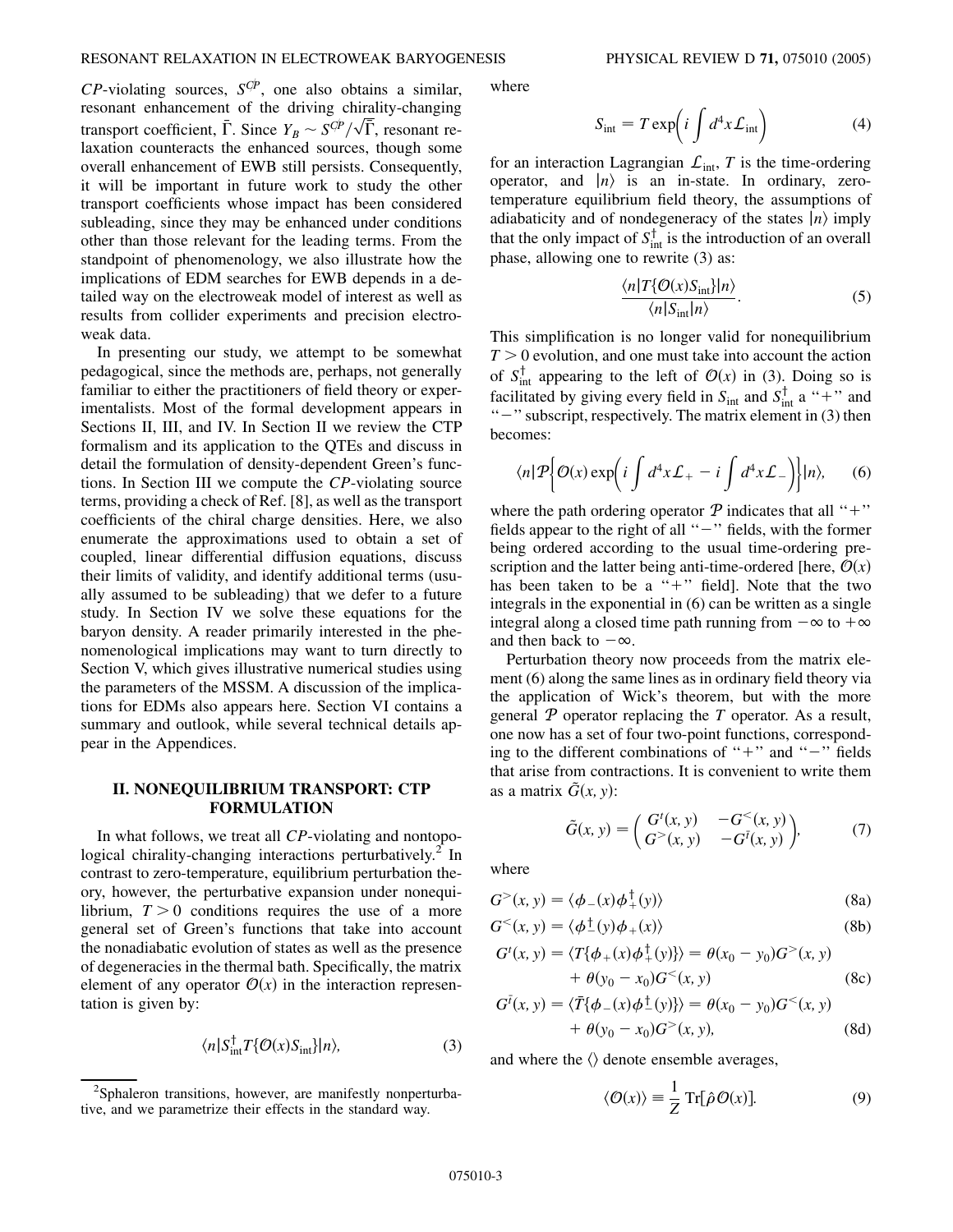$\hat{\rho}$  is the density matrix containing information about the state of the system, and  $Z = Tr(\hat{\rho})$ . In thermal equilibrium  $\hat{\rho}$  is time-independent and is given by  $\hat{\rho} = e^{-\beta(H - \mu_i N_i)}$  for a grand-canonical ensemble. Note that the matrix  $\tilde{G}(x, y)$ may be written more compactly as:

$$
\tilde{G}(x, y)_{ab} = \langle \mathcal{P}\{\phi_a(x)\phi_b^{\dagger}(y)\}\rangle(\tau_3)_{bb}.\tag{10}
$$

The presence of the  $\tau_3$  factor is a bookkeeping device to keep track of the relative minus sign between the  $\mathcal{L}_+$  and  $\mathcal{L}_{-}$  terms in Eq. (6).

The path-ordered two-point functions satisfy the Schwinger-Dyson equations:

$$
\tilde{G}(x, y) = \tilde{G}^0(x, y) + \int d^4w \int d^4z \tilde{G}^0(x, w)\tilde{\Sigma}(w, z)\tilde{G}(z, y)
$$
\n(11a)

$$
\tilde{G}(x, y) = \tilde{G}^0(x, y) + \int d^4w \int d^4z \tilde{G}(x, w)\tilde{\Sigma}(w, z)\tilde{G}^0(z, y),
$$
\n(11b)

where the "0" superscript indicates a noninteracting Green's function and where  $\tilde{\Sigma}(x, y)$  is the matrix of interacting self-energies defined analogously to the  $\tilde{G}(x, y)$ . An analogous set of expressions apply for fermion Green's functions, with an appropriate insertion of  $-1$  to account for anticommutation relations.

## **A. Quantum Transport Equations from CTP Formalism**

The Schwinger-Dyson Eqs. (11) are the starting point for obtaining the transport equations governing  $n<sub>L</sub>(x)$ . To do so, we follow Ref. [8] and apply the Klein-Gordon operator to  $\tilde{G}(x, y)$ . Using

$$
(\Box_x + m^2)\tilde{G}^0(x, y) = (\Box_y + m^2)\tilde{G}^0(x, y) = -i\delta^{(4)}(x - y)
$$
\n(12)

gives

$$
(\Box_x + m^2)\tilde{G}(x, y) = -i\delta^{(4)}(x - y) - i \int d^4z \tilde{\Sigma}(x, z)\tilde{G}(z, y)
$$
\n(13a)

$$
(\Box_y + m^2)\tilde{G}(x, y) = -i\delta^{(4)}(x - y) - i \int d^4z \tilde{G}(x, z)\tilde{\Sigma}(z, y).
$$
\n(13b)

It is useful now to consider the  $(a, b) = (1, 2)$  components of these equations:

$$
(\Box_x + m^2)G^<(x, y) = -i \int d^4z [\Sigma^t(x, z)G^<(z, y) - \Sigma^<(x, z)G^{\bar{t}}(z, y)] \qquad (14a)
$$

$$
(\Box_y + m^2)G^<(x, y) = -i \int d^4z [G^t(x, z) \Sigma^<(z, y) - G^<(x, z) \Sigma^{\bar{t}}(z, y)].
$$
 (14b)

Subtracting Eq. (14b) from Eq. (14a) and multiplying through by *i* gives

$$
i(\Box_x - \Box_y)G^<(x, y)|_{x=y=X} = i\partial^X_\mu [(\partial_x^\mu - \partial_y^\mu)G^<(x, y)]_{x=y=X},
$$
  

$$
- \partial_y^\mu)G^<(x, y)|_{x=y=X},
$$
 (15)

However,

$$
(\partial_{\mu}^{x} - \partial_{\mu}^{y})G^{<}(x, y)|_{x=y=X} = -ij_{\mu}(X), \qquad (16)
$$

where  $j_{\mu}(x) = i \langle : \phi^{\dagger}(x) \overrightarrow{\phi}_{\mu} \phi(x) : \rangle \equiv (n(x), \overrightarrow{j}(x)),$  since the " $'$ "' and " $'$ "' labels simply indicate the order in which the fields  $\phi^{\dagger}(y)$  and  $\phi(x)$  occur and may be dropped at this point. Finally, expressing  $G^{t,\bar{t}}(x, y)$  and  $\Sigma^{t,\bar{t}}(x, y)$  in terms of  $\theta$ -functions as in Eqs. (8), we obtain from Eq. (15):

$$
\frac{\partial n}{\partial X_0} + \nabla \cdot \mathbf{j}(X) = \int d^3 z \int_{-\infty}^{X_0} dz_0 \left[\Sigma^>(X, z) G^<(z, X)\right]
$$

$$
- G^>(X, z) \Sigma^<(z, X)
$$

$$
+ G^<(X, z) \Sigma^>(z, X)
$$

$$
- \Sigma^<(X, z) G^>(z, X) \tag{17}
$$

Following similar steps, but taking the sum rather than the difference of the components of the Schwinger-Dyson equations involving the  $S^>(x, y)$  component on the lefthand side (LHS), one obtains the analogous continuity equation for Dirac fermions:

$$
\frac{\partial n}{\partial X_0} + \nabla \cdot \mathbf{j}(X) = -\int d^3 z \int_{-\infty}^{X_0} dz_0 \operatorname{Tr}[\Sigma^>(X, z)S^<(z, X) \n- S^>(X, z)\Sigma^<(z, X) \n+ S^<(X, z)\Sigma^>(z, X) \n- \Sigma^<(X, z)S^>(z, X)], \tag{18}
$$

where

$$
S_{\alpha\beta}^{>}(x, y) = \langle \psi_{-\alpha}(x)\bar{\psi}_{+\beta}(y) \rangle \tag{19a}
$$

$$
S_{\alpha\beta}^<(x, y) = -\langle \bar{\psi}_{-\beta}(y)\psi_{+\alpha}(x)\rangle, \tag{19b}
$$

displaying explicitly the spinor indices  $\alpha$ ,  $\beta$ . Note that the overall sign of the right-hand side (RHS) of Eqs. (17) and (18) differs from that in Ref. [8] since the definition of our Green's functions  $G(x, y)$  and  $S(x, y)$  differ by an overall factor of  $-i$ .

In many extensions of the SM, one encounters both chiral and Majorana fermions, which carry no conserved charge. It is useful, therefore, to derive the analogous continuity equation for the axial current  $j_{\mu 5}(x) =$  $\langle \bar{\psi}(x) \gamma_{\mu} \gamma_5 \psi(x) \rangle$ . Doing so involves multiplying the Schwinger-Dyson equations by  $\gamma_5$ , performing the trace, and taking the difference rather than the sum of the components involving  $S<sup>></sup>(x, y)$  on the LHS. The result is: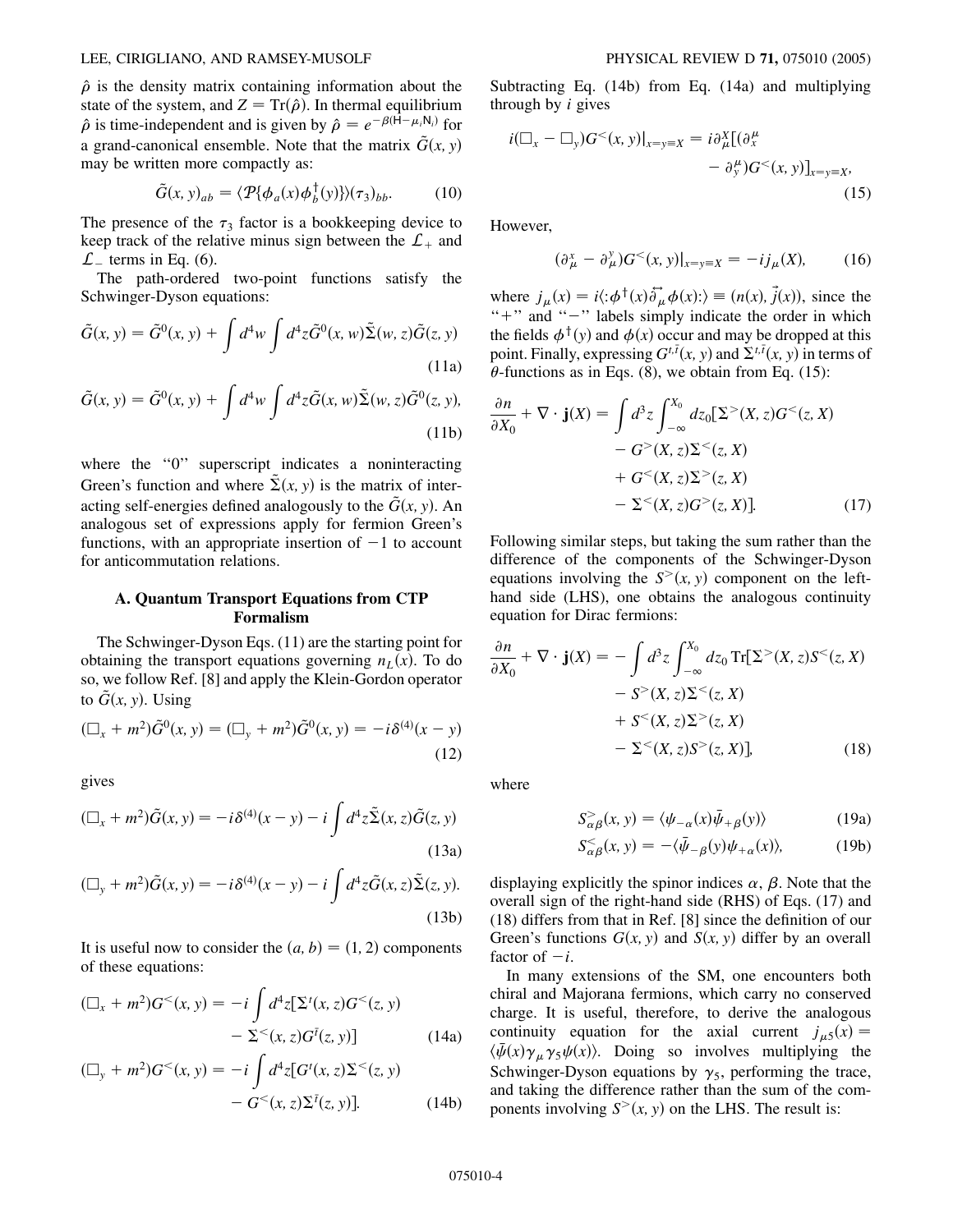$$
\frac{\partial n_5}{\partial X_0} + \nabla \cdot \mathbf{j}_5(X) = 2imP(X)
$$
  
+ 
$$
\int d^3z \int_{-\infty}^{X_0} dz_0 \operatorname{Tr} \{[\Sigma^>(X, z)S^<(z, X) + S^>(X, z) \Sigma^<(z, X) - S^<(X, z) \Sigma^>(z, X) - \Sigma^<(X, z)S^>(z, X)]\gamma_5\},
$$
 (20)

where  $P(x) = \langle \bar{\psi}(x) \gamma_5 \psi(x) \rangle$  and *m* is the fermion mass. In principle, one could evaluate  $P(x)$  using path-ordered perturbation theory as outlined above.

### **B. Power Counting of Physical Scales**

Evaluating the various terms in Eqs. (17) and (18) leads to a system of coupled quantum transport equations for the charges that ultimately determine  $n_L(x)$ . On the LHS of these equations, it is conventional to parametrize  $\mathbf{i} =$  $-D(\nabla n)$ , in terms of the diffusion coefficient *D* (whose expressions we take from Ref. [13]). The RHS involves integrating the products of various Green's functions and self-energies over the entire history of the system. In practice, this integral depends on the various time and energy scales associated with nonequilibrium dynamics at finite temperature and density. Here, we observe that there exists a hierarchy among these scales that leads to a natural power counting in their ratios (generically denoted here as  $\epsilon$ ) and that provides for a systematic expansion of the RHS of the transport Eqs.  $(17)$ ,  $(18)$ , and  $(20)$ .

The changing geometry associated with the expanding region of broken symmetry and the spacetime variation of the Higgs vevs leads to a decoherence of states that have, initially, precise energy and momentum. The effect is analogous to the quantum mechanical evolution of a particle in a box of side L. If the value of L is changed to  $L +$  $\Delta L$  in some time interval  $\Delta t$ , a state that is initially a stationary state for the original box will become an admixture of the stationary states of new box. The shorter the interval  $\Delta t$  or the greater the wave number  $k$  of the initial state, the smaller the probability will be of finding the particle in the state with the same wave number in the new system. The time scale that characterizes this decoherence,  $\tau_d$ , is naturally given by  $\tau_d \sim 1/vk$ , where  $v =$  $\Delta L/\Delta t$  is the velocity of expansion of the box and  $k =$  $p/\hbar$ . In the present case, the relevant velocity is just  $v_w$ , the expanding bubble wall velocity, and the relevant effective wave number *k* depends on  $|\mathbf{k}|$  and the wall thickness,  $L_w$ . The smaller the velocity or the longer the wavelength, the more adiabatic the dynamics of the expanding bubble become and the longer the decoherence time. Equilibrium dynamics are approached in the adiabatic limit:  $\tau_d \rightarrow \infty$ . The need to employ the CTP formalism follows from being in a situation with  $v_w > 0$ , or  $\tau_d < \infty$ .

A second time scale that one encounters in quantum transport at the phase boundary arises from the presence of degeneracies among states in the thermal bath that vanish in the  $T \rightarrow 0$  limit. At finite *T*, for example, a single, on-shell fermion may be degenerate with another state involving an on-shell fermion-gluon pair—a situation that is forbidden at  $T = 0$ . Interactions of strength *g* that cause mixing between such degenerate states give rise to thermal—or plasma—widths  $\Gamma_p$  of order  $\alpha T$  with  $\alpha =$  $g^2/4\pi$ , and transitions between the degenerate states take place on a plasma time scale  $\tau_p$  of order  $\sim 1/\Gamma_p$ . Again, the use of the CTP formalism is necessitated when  $\tau_p < \infty$  or  $T > 0$ .

A third time scale, which we denote  $\tau_{\text{int}}$ , is associated with the intrinsic frequency  $\omega_k$  of the quasiparticle states that characterize the plasma dynamics. This time scale is naturally given by  $\tau_{int} \sim 1/\omega_k$ . In the present case, we note that although the decoherence and plasma times are finite, they are typically much larger than  $\tau_{int}$ . For example,  $\tau_{\text{int}}/\tau_d = v_w k/\omega_k \le v_w/c$ . Numerical studies indicate that  $v_w/c \ll 1$ . Similarly,  $\tau_{int}/\tau_p = \alpha T/\omega_k$ . Since quasiparticle thermal masses are of order *gT* or larger, one also has that the latter ratio is smaller than unity. Thus, one is naturally led to expand the RHS of the transport equations in these ratios:

$$
0 < \tau_{\text{int}}/\tau_d \ll 1 \tag{21a}
$$

$$
0 < \tau_{\text{int}}/\tau_p \ll 1. \tag{21b}
$$

Finally, we observe that the generation of baryon number takes place in an environment of finite, but small particle number (or chiral charge) densities  $n_i$  that are associated with chemical potentials  $\mu_i$ . For the temperatures and densities of interest here, one has  $|\mu_i|/T \ll 1$ , so that the latter ratio also provides for a natural expansion parameter. Denoting each of the ratios<sup>3</sup> in Eq.  $(21)$  and  $\mu_i/T$  by  $\epsilon$ , we show below that both the *CP*-violating sources and the relaxation term first arise at  $\mathcal{O}(\epsilon^2)$ , and we truncate our analysis at this order. We note that doing so introduces some simplifications into the evaluation of the RHS of the transport equations. For example, both the selfenergies  $\Sigma^{\geq}$  and the Green's functions  $G^{\geq}$ , etc., depend on thermal distribution functions  $f(T, \mu_i)$  that differ, in general, from their equilibrium values,  $f_0(T, \mu_i)$ . The difference  $\delta f \equiv f(T, \mu_i) - f_0(T, \mu_i)$  that characterizes the departure from equilibrium will be at least of  $\mathcal{O}(\epsilon)$ , since it must vanish in the  $v_w \rightarrow 0$  limit. We find below that the effect of having  $\delta f \neq 0$  contributes at higher-order in  $\epsilon$ than we consider here, so that we may use the equilibrium distribution functions in the Green's functions and selfenergies.

<sup>&</sup>lt;sup>3</sup>For our purposes, it is not necessary to distinguish a hierarchy among the different scale ratios, as we work to leading nontrivial order in  $\epsilon$ .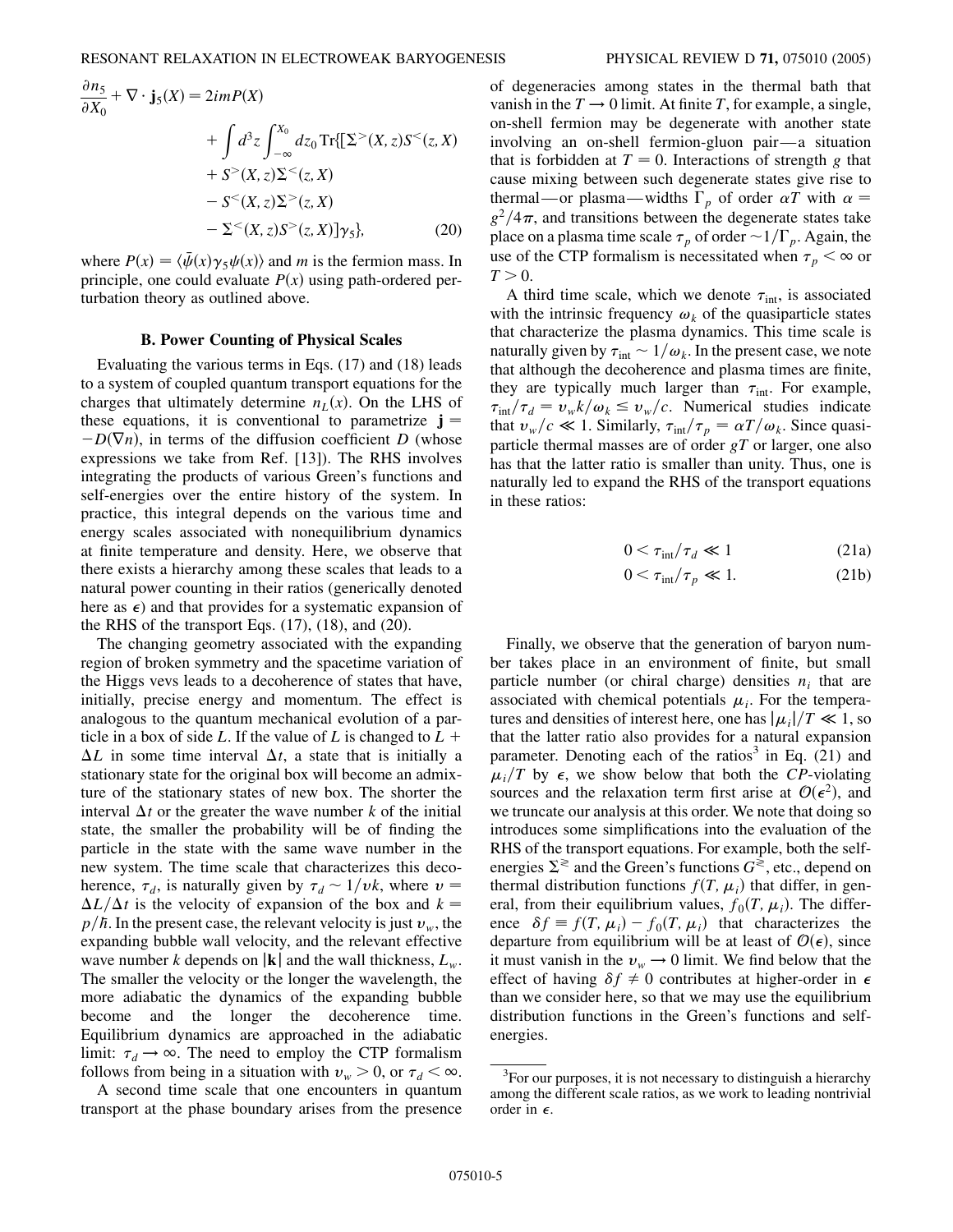# **C. Green's Functions at Nonzero Temperature and Density**

The computation of the various components of  $\tilde{G}(x, y)$ and  $\tilde{\Sigma}(x, y)$  appearing in Eqs. (17) and (18) at nonzero temperature and density requires knowledge of  $(T, \mu_i)$ -dependent fermion and boson propagators. The *T*-dependence of propagators has been studied extensively (see, e.g., Ref. [14] and references therein), while the  $\mu_i$ -dependence of fermion propagators has been studied in Refs. [15]. Here we summarize the features of  $(T, \mu_i)$ -dependent propagators which are important for our subsequent application of the real-time, CTP formalism of Sec. II, and give some more technical details in Appendix A.

For pedagogical purposes, we provide here a brief derivation of the noninteracting fermion propagator but only give final results for the case of interacting fermions and bosons. To do so, we start from the mode expansions for the field operators appearing in the free Dirac Lagrangian,  $\psi(x)$  and  $\overline{\psi}(x)$ :

$$
\psi(x) = \int \frac{d^3k}{(2\pi)^3} \frac{1}{2\omega_\mathbf{k}} \sum_{\alpha=1,2} [b_\alpha(\mathbf{k})u(\mathbf{k}, \alpha)e^{-ik \cdot x} + d_\alpha^\dagger(\mathbf{k})v(\mathbf{k}, \alpha)e^{ik \cdot x}]
$$
\n(22a)

$$
\bar{\psi}(x) = \int \frac{d^3k}{(2\pi)^3} \frac{1}{2\omega_{\mathbf{k}}} \sum_{\alpha=1,2} [b_{\alpha}^{\dagger}(\mathbf{k}) \bar{u}(\mathbf{k}, \alpha) e^{ik \cdot x} \n+ d_{\alpha}(\mathbf{k}) \bar{v}(\mathbf{k}, \alpha) e^{-ik \cdot x}],
$$
\n(22b)

where  $k^{\mu} = (\omega_{\mathbf{k}}, \mathbf{k}), \omega_{\mathbf{k}} = \sqrt{|\mathbf{k}|^2 + m^2}$ , the mode opera--------------------tors satisfy:

$$
\{b_{\alpha}(\mathbf{k}), b_{\beta}^{\dagger}(\mathbf{k}')\} = \{d_{\alpha}(\mathbf{k}), d_{\beta}^{\dagger}(\mathbf{k}')\}
$$

$$
= (2\pi)^{3} \delta^{(3)}(\mathbf{k} - \mathbf{k}') 2\omega_{\mathbf{k}} \delta_{\alpha\beta}, \qquad (23)
$$

and

$$
\langle b_{\alpha}(\mathbf{k})^{\dagger} b_{\beta}(\mathbf{k}') \rangle = f(\omega_k, \mu_i)(2\pi)^3 \delta^{(3)}(\mathbf{k} - \mathbf{k}') 2\omega_{\mathbf{k}} \delta_{\alpha\beta}
$$
\n(24a)\n
$$
\langle d_{\alpha}(\mathbf{k})^{\dagger} d_{\beta}(\mathbf{k}') \rangle = f(\omega_k, -\mu_i)(2\pi)^3 \delta^{(3)}(\mathbf{k} - \mathbf{k}') 2\omega_{\mathbf{k}} \delta_{\alpha\beta},
$$
\n(24b)

with  $f(\omega, \mu_i)$  being the nonequilibrium Fermi distribution function. For our purposes, the relative change  $\delta f(\omega, \mu_i) / f_0(\omega, \mu_i)$  enters the transport equations multiplying explicit factors of  $\Gamma_p$  and either  $v_w$  or  $\mu$ , so that in working to second order in  $\epsilon$  we may replace  $f$  by the equilibrium distributions  $f_0(\omega, \mu_i) = n_F(\omega - \mu_i)$  $[e^{(\omega - \mu_i)/T} + 1]^{-1}$ . Using the mode expansion (22) it is straightforward to show that  $S^{>}(x, y) = \langle \psi(x) \overline{\psi}(y) \rangle$  and  $S^{<}(x, y) = -\langle \bar{\psi}(y)\psi(x) \rangle$  can be expressed as:

$$
S^{\lambda}(x, y) = \int \frac{d^4k}{(2\pi)^4} e^{-ik \cdot (x-y)} g_F^{\lambda}(k_0, \mu_i) \rho(k_0, \mathbf{k}) (\not{k} + m),
$$
\n(25)

 $(\lambda$  denotes either ">" or "<") in terms of the free particle spectral density:

$$
\rho(k_0, \mathbf{k}) = \frac{i}{2\omega_k} \left[ \left( \frac{1}{k_0 - \omega_k + i\epsilon} - \frac{1}{k_0 + \omega_k + i\epsilon} \right) - \left( \frac{1}{k_0 - \omega_k - i\epsilon} - \frac{1}{k_0 + \omega_k - i\epsilon} \right) \right], \quad (26)
$$

and the functions:

$$
g_F^>(k_0, \mu_i) = 1 - n_F(k_0 - \mu_i)
$$
 (27a)

$$
g_F^<(k_0, \mu_i) = -n_F(k_0 - \mu_i). \tag{27b}
$$

The propagators  $S^{t,\bar{t}}(x, y)$  can now be constructed from the  $S^{\lambda}(x, y)$  as in Eqs. (8).

In the presence of interactions (characterized by a generic coupling *g*), the fermion propagator becomes considerably more complicated than given by Eq. (25). In particular, single fermion states can mix with other multiparticle states in the thermal bath, leading to the presence of additional poles (the ''hole'' modes) in the fermion propagator [16,17]. The general structure of the fermion propagator arising from these effects has been studied extensively at zero density [18]. In Appendix Awe generalize to the case of nonzero  $\mu_i$ . For massless fermions, the resulting propagators are given by:

$$
S^{\lambda}(x, y; \mu_i) = \int \frac{d^4k}{(2\pi)^4} e^{-ik \cdot (x-y)} g_F^{\lambda}(k_0, \mu)
$$

$$
\times \left[ \frac{\gamma_0 - \gamma \cdot \hat{\mathbf{k}}}{2} \rho_+(k_0, \mathbf{k}, \mu_i) + \frac{\gamma_0 + \gamma \cdot \hat{\mathbf{k}}}{2} \rho_-(k_0, \mathbf{k}, \mu_i) \right], \qquad (28)
$$

where  $\hat{\mathbf{k}}$  is the unit vector in the **k** direction, and

$$
\rho_{+}(k_{0}, \mathbf{k}, \mu_{i}) = i \left[ \frac{Z_{p}(k, \mu_{i})}{k_{0} - \mathcal{E}_{p}(k, \mu_{i})} - \frac{Z_{p}(k, \mu_{i})^{*}}{k_{0} - \mathcal{E}_{p}(k, \mu_{i})^{*}} + \frac{Z_{h}(k, -\mu_{i})^{*}}{k_{0} + \mathcal{E}_{h}(k, -\mu_{i})^{*}} - \frac{Z_{h}(k, -\mu_{i})}{k_{0} + \mathcal{E}_{h}(k, -\mu_{i})} + F(k_{0}^{*}, k, \mu_{i})^{*} - F(k_{0}, k, \mu_{i}) \right], \quad (29)
$$

and

$$
\rho_{-}(k_0, \mathbf{k}, \mu_i) = [\rho_{+}(-k_0^*, \mathbf{k}, -\mu_i)]^*.
$$
 (30)

Here,  $\mathcal{E}_p(k, \mu_i)$  and  $-\mathcal{E}_h(k, -\mu_i)^*$  are the two (complex) roots (in  $k_0$ ) of the equation:

$$
0 = k_0 - k + D_+(k_0, k, \mu_i) + i\epsilon \tag{31}
$$

where  $iD_{\pm}(k_0, k, \mu_i)$  are contributions to the inverse, re-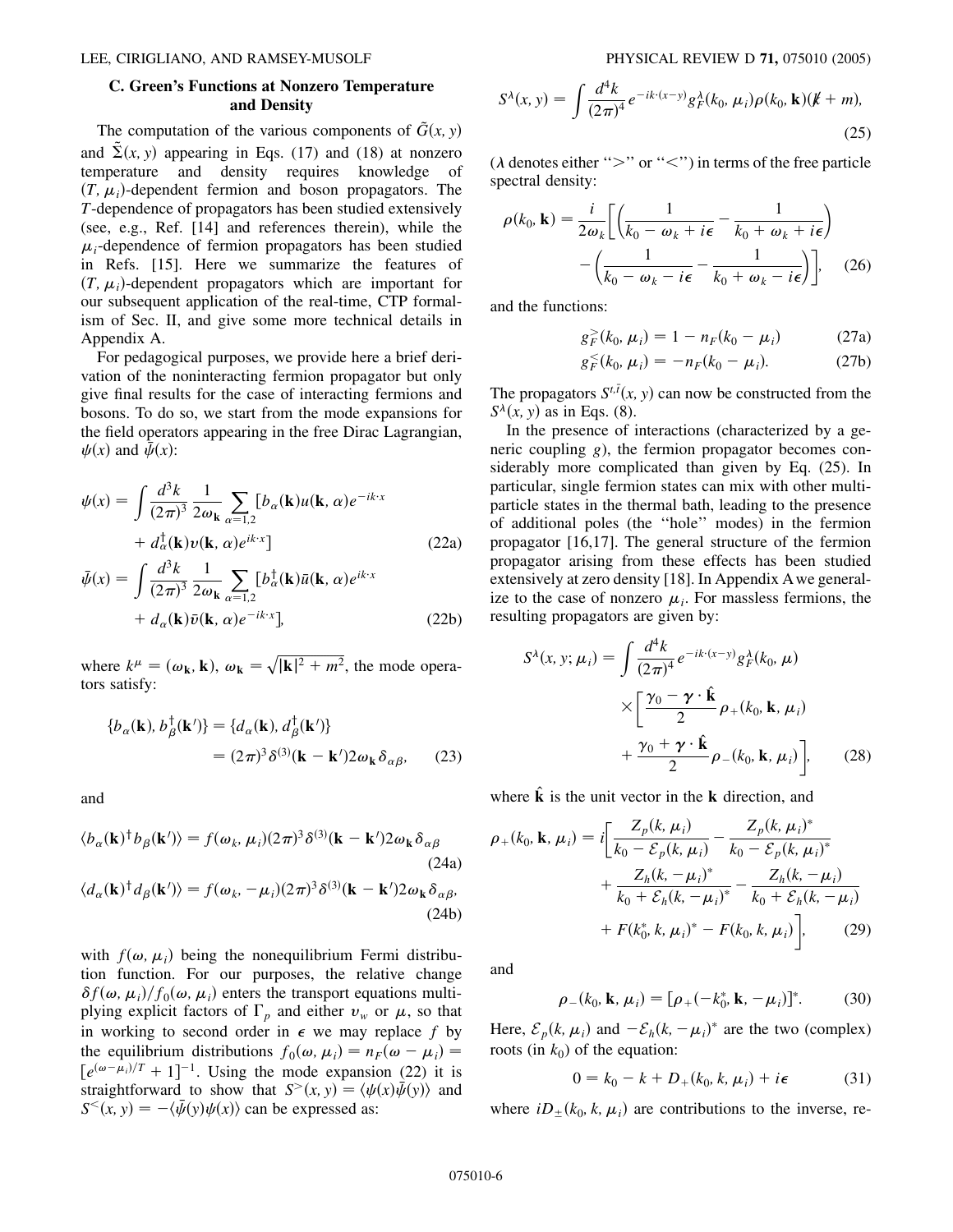tarded propagator proportional to  $(\gamma_0 \pm \gamma \cdot \hat{k})/2$  arising from interactions. The function  $F(k_0, k, \mu_i)$  gives the nonpole part of the propagator, and  $k = |\mathbf{k}|$ . We find that the resonant contributions to the particle number-changing sources arise from the pole parts of the propagators, so from here on we neglect the terms containing  $F(k_0, k, \mu_i)$ .

In the limit  $g \to 0$ , one has  $Z_h \to 0$  and  $Z_p \to 1$ , recovering the form of the propagator given in Eq. (25). For nonzero *g*, however,  $Z_h$  is not of order  $g^2$  since the particle and hole modes arise from mixtures of degenerate states. In particular, at  $k = 0$  one has  $Z_p = Z_h = 1/2$ . As *k* becomes large (of order the thermal mass or larger),  $Z_h/Z_p \ll 1$ , and the particle dispersion relation is well-approximated by  $\mathcal{E}_p^2 = |\mathbf{k}|^2 + m^2(T, \mu_i)$ , where  $m(T, \mu_i)$  is the thermal mass. In our particular application to the MSSM, the gaugino  $M_i$  masses will typically be taken to be of order several hundred GeV, and for the  $SU(2)_L \times U(1)_Y$  sector, thermal effects do not induce substantial mass corrections. We find that the gaugino contributions to the RHS of Eqs. (17) and (18) are dominated by momenta of order  $M_i$ , so that the hole contributions to the gaugino  $S^{\lambda}(x, y)$ can be neglected. In contrast, for quarks we find nonnegligible contributions from the low-momentum region, so we retain the full structure given by Eqs. (28)–(30) in computing their contributions.

It has been noted in previous studies of quark damping rates that the one-loop thermal widths  $\Gamma_{p,h} = \text{Im} \, \mathcal{E}_{p,h}(k,\mu)$ are gauge-dependent (see Ref. [19] and Ref. [3] therein), whereas the thermal masses  $m(T, \mu)$  entering  $\mathcal{E}_{p,h}$  are gauge-independent to this order. Gauge-independent widths can be obtained by performing an appropriate resummation of hard thermal loops (HTLs) [14,19,20]. The latter are associated with momenta  $k_0$ ,  $k \sim gT$ , for which the one-loop functions  $D_{\pm}(k_0, k, \mu)$  are of the same order in *g* as the tree-level inverse propagators. In what follows, we will estimate the widths  $\Gamma_{p,h}$  based on existing computations of damping [21–23], deferring a complete computation of the gauge-invariant,  $\mu_i$ -dependent contributions in the MSSM to a future study. In general, the residues  $Z_{p,h}$ also carry a gauge-dependence, and at this time we are not aware of any HTL resummation that could eliminate this dependence. In principle, elimination of this gaugedependence requires inclusion of one-loop vertex corrections in the computation of the  $\Sigma^{\lambda}(x, y)$  and  $S^{\lambda}(x, y)$  appearing on the RHS of Eqs. (17) and (18), and we again defer a complete one-loop computation to a future study.

The derivation of the finite-density scalar propagators proceeds along similar lines. Starting from the mode expansion of the free scalar field  $\phi(x)$  in terms of plane-wave solutions to the Klein-Gordon equation and following analogous arguments as for fermions, one arrives at the following scalar Green's functions:

$$
G^{\lambda}(x, y) = \int \frac{d^4k}{(2\pi)^4} e^{-ik \cdot (x-y)} g_B^{\lambda}(k_0, \mu_i) \rho(k_0, \mathbf{k}) \tag{32}
$$

where the equilibrium distribution functions are:

$$
g_B^>(\omega, \mu) = 1 + n_B(\omega - \mu_i)
$$
 (33a)

$$
g_B^<(\omega, \mu) = n_B(\omega - \mu_i),\tag{33b}
$$

with  $n_B(x) = 1/(e^{x/T} - 1)$  and  $\rho(k_0, \mathbf{k})$  given by Eq. (26). As with fermions, one may include the effect of thermal masses and widths by replacing  $m^2 \to m^2(T, \mu_i)$  and  $i\epsilon \to$  $i\epsilon + i\Gamma(T, \mu_i).$ 

## **III. SOURCE TERMS FOR QUANTUM TRANSPORT**

The expressions for  $G^{\lambda}(x, y)$  and  $S^{\lambda}(x, y)$  now allow us to compute the perturbative contributions to the source terms on the RHS of Eqs. (17) and (18) starting from a given electroweak model Lagrangian. Here, we work within the MSSM as an illustrative case, but emphasize that the methods are general. The Feynman rules giving the relevant interaction vertices in the MSSM are taken from Ref. [24], and in what follows, we only write down those relevant for the computations undertaken here. It is useful, however, to place our calculation in a broader context by considering the various classes of graphs that generate different terms in the QTEs. The simplest topologies are those involving scattering of particles and their superpartners from the spacetime varying Higgs vevs (generically denoted  $v$ ) in the plasma [Fig. 1]. These graphs give rise to both the *CP*-violating source terms discussed in Ref. [8] as well as terms proportional to chiral charge. The latter involve the number densities of at most two different species, such as the left- and right-handed top quarks [Fig.  $1(a)$ ] or their superpartners [Fig.  $1(b)$ ]. For purposes of illustration, we follow Ref. [8] and work in a basis of mass eigenstates in the unbroken phase, treating the interactions with the Higgs vevs perturbatively. This approximation should be reasonable near the phase transition boundary, where both the vevs and their rate of change are small, but it clearly breaks down farther inside the bubble wall, where the vevs become large (of order the phase transition temperature,  $T_c$ ). In general, one would like to perform a resummation to all orders in the vevs, possibly employing the approximation scheme proposed in



FIG. 1. Contributions to the relevant self-energies from scattering of particles from the spacetime varying Higgs vevs.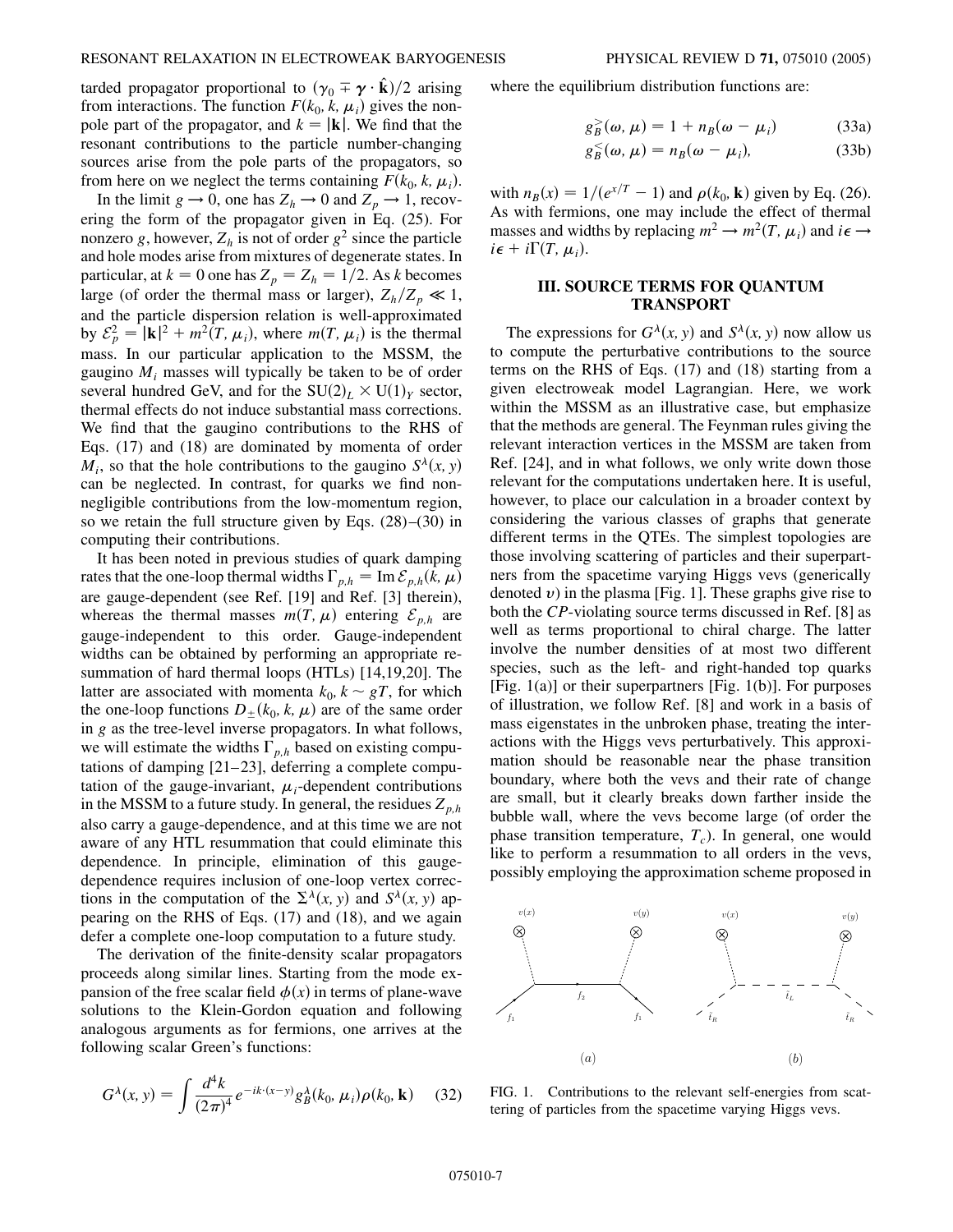

FIG. 2. Contributions to the relevant self-energies from Yukawa interactions.

Refs. [11,25]. We postpone a treatment of this resummation to a future study.<sup>4</sup>

Yukawa interactions involving quarks (squarks) and Higgs (Higgsinos) are illustrated in Fig. 2 (the selfenergies  $\sum_{i}^{\lambda}(x, y)$  are obtained by amputating the external legs). These interactions cause transitions such as  $f \leftrightarrow fH$ ,  $\tilde{f} \leftrightarrow \tilde{f}H$ , and  $f \leftrightarrow \tilde{f}H$ . Contributions from gauge interactions appear in Fig. 3. The latter induce transitions of the type  $f \leftrightarrow fV$ ,  $\tilde{f} \leftrightarrow \tilde{f}V$ , and  $f \leftrightarrow \tilde{f}V$ . In general, one expects the Yukawa and gauge interactions involving three different species to depend on sums and differences of the corresponding chemical potentials, as in  $\mu_f - \mu_{\tilde{f}} - \mu_{\tilde{V}}$ for the supergauge interactions. In previous studies, it has been assumed that the gauginos  $\tilde{V}$  are sufficiently light and the coefficients of the corresponding terms in the QTEs sufficiently large than one has  $\mu_{\tilde{V}} \approx 0$  and  $\mu_f \approx \mu_{\tilde{f}}$ . Although the quantitative validity of this assumption could be explored using our framework here, we defer that analysis to a future study and take  $\mu_{\tilde{V}} \approx 0$ ,  $\mu_f \approx \mu_{\tilde{f}}$ . Consequently, one may, as in Ref. [10], define a common chemical potential for SM particles (including the two Higgs doublets) and their superpartners.

In previous studies, it has also been assumed—based largely on simple estimates (see, e.g., Ref. [10])—that the Yukawa interactions of Fig. 2 are sufficiently fast that they decouple from the set of QTEs, leading to relations between the chemical potentials for the Higgs (Higgsino) fields and those for matter fields. For example, Yukawa interactions that couple the Higgs doublet fields *H* with those of the third generation  $SU(2)_L$  doublet quarks,  $Q$ 



FIG. 3. Representative contributions to self-energies from (super)gauge interactions.

with the singlet top quark supermultiplet field, *T*, generate terms of the form:

$$
\Gamma_Y(\mu_Q - \mu_T + \mu_H). \tag{34}
$$

To the extent that  $\Gamma_Y$  is much larger than the other transport coefficients appearing in Eqs. (17) and (18), one has  $\mu_0 =$  $\mu_T - \mu_H$  plus terms of  $\mathcal{O}(1/\Gamma_Y)$ . The remaining terms in the QTEs will involve the *CP*-violating sources, sphaleron terms, and terms that couple left- and right-handed chiral charges, such as  $\Gamma_M(\mu_Q - \mu_T)$ . Again, this assumption could be tested using the current framework, but the computation of  $\Gamma_Y$  is considerably more arduous than those discussed below, where we focus on the *CP*-violating sources and the  $\Gamma_M$ -type terms that are generated by the diagrams in Fig. 1.

#### **A. Bosons**

We consider first the scalar interactions in Fig. 1(a). The largest contributions involve the L and R top squarks,  $\tilde{t}_{LR}$ owing to their large Yukawa coupling, *yt*. In the basis of weak eigenstates, the relevant interaction Lagrangian is:

$$
\mathcal{L} = y_t \tilde{t}_L \tilde{t}_R^* (A_t v_u - \mu^* v_d) + \text{H.c.}, \tag{35}
$$

where  $v_{u,d}$  are the vevs of  $H_{u,d}^0$ , and we take  $v \equiv$  $v_{u}^{2} + v_{d}^{2}$  $\overline{a}$ and tan $\beta \equiv v_u/v_d$ . Note that in Eq. (35) we allow the  $v_{ud}$ to be spacetime-dependent. In the region of broken electroweak symmetry and stable vevs, we have  $m_t = y_t v_u$ .

Using the Feynman rules for path ordered perturbation theory, it is straightforward to show that the diagrams in Fig. 1(a) generate contributions to  $\tilde{\Sigma}_R(x, y)$  of the form:

$$
\tilde{\Sigma}_R(x, y) = -g(x, y)\tilde{G}_L^0(x, y),\tag{36}
$$

where

<sup>&</sup>lt;sup>4</sup>The authors of Ref. [11] find that carrying out such a resummation reduces the resonant enhancements of the *CP*-violating sources, but they did not consider the *CP*-conserving, chirality-changing terms that are our focus here. The consistency of the proposed approximate resummation with our power counting remains to be analyzed.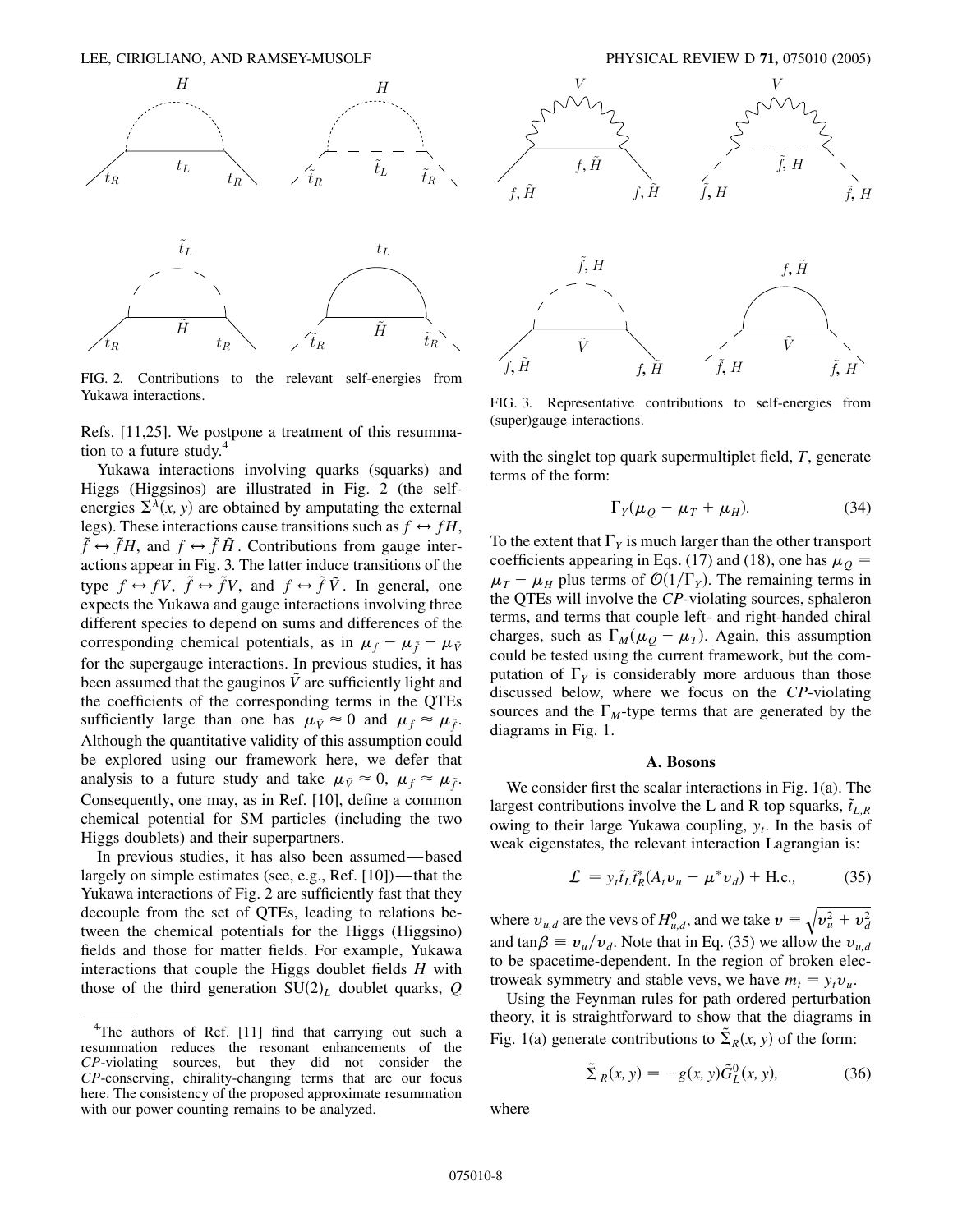$$
g(x, y) = y_t^2 [A_t v_u(x) - \mu^* v_d(x)][A_t^* v_u(y) - \mu v_d(y)].
$$
 (37)

Substituting Eq. (36) into Eq. (17) leads to:

$$
\partial_{\mu}\tilde{t}_{R}^{\mu}(x) = S_{\tilde{t}_{R}}(x) \tag{38}
$$

for right-handed top squarks, where  $\tilde{t}_R^\mu$  is the corresponding current density and the source  $S_{\tilde{t}_R}(x)$  is

$$
S_{\tilde{t}_R}(x) = -\int d^3z \int_{-\infty}^{x_0} dz_0 \{ [g(x, z) + g(z, x)]
$$
  
 
$$
\times \text{Re}[G_L^>(x, z)G_R^<(z, x) - G_L^<(x, z)G_R^>(z, x)]
$$
  
 
$$
+ i[g(x, z) - g(z, x)]
$$
  
 
$$
\times \text{Im}[G_L^>(x, z)G_R^<(z, x) - G_L^<(x, z)G_R^>(z, x)] \},
$$
  
(39)

where the *L*, *R* subscripts indicate the propagators for the L and R top squarks.

The first term in the integrand of  $S_{\tilde{t}_R}(x)$  is *CP*-conserving and leads to the  $\Gamma_M$ -type terms discussed above, while the second term in the integrand provides the *CP*-violating sources. We concentrate first on the former. Expanding  $g(x, z)$  about  $z = x$  it is straightforward to show that only terms involving even powers of derivatives survive in  $g(x, z) + g(z, x)$ . Under the assumptions of gentle spacetime dependence of the  $v_i(x)$  near the phase boundary, we will neglect terms beyond leading order and take  $g(x, z)$  +  $g(z, x) \approx 2g(x, x)$ . Consequently, the *CP*-conserving source is:

$$
S_{\tilde{t}_R}^{CP}(x) \approx -2g(x, x) \operatorname{Re} \int d^3z \int_{-\infty}^{x_0} dz_0 [G_L^>(x, z)G_R^<(z, x) - G_L^<(x, z)G_R^>(z, x)]
$$
  
= -2g(x, x) \operatorname{Re} \int d^3z \int\_{-\infty}^{x\_0} dz\_0 \int \frac{d^4k}{(2\pi)^4} \int \frac{d^4q}{(2\pi)^4} e^{-i(k-q)\cdot(x-z)} \rho\_L(k\_0, \mathbf{k}) \rho\_R(q\_0, \mathbf{q}) [g\_B^>(k\_0, \mu\_L)g\_B^>(q\_0, \mu\_R)]  
- g\_B^<(k\_0, \mu\_L)g\_B^>(q\_0, \mu\_R)]. \tag{40}

with

$$
g(x, x) = y_t^2 [\mu|^2 v_d^2(x) + |A_t|^2 v_u^2(x) - 2v_d(x)v_u(x) \operatorname{Re}(\mu A_t)].
$$
\n(41)

Performing the  $d^3z$  integral leads to a  $\delta$  function in momentum space. After carrying out the  $d^3q$  integral, we perform the contour integrals for  $k_0$  and  $q_0$ , expand to first order in  $\mu_{L,R}/T$ , and obtain:

$$
S_{\tilde{t}_R}^{CP}(x) = -\frac{1}{T} \frac{N_C y_t^2}{2\pi^2} |A_t v_u(x) - \mu^* v_d(x)|^2 \int_0^\infty \frac{dk \, k^2}{\omega_L \omega_R} \operatorname{Im} \left\{ \frac{\mu_L h_B(\mathcal{E}_L) - \mu_R h_B(\mathcal{E}_R^*)}{\mathcal{E}_L - \mathcal{E}_R^*} + \frac{\mu_R h_B(\mathcal{E}_R) - \mu_L h_B(\mathcal{E}_L)}{\mathcal{E}_L + \mathcal{E}_R} \right\},\tag{42}
$$

where

$$
\omega_{L,R}^2 = |\mathbf{k}|^2 + M_{\tilde{t}_{L,R}}^2 \tag{43a}
$$

$$
\mathcal{E}_{L,R} = \omega_{L,R} - i\Gamma_{L,R} \tag{43b}
$$

$$
h_B(x) = -\frac{e^{x/T}}{(e^{x/T} - 1)^2},
$$
\n(43c)

and  $M_{\tilde{t}_{L,R}}$ ,  $\Gamma_{L,R}$  are the thermal masses and widths for the  $\tilde{t}_{L,R}$ , and the factor of  $N_c$  comes from summing over the colors. Note that, in arriving at Eq. (42), we have neglected the  $\mu_i$ -dependence of the pole residues  $Z(T, \mu_{L,R})$ , thermal frequencies,  $\omega_{L,R}(T, \mu_{L,R})$ , and widths,  $\Gamma_{L,R}(T, \mu_{L,R})$ . The effect on  $S_{\tilde{t}_R}^{CP}(x)$  of the  $\mu_i$ -dependence of the residues and thermal frequencies is subleading in the gauge and Yukawa couplings, whereas the effect from the thermal widths occurs at leading order. The  $\mu_i$ -dependence of  $\Gamma_{L,R}(T, \mu_{L,R})$  is simply not known, however, so we do not include it here. A more explicit expression for the dependence of  $S_{\tilde{t}_R}^{CP}(x)$  on the thermal frequencies and widths is given in Eqs.  $(B1)$ – $(B3)$  Appendix B.

For purposes of future analysis, it is useful to rewrite Eq. (42) as:

where

$$
\Gamma_{\tilde{t}}^{\pm} = -\frac{1}{T} \frac{N_C y_t^2}{4\pi^2} |A_t v_u(x) - \mu^* v_d(x)|^2
$$
  
 
$$
\times \int_0^{\infty} \frac{dk k^2}{\omega_R \omega_L} Im \left\{ \frac{h_B(\mathcal{E}_L) \mp h_B(\mathcal{E}_R^*)}{\mathcal{E}_L - \mathcal{E}_R^*} \right\}
$$
(45)  
 
$$
- \frac{h_B(\mathcal{E}_L) \mp h_B(\mathcal{E}_R)}{\mathcal{E}_L + \mathcal{E}_R}.
$$

*;* (44)

Before proceeding with the *CP*-violating source, we comment briefly on the structure of Eqs. (44) and (45). In particular, we note that

 $S_{\tilde{t}_R}^{CP} = \Gamma_{\tilde{t}}^+ (\mu_L + \mu_R) + \Gamma_{\tilde{t}}^- (\mu_L - \mu_R)$ 

(i) Terms of the type  $\Gamma_{\tilde{t}}^+$  are absent from the conventional QTEs for EWB. It is straightforward to see that in the absence of interactions that distinguish between  $\tilde{t}_L$  and  $\tilde{t}_R$ ,  $\Gamma^+_i = 0$ , as the integrand of Eq. (45) is antisymmetric under  $L \leftrightarrow R$  interchange. In contrast, the transport coefficient  $\Gamma_{\tilde{t}}^-$  is nonzero in the limit of exact  $\tilde{t}_L \leftrightarrow \tilde{t}_R$  symmetry. This term corresponds to the usual damping term in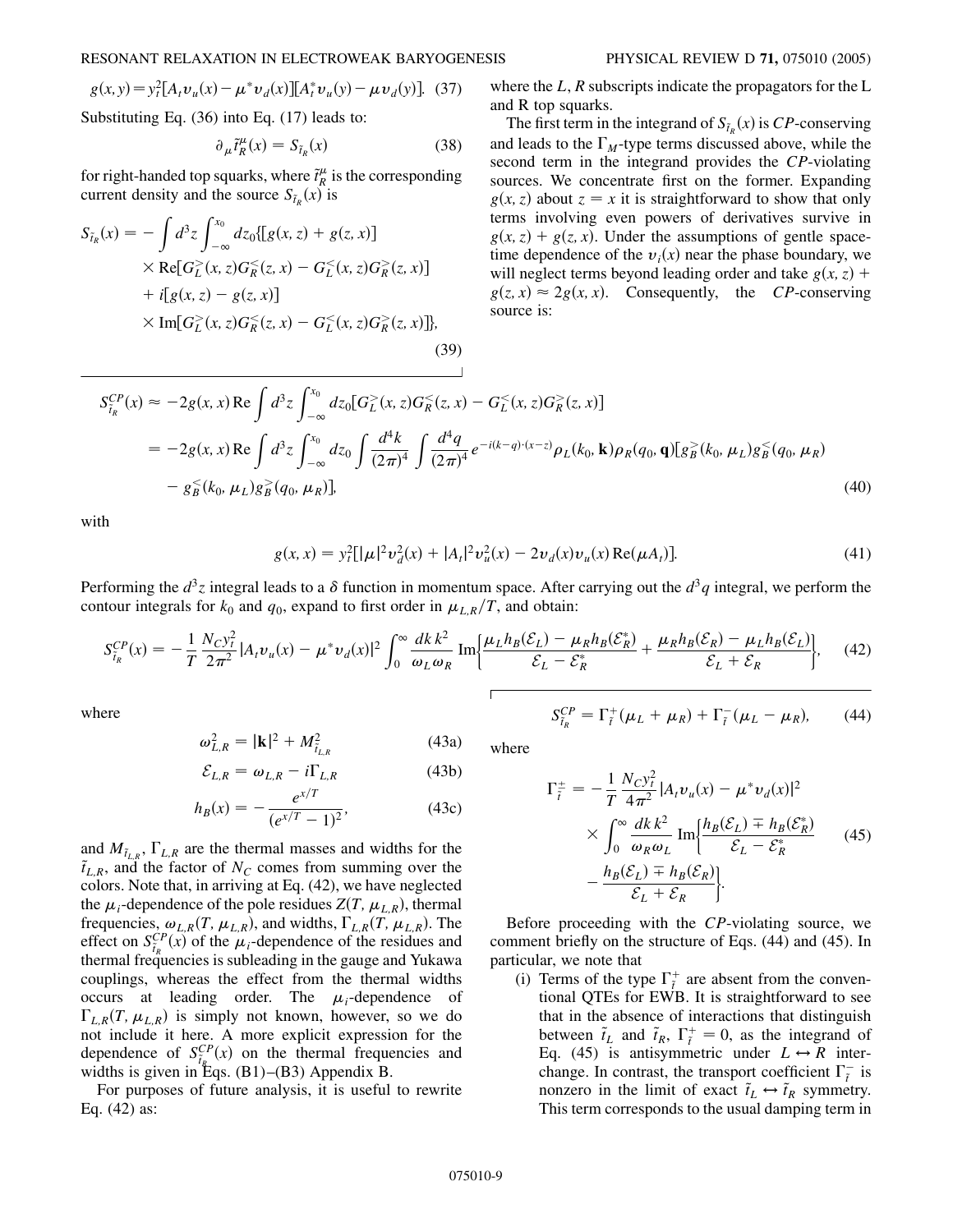the QTEs associated with scattering from the Higgs vevs.

- (ii) In the absence of thermal widths  $\Gamma_{L,R}$ , the quantity in brackets in Eq. (45) is purely real, and so the damping term would be zero.
- (iii) The structure of the energy denominators implies a resonant enhancement of the integrand for  $M_{\tilde{t}_L}^2 \sim$  $M_{\tilde{L}R}^2$ . A similar effect was observed to occur for the  $\widehat{CP}$ -violating sources (see below) in Refs. [8,26]. The expression in Eq. (45) makes it clear that the relaxation terms display a resonant behavior as well. The resulting quantitative impact of this resonance on the baryon asymmetry is discussed in Sect. V.

Properties (ii) and (iii) are shared by all source and damping terms, we discuss below. Note that the explicit factors of  $\mu_{L,R}/T$  and property (ii) imply that, away from the resonance region,  $S_{\tilde{t}_R}^{CP}$  is  $\mathcal{O}(\epsilon^2)$ .

The computation of the *CP*-violating source, given by the second term in Eq. (39), proceeds along similar lines. In this case, the coefficient  $[g(x, z) - g(z, x)]$  vanishes for  $x = z$ , so we must retain terms at least to first order in the expansion about  $x = z$ :

$$
g(x, z) - g(z, x) = 2iy_t^2 Im(\mu A_t)[v_d(x)v_u(z) - v_d(z)v_u(x)]
$$
  
=  $2iy_t^2 Im(\mu A_t)(z - x)^{\lambda}[v_d(x)\partial_{\lambda}v_u(x) - v_u(x)\partial_{\lambda}v_d(x)] + \cdots,$  (46)

where the  $+\cdots$  indicate higher order terms in the derivative expansion that we neglect for the same reasons as discussed previously. When the linear term in Eq. (46) is substituted in Eq. (39), only the time component yields a nonzero contribution. The spatial components vanish due to the spatial isotropy of the spectral density:  $g_B^{\lambda}(k_0, \mu) \rho(k_0, |\mathbf{k}|) \equiv g_B^{\lambda}(k_0, \mu) \rho(k_0, \mathbf{k})$ . We may then make the replacement:

$$
g(x, z) - g(z, x) \rightarrow 2i y_t^2 \operatorname{Im}(\mu A_t) [v_d(x) v_u(x)
$$

$$
- v_d(x) v_u(x) ](z - x)^0
$$

$$
= 2i y_t^2 \operatorname{Im}(\mu A_t) v(x)^2 \dot{\beta}(x) (z - x)^0. (47)
$$

In general, we expect  $\beta$  to be of order  $v_w/c$ , so that the *CP*-violating source is first order in one of the small expansion parameters discussed earlier. Consequently, when evaluating this term, we may neglect the  $\mu_{L,R}$ -dependence of the  $g_B^{\lambda}(k_0, \mu)$ . After carrying out the  $(k_0, q_0)$  contour integrals and performing the time integration, we obtain:

$$
S_{\tilde{t}_R}^{CP} = \frac{N_C y_t^2}{2\pi^2} \operatorname{Im}(\mu A_t) v(x)^2 \dot{\beta}(x)
$$
  
 
$$
\times \int_0^\infty \frac{dk k^2}{\omega_R \omega_L} \operatorname{Im} \left\{ \frac{n_B(\mathcal{E}_R^*) - n_B(\mathcal{E}_L)}{(\mathcal{E}_L - \mathcal{E}_R^*)^2} + \frac{1 + n_B(\mathcal{E}_R) + n_B(\mathcal{E}_L)}{(\mathcal{E}_L + \mathcal{E}_R)^2} \right\}.
$$
 (48)

Again, property (ii), in conjunction with the factor of  $\dot{\beta} \propto$  $v_w$ , implies that  $S_{\tilde{t}_R}^{C_P}$  is  $\mathcal{O}(\epsilon^2)$ . An expression giving a more explicit dependence on the widths and frequencies appears in Eq. (B4) of Appendix B. We note that our result agrees with that of Ref. [8] except for a different relative sign in front of the  $\cos 2\phi$  term of that equation and the overall factor of  $N_C$ .

## **B. Massive fermions**

The computations for fermions proceed along similar lines. We consider first the source terms for Higgsinos. We recall that it is useful to redefine the Higgsino fields to remove the complex phase from the Higgsino mass term:

$$
\mathcal{L}_{\tilde{H}}^{\text{mass}} = \mu (\psi_{H_d^0} \psi_{H_u^0} - \psi_{H_d^-} \psi_{H_u^+}) \n+ \mu^* (\bar{\psi}_{H_d^0} \bar{\psi}_{H_u^0} - \bar{\psi}_{H_d^-} \bar{\psi}_{H_u^+})
$$
\n(49)

via

 $\psi_{H_d^{0,-}} \to \tilde{H}_d^{0,-}, \qquad \psi_{H_u^{0,+}} \to e^{-i\phi_\mu} \tilde{H}_u^{0,+}$  $(50)$ 

leading to:

$$
\mathcal{L}_{\tilde{H}}^{\text{mass}} = |\mu| (\tilde{H}_u^0 \tilde{H}_d^0 - \tilde{H}_d^- \tilde{H}_u^+) + |\mu| (\tilde{H}_d^{0\dagger} \tilde{H}_u^{0\dagger} - \tilde{H}_d^{-\dagger} \tilde{H}_u^+) .
$$
\n(51)

Defining the four component spinors,

$$
\Psi_{\tilde{H}^+} = \begin{pmatrix} \tilde{H}_u^+ \\ \tilde{H}_d^- \end{pmatrix}, \qquad \Psi_{\tilde{H}^0} = \begin{pmatrix} -\tilde{H}_u^0 \\ \tilde{H}_d^{0\dagger} \end{pmatrix} \tag{52}
$$

for the Higgsinos, and

$$
\Psi_{\tilde{W}^+} = \begin{pmatrix} \tilde{W}^+ \\ \tilde{W}^- \end{pmatrix}, \qquad \Psi_{\tilde{W}^0} = \begin{pmatrix} \tilde{W}^3 \\ \tilde{W}^{3\dagger} \end{pmatrix}, \qquad \Psi_{\tilde{B}} = \begin{pmatrix} \tilde{B} \\ \tilde{B}^+ \end{pmatrix}
$$
\n(53)

for the gauginos, leads to the Higgsino-gaugino-vev interaction:

$$
\mathcal{L}^{\text{int}} = -g_2 \bar{\Psi}_{\tilde{H}^+} [v_d(x)P_L + v_u(x)e^{i\phi_\mu} P_R] \Psi_{\tilde{W}^+} - \frac{1}{\sqrt{2}} \bar{\Psi}_{\tilde{H}^0} [v_d(x)P_L + v_u(x)e^{i\phi_\mu} P_R] (g_2 \Psi_{\tilde{W}^0} - g_1 \Psi_{\tilde{B}}) + \text{H.c.}
$$
 (54)

Note that the spinors  $\Psi_{\tilde{H}^0}$  and  $\Psi_{\tilde{H}^+}$  satisfy a Dirac equation with Dirac mass  $|\mu|$ , even though the  $\tilde{H}_{d,u}^0$  are Majorana particles. The  $\Psi_{\tilde{W}^{\pm}}$  are Dirac particles of mass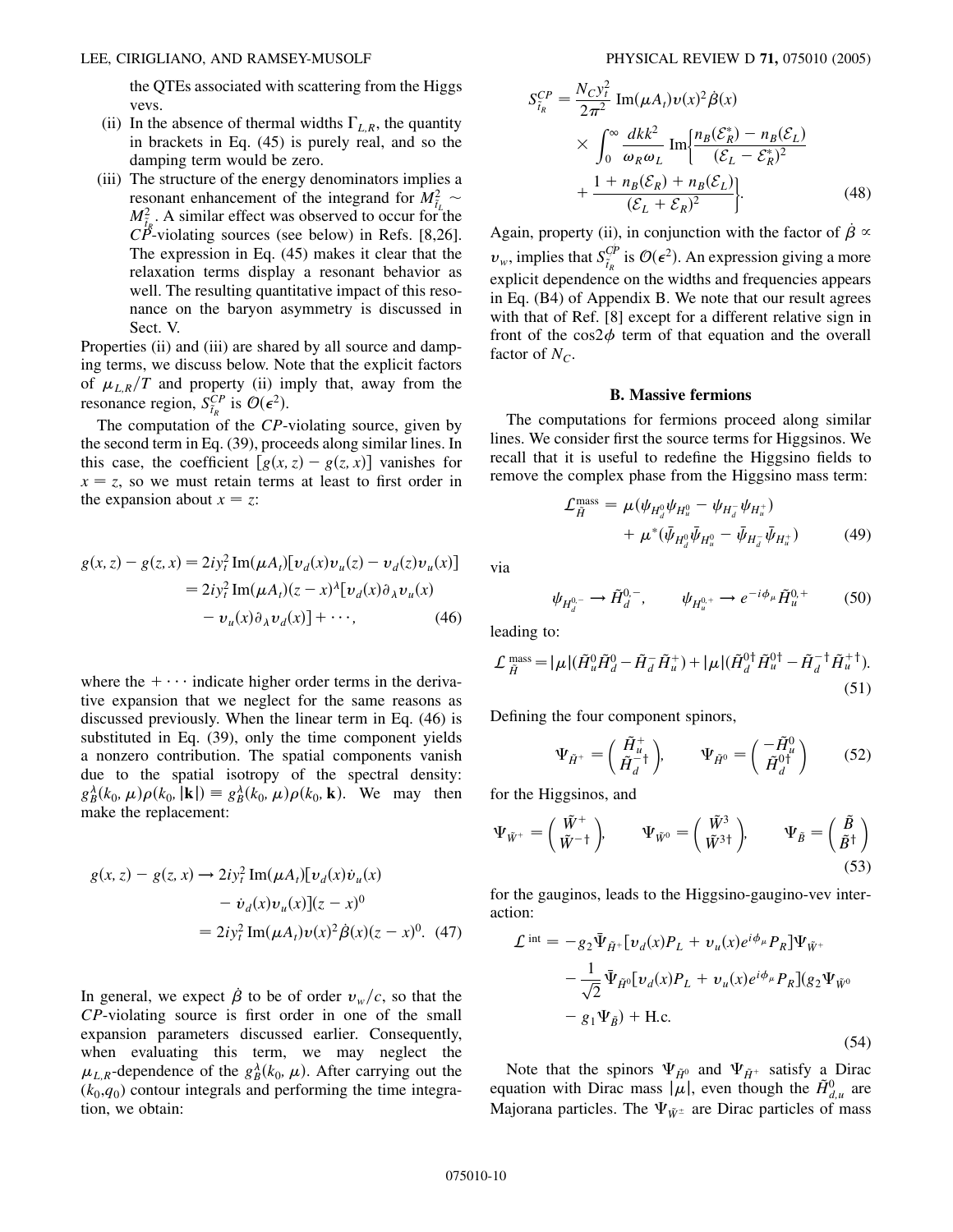#### RESONANT RELAXATION IN ELECTROWEAK BARYOGENESIS PHYSICAL REVIEW D **71,** 075010 (2005)

 $M_2$ , whereas the  $\Psi_{\tilde{W}^0}$  and  $\Psi_{\tilde{R}^0}$  are Majorana particles with Majorana masses  $M_2$  and  $M_1$ , respectively. We also note that the construction of the Dirac spinor  $\Psi_{\tilde{H}^0}$  allows one to define a vector charge and corresponding chemical potential,  $\mu_{\tilde{H}^0}$ , for the neutral Higgsinos, even though they are Majorana particles. In contrast, there exists no such vector charge for the  $\Psi_{\tilde{W}^0}$  and  $\Psi_{\tilde{B}^0}$ . One may, however, study the quantum transport of the axial charge of the Majorana fermions using Eq. (20). An attempt to do so for the neutral Higgsinos was made in Ref. [11], though only the *CP*-violating sources were evaluated using nonequilibrium methods. The impact of the corresponding axial charge density on the baryon asymmetry was found to be small. We return to this issue in a future study, and consider only the vector densities below.

The most straightforward computation is that of the  $H^{\pm}$ source terms. For notational convenience, we rewrite the chargino interactions in Eq. (54) as:

$$
-g_2\bar{\Psi}_{\tilde{H}^+}[g_L(x)P_L+g_R(x)P_R]\Psi_{\tilde{W}^+} + \text{H.c.} \tag{55}
$$

In this case, the self-energy generated by Fig. 1(a) is:

$$
\tilde{\Sigma}_{\tilde{H}^{\pm}}(x, y) = -g_2^2[g_L(x)P_L + g_R(x)P_R]\tilde{S}_{\tilde{W}^{\pm}}(x, y) \times [g_L(y)^*P_R + g_R(y)^*P_L].
$$
\n(56)

Defining:

$$
g_A(x, y) = \frac{g_2^2}{2} [g_L(x)g_L(y)^* + g_R(x)g_R(y)^*]
$$
 (57a)

$$
g_B(x, y) = \frac{g_2^2}{2} [g_L(x)g_R(y)^* + g_R(x)g_L(y)^*],
$$
 (57b)

we obtain for the RHS of Eq. (18):

$$
S_{\tilde{H}^{\pm}}(x) = \int d^3 z \int_{-\infty}^{x_0} dz_0 \sum_{j=A,B} \{ [g_j(x, z) + g_j(z, x)]
$$
  
× Re Tr[ $S_{\tilde{W}^{\pm}}^>(x, z) S_{\tilde{H}^{\pm}}^>(z, x)$   
-  $S_{\tilde{W}^{\pm}}^{\leq}(x, z) S_{\tilde{H}^{\pm}}^{\geq}(z, x) ]_j + i [g_j(x, z) - g_j(z, x)]$   
× Im Tr[ $S_{\tilde{W}^{\pm}}^{\geq}(x, z) S_{\tilde{H}^{\pm}}^{\geq}(z, x)$   
-  $S_{\tilde{W}^{\pm}}^{\leq}(x, z) S_{\tilde{H}^{\pm}}^{\geq}(z, x) ]_j \},$  (58)

where the subscripts "*A*" and "*B*" on the traces denote the contributions arising from the  $\cancel{k}$  and *m* terms, respectively, in the spectral function in Eq.  $(25)$  (an overall factor of  $1/2$ due to the presence of the chiral projectors  $P_{L,R}$  has been absorbed in the definition of the  $g_{A,B}$ ).

As in the case of the scalar fields, the leading densitydependent, *CP*-conserving contribution to  $S_{\tilde{H}^{\pm}}(x)$  arises from the term in Eq. (58) containing the  $x \leftrightarrow z$  symmetric factors  $[g_j(x, z) + g_j(z, x)]$ . To lowest order in  $v_w$ , we may set  $x = z$  in these factors. Using the spectral representation of the  $S^{\lambda}(x, y)$  given in Eq. (25), including gauge-invariant thermal masses and widths, and expanding to first order in  $\mu_i/T$ , we obtain the chirality-changing source term:

$$
S_{\tilde{H}^{\pm}}^{CP}(x) = \Gamma_{\tilde{H}^{\pm}}^{+}(\mu_{\tilde{W}^{\pm}} + \mu_{\tilde{H}^{\pm}}) + \Gamma_{\tilde{H}^{\pm}}^{-}(\mu_{\tilde{W}^{\pm}} - \mu_{\tilde{H}^{\pm}}), (59)
$$

where

$$
\Gamma_{\tilde{H}^{\pm}}^{\pm} = \frac{1}{T} \frac{g_2^2}{2\pi^2} \nu(x)^2 \int_0^{\infty} \frac{dk k^2}{\omega_{\tilde{H}} \omega_{\tilde{W}}} \operatorname{Im} \Biggl\{ \Bigl[ \mathcal{E}_{\tilde{W}} \mathcal{E}_{\tilde{H}}^* - k^2 \Bigr] \Biggr. \\ + M_2 |\mu| \cos \phi_{\mu} \sin 2\beta \Biggr] \frac{h_F(\mathcal{E}_{\tilde{W}}) \mp h_F(\mathcal{E}_{\tilde{H}}^*)}{\mathcal{E}_{\tilde{W}} - \mathcal{E}_{\tilde{H}}^*} \\ + [\mathcal{E}_{\tilde{W}} \mathcal{E}_{\tilde{H}} + k^2 - M_2 |\mu| \cos \phi_{\mu} \sin 2\beta ] \Biggr. \\ \times \frac{h_F(\mathcal{E}_{\tilde{W}}) \mp h_F(\mathcal{E}_{\tilde{H}})}{\mathcal{E}_{\tilde{W}} + \mathcal{E}_{\tilde{H}}} \Biggr], \tag{60}
$$

where the definitions of  $\omega_{\tilde{H}, \tilde{W}}$  and  $\mathcal{E}_{\tilde{H}, \tilde{W}}$  are analogous to those given in Eqs. (43) and

$$
h_F(x) = \frac{e^{x/T}}{(e^{x/T} + 1)^2}.
$$
 (61)

Also, the factor of  $\cos\varphi_\mu$  is very nearly 1 for the region of small  $\varphi_{\mu}$  in which we find ourselves in subsequent sections. The explicit dependence of  $\Gamma^{\pm}_{\vec{H}^{\pm}}$  on thermal frequencies and widths is given in Eq. (B5) of Appendix B.

In the present case, we follow Ref. [10] and assume no net density of gauginos, thereby setting  $\mu_{\tilde{W}^{\pm}} = 0$  in Eq. (59) and giving:

$$
S_{\tilde{H}^{\pm}}^{CP}(x) = -\Gamma_{\tilde{H}^{\pm}} \mu_{\tilde{H}^{\pm}}, \tag{62}
$$

with  $\Gamma_{\tilde{H}^{\pm}} = \Gamma_{\tilde{H}^{\pm}}^- - \Gamma_{\tilde{H}^{\pm}}^+$ . In this case, it is straightforward to obtain the corresponding source term for the neutral Higgsinos,

$$
S_{\tilde{H}^0}^{CP}(x) = -\Gamma_{\tilde{H}^0} \mu_{\tilde{H}^0},\tag{63}
$$

where  $\Gamma_{\tilde{H}^0}$  can be obtained from the formulae for  $\Gamma_{\tilde{H}^{\pm}}$  by where  $\iota_{\tilde{H}^0}$  can be obtained from the formulae for  $\iota_{\tilde{H}^{\pm}}$  by making the following replacements:  $g_2 \rightarrow g_2/\sqrt{2}$  for  $\tilde{W}^0$ intermediate states and  $g_2 \rightarrow g_1/\sqrt{2}$ ,  $\omega_{\tilde{W}} \rightarrow \omega_{\tilde{B}}$ , and .<br>آ -<br>י  $\Gamma_{\tilde{W}} \rightarrow \Gamma_{\tilde{B}}$  for the  $\tilde{B}$  intermediate states.

The Higgsino *CP*-violating source arises from the second term in Eq. (58). As before, we expand the  $g_j(x, z)$  to first order about  $x = z$  and observe that only the  $x_0 - z_0$ component survives when the  $d^3z$  integration is performed. Also note that  $g_A(x, z) - g_A(z, x) = 2i \text{Im} g_A(x, z) = 0$  so that only the terms proportional to the Higgsino and gaugino masses contribute. The result is:

$$
S_{\tilde{H}^{\pm}}^{CP}(x) = \frac{g_2^2}{\pi^2} \nu(x)^2 \dot{\beta}(x) M_2 |\mu| \sin \phi_{\mu} \int_0^{\infty} \frac{dk k^2}{\omega_{\tilde{H}} \omega_{\tilde{W}}} \times \left\{ \frac{n_F(\mathcal{E}_{\tilde{W}}) - n_F(\mathcal{E}_{\tilde{H}})}{(\mathcal{E}_{\tilde{W}} - \mathcal{E}_{\tilde{H}}^*)^2} + \frac{1 - n_F(\mathcal{E}_{\tilde{W}}) - n_F(\mathcal{E}_{\tilde{H}})}{(\mathcal{E}_{\tilde{W}} + \mathcal{E}_{\tilde{H}})^2} \right\}.
$$
\n(64)

The corresponding expression for  $S_{\tilde{H}^0}^{C_P^b}(x)$  can be obtained by making the same replacements as indicated above for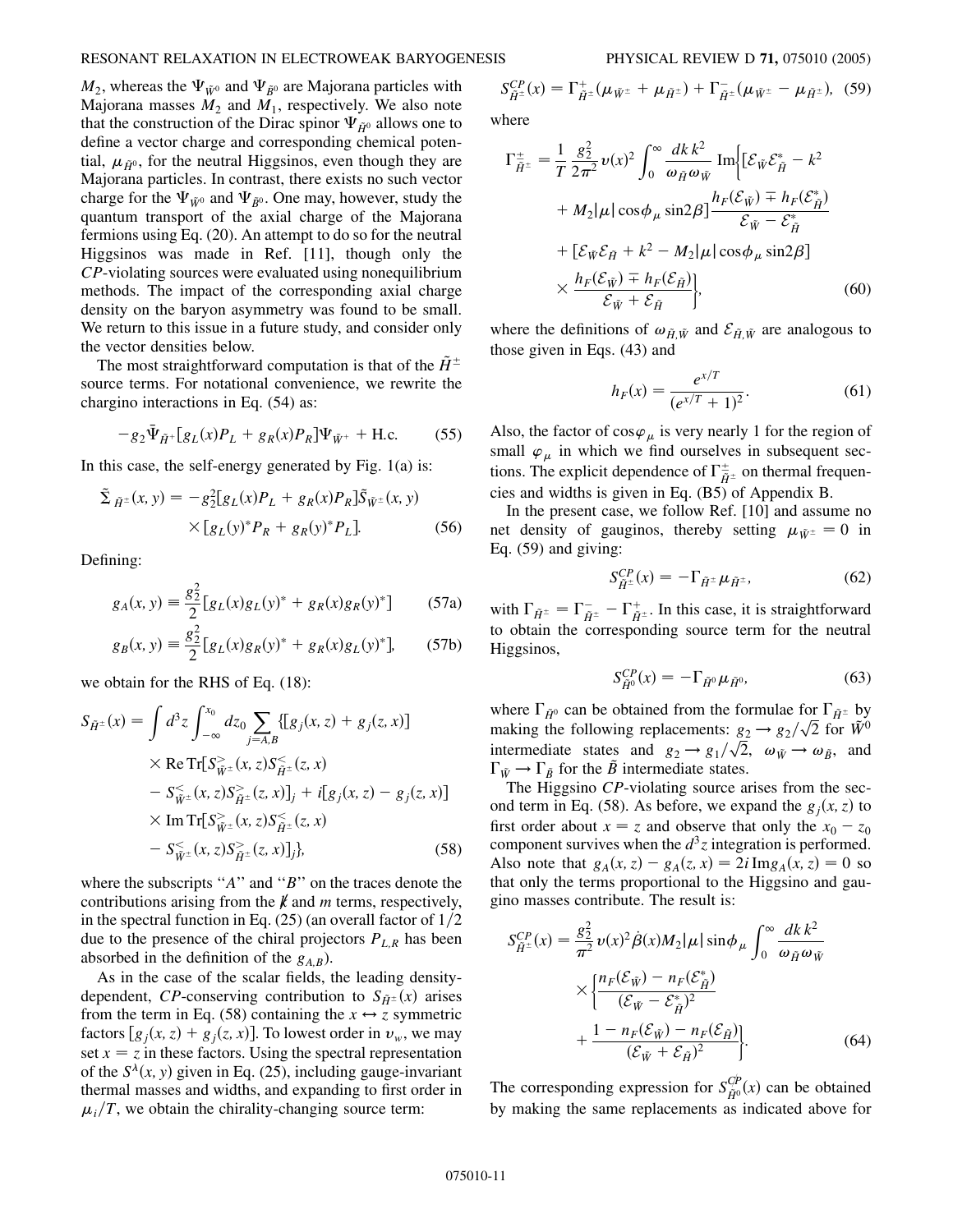the *CP*-conserving terms. The correspondence with the results of Ref. [8] can be seen from Eq. (B7) of Appendix B. We again find essential agreement, apart from a sign difference on the  $\cos 2\phi$  term.

### **C. Chiral fermions**

The final source term associated with Fig. 1(a) involves *L* and *R* top quarks. At this order, the latter only contribute a  $\mu_i$ -dependent *CP*-conserving term. In order to illustrate the structure of this term that arises when the terms of  $O(g^2)$  are retained, we employ the interacting fermion propagators of Eqs. (28)–(30). The result is:

$$
S_{t_R}^{CP}(x) = \Gamma_{t_R}^+(\mu_{t_L} + \mu_{t_R}) + \Gamma_{t_R}^-(\mu_{t_L} - \mu_{t_R}), \qquad (65)
$$

with

$$
\Gamma_{t_R}^{\pm} = \frac{1}{T} \frac{N_C y_t^2 v_u(x)^2}{\pi^2} \int_0^\infty dk \, k^2 \operatorname{Im} \left\{ \frac{Z_p^R(k) Z_p^L(k)}{\mathcal{E}_p^R + \mathcal{E}_p^L} \left[ h_F(\mathcal{E}_p^L) \right] \right\}
$$
\n
$$
= h_F(\mathcal{E}_p^R) + \frac{Z_p^L(k) Z_h^R(k)^*}{\mathcal{E}_p^L - \mathcal{E}_h^R} \left[ h_F(\mathcal{E}_p^L) \right] + (p \leftrightarrow h) \Bigg\}.
$$
\n(66)

Here, the " $p$ " and " $h$ " subscripts indicate contributions from the particle and hole modes, and ''*L* '' and ''*R*'' refer to left- and right-handed quarks. We have not included in our calculation the effects of  $\mu_{t_{LR}}$ -dependence of the widths  $\Gamma_{p,h}^{L,R}(T, \mu_{t_{L,R}})$ , which in principle also enter at this order. For an expanded version of Eq. (66), including these effects, see Eq. (B8) in Appendix B.

In the limit of  $t_L \leftrightarrow t_R$  symmetry,  $\Gamma_{t_R}^+$  vanishes, and  $\Gamma_{t_R}^$ simplifies to:

$$
\Gamma_{t_R}^{-} = \frac{1}{T} \frac{N_C y_t^2 v_u(x)^2}{\pi^2} \int_0^{\infty} dk \, k^2 \, \text{Im} \left\{ \frac{Z_p(k)^2}{\mathcal{E}_p} h_F(\mathcal{E}_p) \right. \\ \left. + \frac{Z_h(k)^2}{\mathcal{E}_h} h_F(\mathcal{E}_h) + \frac{2Z_p(k)Z_h^*(k)}{\mathcal{E}_p - \mathcal{E}_h^*} \left[ h_F(\mathcal{E}_p) \right. \right. \\ \left. + h_F(\mathcal{E}_h^*) \right] \right\}.
$$
 (67)

We observe that all contributions to the *CP*-violating source terms and the  $\Gamma^{\pm}$  vanish in the limit of zero thermal widths. Since the widths are generically of order  $g^2T$  (here, *g* denotes either a gauge or Yukawa coupling), the source terms for the QTEs are generally fourth order in the couplings.

# IV. QUANTUM TRANSPORT EQUATIONS AND  $\rho_B$

We now discuss diffusion equations for the particle species that significantly contribute to the density of lefthanded doublet fermions  $n_L(x)$  [cf. Eq. (2)] that acts as the "seed" for baryogenesis. We subsequently relate  $\rho_B$  to  $n_L$ and solve explicitly the equations in the case of a simple geometry and profile for the bubble wall describing the phase boundary.

### **A. Solving the diffusion equations**

Using the source terms computed in Section III, one can arrive at a coupled set of differential equations for the various particle number densities. These equations simplify considerably under the assumptions of approximate chemical equilibrium between SM particles and their superpartners ( $\mu_f \approx \mu_{\tilde{f}}$  with  $\mu_{\tilde{V}} \approx 0$ ), as well as between different members of left-handed fermion doublets  $(\mu_{W^{\pm}} \approx 0)$ . In this case, one obtains transport equations for densities associated with different members of a supermultiplet. This approach is the one followed in Ref. [10], and for pedagogical purposes we summarize the development here.

First, we define the appropriate supermultiplet densities:

$$
Q \equiv n_{t_L} + n_{\tilde{t}_L} + n_{b_L} + n_{\tilde{b}_L} \tag{68a}
$$

$$
T \equiv n_{t_R} + n_{\tilde{t}_R} \tag{68b}
$$

$$
B \equiv n_{b_R} + n_{\tilde{b}_R} \tag{68c}
$$

$$
H \equiv n_{H_{u}^{+}} + n_{H_{u}^{0}} - n_{H_{d}^{-}} - n_{H_{d}^{0}} + n_{\tilde{H}_{u}^{+}} - n_{\tilde{H}_{d}^{-}} + n_{\tilde{H}_{u}^{0}} - n_{\tilde{H}_{d}^{0}},
$$
\n(68d)

where the Higgsino densities arise from the vector charges  $n_{\tilde{H}^+} = \bar{\Psi}_{\tilde{H}^+} \gamma^0 \Psi_{\tilde{H}^+}$  and  $n_{\tilde{H}^0} = \bar{\Psi}_{\tilde{H}^0} \gamma^0 \Psi_{\tilde{H}^0}$  associated with the Dirac fields defined in Eq. (52). There are analogous definitions for the first- and second-generation (s)quarks. Although we do not consider them here, one may also define the corresponding axial charge densities. In the case of the Higgsinos, for example, it will involve the sum, rather than the difference, of the *u*- and *d*-type Higgsino densities.<sup>5</sup>

The diffusion equation for a density  $n_i$  has the structure:

$$
\partial_{\mu}J_{i}^{\mu} = S_{i}^{CP} + S_{i}^{CP} + S_{i}^{\text{sph}},
$$
 (69)

where  $J_i^{\mu}$  is the current associated with the density  $n_i$ ,  $S_i^{CP}$ , and  $S_i^{QP}$  are the source terms computed above, and  $S_i^{gph}$  is the sphaleron transition term. Various derivations of the strong sphaleron term appear in the literature, so we do not reproduce them here. However, we note that the expressions in Refs. [10,27] have erroneously omitted a factor of  $1/N_C$  [28].

The *CP*-conserving damping terms  $S_i^{CP}$  have been given in Eqs. (44), (59), and (65) to linear order in the appropriate chemical potentials. Assuming local thermal equilibrium we relate the number densities to the chemical potentials via:

$$
n_i = g_i \int \frac{d^3k}{(2\pi)^3} [N(\omega_k, \mu_i) - N(\omega_k, -\mu_i)], \qquad (70)
$$

<sup>&</sup>lt;sup>5</sup>This density was considered in Ref. [11], and its overall impact on the baryon asymmetry found to be small.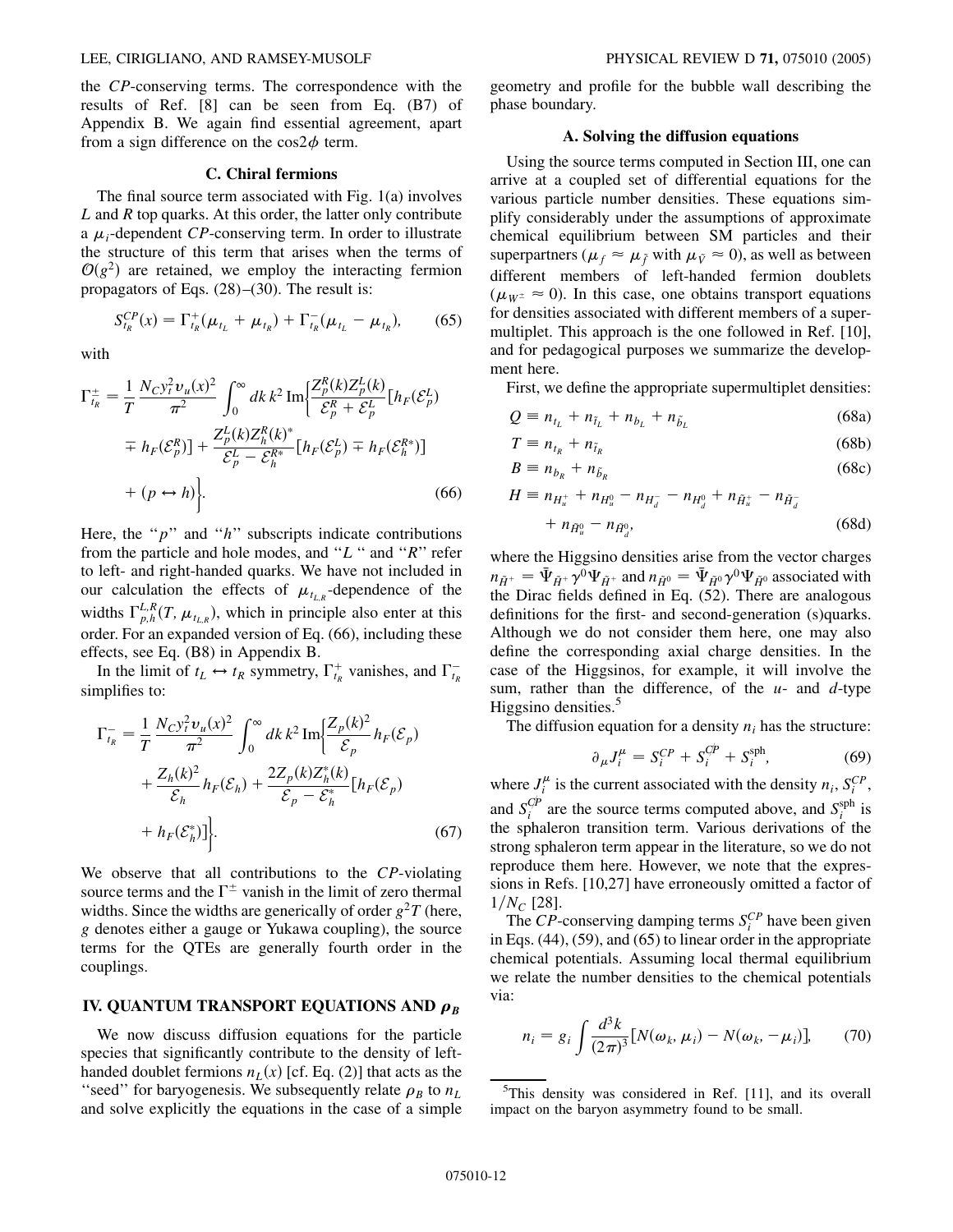where  $N(\omega, \mu)$  is the appropriate boson or fermion distribution function and  $g_i$  counts the internal degrees of freedom (spin and color). Dropping terms of  $\mathcal{O}(\mu_i^3)$ , one obtains:

$$
n_i = \frac{k_i(m_i/T)T^2}{6} \mu_i,
$$
 (71)

where the factors  $k_i(m_i/T)$  are exponentially small in the regime  $m_i/T \gg 1$ , and reduce in the massless limit to  $k_i(0) = 1$  for chiral fermions,  $k_i(0) = 2$  for Dirac fermions, and  $k_i(0) = 2$  for complex scalars. In our analysis we keep the full dependence on  $m_i/T$ :

$$
k_i(m_i/T) = k_i(0)\frac{c_{F,B}}{\pi^2} \int_{m/T}^{\infty} dx \, x \frac{e^x}{(e^x \pm 1)^2} \sqrt{x^2 - m^2/T^2},\tag{72}
$$

where for fermions (bosons)  $c_{F(B)} = 6(3)$ , and we choose the  $+(-)$  sign in the denominator.

Using Eq. (71) in Eqs. (44), (59), and (65), and defining:

$$
\Gamma_M^{\pm} = \frac{6}{T^2} (\Gamma_t^{\pm} + \Gamma_{\tilde{t}}^{\pm})
$$
 (73a)

$$
\Gamma_h = \frac{6}{T^2} (\Gamma_{\tilde{H}^\pm} + \Gamma_{\tilde{H}^0}),\tag{73b}
$$

the resulting set of coupled transport equations is:

$$
\partial^{\mu}T_{\mu} = \Gamma_{M}^{+}\left(\frac{T}{k_{T}} + \frac{Q}{k_{Q}}\right) - \Gamma_{M}^{-}\left(\frac{T}{k_{T}} - \frac{Q}{k_{Q}}\right)
$$

$$
- \Gamma_{Y}\left(\frac{T}{k_{T}} - \frac{H}{k_{H}} - \frac{Q}{k_{Q}}\right)
$$

$$
+ \Gamma_{ss}\left(\frac{2Q}{k_{Q}} - \frac{T}{k_{T}} + \frac{9(Q+T)}{k_{B}}\right) + S_{\tilde{I}}^{CP} \qquad (74a)
$$

$$
\partial^{\mu} Q_{\mu} = -\Gamma_M^+ \left( \frac{T}{k_T} + \frac{Q}{k_Q} \right) + \Gamma_M^- \left( \frac{T}{k_T} - \frac{Q}{k_Q} \right)
$$

$$
+ \Gamma_Y \left( \frac{T}{k_T} - \frac{H}{k_H} - \frac{Q}{k_Q} \right)
$$

$$
- 2\Gamma_{ss} \left( \frac{2Q}{k_Q} - \frac{T}{k_T} + \frac{9(Q+T)}{k_B} \right) - S_i^{CP} \quad (74b)
$$

$$
\partial^{\mu} H_{\mu} = -\Gamma_h \frac{H}{k_H} - \Gamma_Y \left(\frac{Q}{k_Q} + \frac{H}{k_H} - \frac{T}{k_T}\right) + S_{\tilde{H}}^{C_P}, \quad (74c)
$$

where  $\Gamma_{ss} = 6\kappa' \frac{8}{3} \alpha_s^4 T$ , with  $\kappa' \sim O(1)$ .

In writing down Eqs. (74a)–(74c), we have also included the  $H\tilde{q}_L\tilde{q}_R$  and  $Hq_Lq_R$  Yukawa interaction term that arises from Fig. 2, though we have not computed the corresponding transport coefficient  $\Gamma_Y$ . In this work we will again follow the authors of Ref. [10], who estimate  $\Gamma_Y \gg \Gamma_M^-$ . For  $\kappa' \sim \mathcal{O}(1)$ , one also has  $\Gamma_{ss} \gg \Gamma_M^{\pm}$ . These facts allow one to relate algebraically the densities *Q* and *T* to *H*, by setting the linear combinations multiplying  $\Gamma_Y$  and  $\Gamma_{ss}$ equal to  $\delta_Y = O(1/\Gamma_Y)$  and  $\delta_{ss} = O(1/\Gamma_{ss})$ , respectively. One then obtains:

$$
Q = \frac{(k_B - 9k_T)k_Q}{(9k_T + 9k_Q + k_B)k_H}H + \alpha_{QY}\delta_Y + \alpha_{QS}\delta_{SS}
$$
 (75a)

$$
T = \frac{(9k_T + 2k_B)k_T}{(9k_T + 9k_Q + k_B)k_H}H + \alpha_{TY}\delta_Y + \alpha_{Ts}\delta_{ss}, \quad (75b)
$$

with known coefficients  $\alpha_{QY,Qs,TY,Ts}$ . Taking 2×  $[Eq. (74a)] + [Eq. (74b)] + [Eq. (74c)],$  introducing the diffusion approximations  $\mathbf{T} = -D_q \nabla T$ ,  $\mathbf{Q} = -D_q \nabla Q$ ,  $H = -D_h \nabla H$ , and using Eq. (75) leads to:

$$
\dot{H} - \bar{D}\nabla^2 H + \bar{\Gamma}H - \bar{S} = \mathcal{O}(\delta_{ss}, \delta_Y), \qquad (76)
$$

where $6$ 

$$
\bar{D} = \frac{(9k_{Q}k_{T} + k_{B}k_{Q} + 4k_{T}k_{B})D_{q} + k_{H}(9k_{T} + 9k_{Q} + k_{B})D_{h}}{9k_{Q}k_{T} + k_{B}k_{Q} + 4k_{T}k_{B} + k_{H}(9k_{T} + 9k_{Q} + k_{B})}
$$
\n(77a)

$$
\bar{\Gamma} = \frac{(9k_Q + 9k_T + k_B)(\Gamma_M^- + \Gamma_h) - (3k_B + 9k_Q - 9k_T)\Gamma_M^+}{9k_Qk_T + k_Bk_Q + 4k_Tk_B + k_H(9k_T + 9k_Q + k_B)}
$$
\n(77b)

$$
\bar{S} = \frac{k_H(9k_Q + 9k_T + k_B)}{9k_Qk_T + k_Bk_Q + 4k_Tk_B + k_H(9k_T + 9k_Q + k_B)}\times (S_{\tilde{I}}^{CP} + S_{\tilde{H}}^{CP}).
$$
\n(77c)

The subleading terms  $\delta_{Y,ss}$  can be determined by use of Eqs. (75) in Eqs. (74a) and (74b). We include the effect of  $\delta_{ss}$  in our final expression for  $\rho_B$  [10], although its effect is negligible in the relevant MSSM parameter region.

Equation (76) can now be solved for a given set of assumptions about the geometry of the bubble wall. Again, for clarity of illustration, we will work in a framework that allows us to carry analytic calculations as far as possible, leaving to the future a numerical solution of the equations for a realistic wall geometry and profile. First, as commonly done in earlier studies, we ignore the wall curvature, thereby reducing the problem to a onedimensional one in which all relevant functions depend on the variable  $\bar{z} = |\mathbf{x} + \mathbf{v}_w t|$ , where  $\mathbf{v}_w$  is the wall velocity. Thus,  $\bar{z}$  < 0 is associated with the unbroken phase,  $\bar{z} > 0$  with the broken phase, and the boundary wall extends over  $0 < \overline{z} < L_w$ . Second, we take the relaxation term  $\Gamma$  to be nonzero and constant for  $\bar{z} > 0$ . The resulting solution for *H* in the unbroken phase  $\bar{z}$  < 0 (related to  $\rho_B$  as shown below) is:

$$
H(\bar{z}) = \mathcal{A} e^{\nu_w \bar{z}/\bar{D}} \tag{78}
$$

with

<sup>6</sup> Our expressions differ from those in Ref. [10], which we believe result from an algebraic error. The numerical impact of this difference, however, is not significant.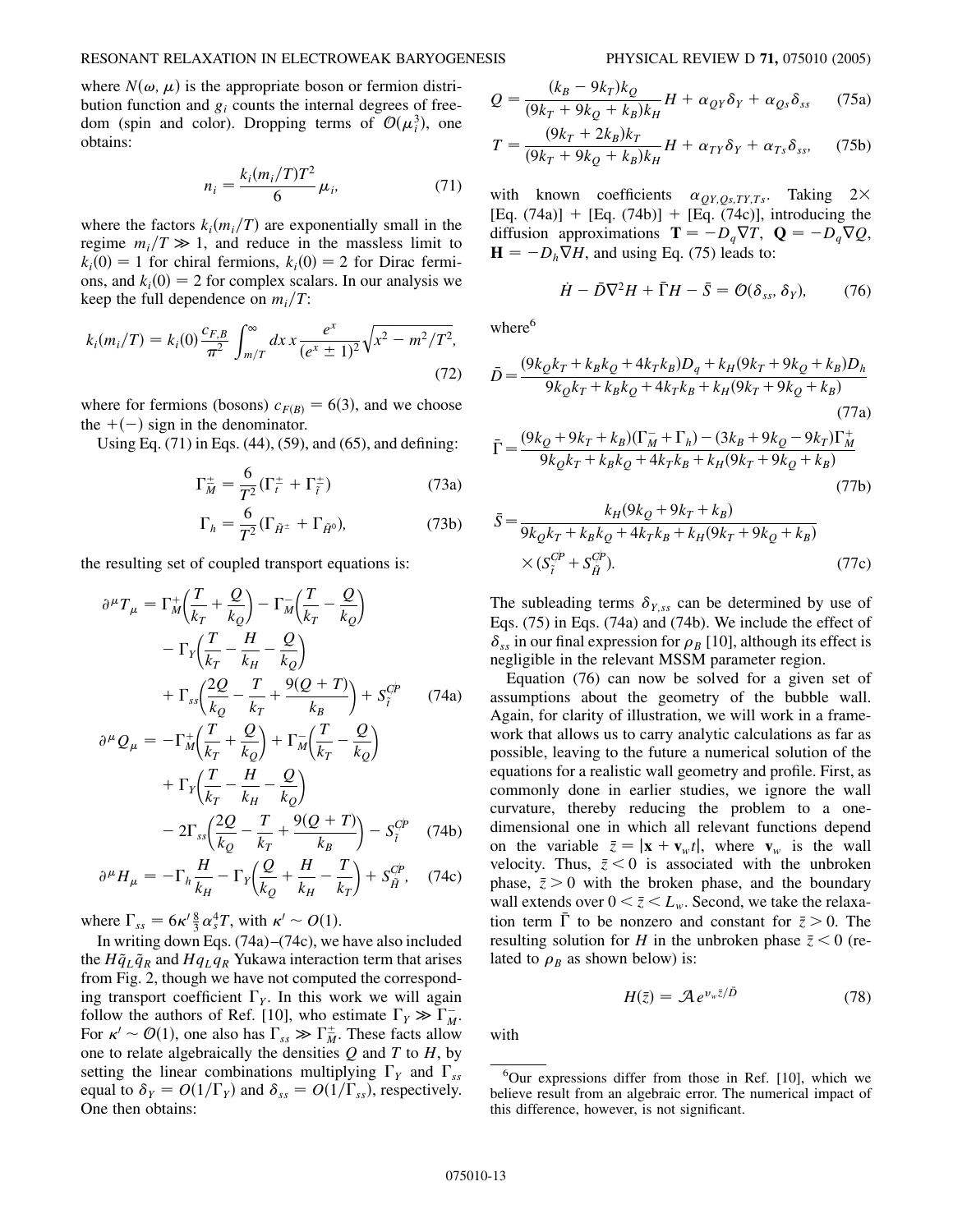LEE, CIRIGLIANO, AND RAMSEY-MUSOLF PHYSICAL REVIEW D **71,** 075010 (2005)

$$
\mathcal{A} = \frac{1}{\bar{D}\kappa_+} \int_0^\infty \bar{S}(y) e^{-\kappa_+ y} dy,
$$
  

$$
\kappa_+ = \frac{v_w + \sqrt{v_w^2 + 4\bar{\Gamma}\bar{D}}}{2\bar{D}} \simeq \sqrt{\frac{\bar{\Gamma}}{\bar{D}}}.
$$
 (79)

The above equation is valid for any shape of the source  $\bar{S}(\bar{z})$ . For simplicity, however, we assume a simple stepfunction type behavior for the source:  $\overline{S}$  nonzero and constant for  $0 < \overline{z} < L_w$ . Specializing to this case of constant sources in  $0 < \bar{z} < L_w$ , using  $4\bar{D} \bar{\Gamma} \gg v_w^2$ ,  $L_w \sqrt{\overline{\Gamma}/\overline{D}} \ll 1$ , and taking  $\overline{\Gamma} = r_\Gamma (\Gamma_h + \Gamma_M^-)$  from ----------Eq. (77a), we arrive at:

$$
\mathcal{A} = k_H L_w \sqrt{\frac{r_{\Gamma}}{D}} \frac{S_{\tilde{H}}^{C_P} + S_{\tilde{t}}^{C_P}}{\sqrt{\Gamma_h + \Gamma_M}}.
$$
(80)

When evaluating the source terms  $S_{\tilde{H}}^{C_P}$ ,  $S_{\tilde{t}}^{C_P}$  [see Eqs. (48) and (64)] for this simple profile one has to use  $\dot{\beta} =$  $v_w \Delta \beta / L_w$ : thus A is explicitly proportional to  $v_w$  and is only weakly dependent on  $L_w$ . Solutions for  $Q$  and  $T$  are then obtained via Eqs. (78) and (75).

# **B.** The baryon density  $\rho_B$

Neglecting the wall curvature and assuming a stepfunction profile for the weak sphaleron rate, the baryon density satisfies the equation [12,29]:

$$
D_q \rho_B''(\bar{z}) - v_w \rho_B'(\bar{z}) - \theta(-\bar{z}) \mathcal{R} \rho_B = \theta(-\bar{z}) \frac{n_F}{2} \Gamma_{ws} n_L(\bar{z}),
$$
\n(81)

where  $n_F$  is the number of fermion families and the relaxation term is given by [29]:

$$
\mathcal{R} = \Gamma_{\text{ws}} \left[ \frac{9}{4} \left( 1 + \frac{n_{\text{sq}}}{6} \right)^{-1} + \frac{3}{2} \right],\tag{82}
$$

where  $n_{\rm sq}$  indicates the number of light squark flavors, and the weak sphaleron rate is given by  $\Gamma_{ws} = 6\kappa \alpha_w^5 T$ , with  $\kappa \approx 20$  [30].

The solution to Eq. (81) in the broken phase, eventually growing into the Universe, is constant and given by:

$$
\rho_B = -\frac{n_F \Gamma_{\text{ws}}}{2v_w} \int_{-\infty}^0 n_L(x) e^{x \mathcal{R}/v_w} dx.
$$
 (83)

Neglecting leptonic contributions,  $n<sub>L</sub>$  is given in the unbroken phase by the sum of left-handed quark densities over the three generations  $(Q_{1L}, Q_{2L}, Q)$ . Since appreciable densities of first and second generation quarks are only generated via strong sphaleron processes, it is possible to express  $Q_{1L}$  and  $Q_{2L}$  in terms of  $Q$  and  $T$ , in such a way that  $n_L = Q + Q_{1L} + Q_{2L} = 5Q + 4T$  [10]. Using then Eq. (75) one obtains:

$$
n_L = -H \left[ r_1 + r_2 \frac{v_w^2}{\Gamma_{ss} \bar{D}} \left( 1 - \frac{D_q}{\bar{D}} \right) \right],\tag{84}
$$

where

$$
r_1 = \frac{9k_Q k_T - 5k_Q k_B - 8k_T k_B}{k_H (9k_Q + 9k_T + k_B)}
$$
(85a)

$$
r_2 = \frac{k_B^2 (5k_Q + 4k_T)(k_Q + 2k_T)}{k_H (9k_Q + 9k_T + k_B)^2},
$$
 (85b)

and finally, in the broken phase:

$$
\rho_B(\bar{z} > 0) = \frac{n_F}{2} \mathcal{A} \left[ r_1 \Gamma_{\text{ws}} + r_2 \frac{\Gamma_{\text{ws}}}{\Gamma_{\text{ss}}} \frac{\nu_{\text{w}}^2}{\bar{D}} \left( 1 - \frac{D_q}{\bar{D}} \right) \right]
$$
  

$$
\times \frac{2\bar{D}}{\nu_{\text{w}} [\nu_{\text{w}} + \sqrt{\nu_{\text{w}}^2 + 4R D_q} + 2R \bar{D}}
$$
  

$$
= \frac{n_F}{2} \mathcal{A} \left[ r_1 \Gamma_{\text{ws}} + r_2 \frac{\Gamma_{\text{ws}}}{\Gamma_{\text{ss}}} \frac{\nu_{\text{w}}^2}{\bar{D}} \left( 1 - \frac{D_q}{\bar{D}} \right) \right]
$$
  

$$
\times \frac{\bar{D}}{\nu_{\text{w}}^2 + R(\bar{D} + D_q)}, \tag{86}
$$

where the second equality is true in the limit  $v_w^2 \gg 4D_q \mathcal{R}$ , which holds for the parameters we have chosen in this calculation. The contribution from the first term in Eq. (86) is linear in  $v_w$ , due to the linear dependence on  $v_w$  contained in the  $\beta$  appearing in the *CP*-violating sources. The second term is suppressed by two additional powers of  $v_w$ and generally leads to a negligible contribution to  $\rho_B$  in the MSSM case (see discussion below). It could, however, be dominant in the case of heavy degenerate  $\tilde{t}_L$  and  $\tilde{t}_R$ , which leads to  $r_1 \sim 0$  [10].

The central feature emerging from the above discussion is that the net baryon density is proportional to  $\mathcal{A} \sim$ is that the net baryon density is proportional to  $A^{\sim}$ -will suppress the overall baryon asymmetry. While in Refs. [8,26] it was pointed out how a nonequilibrium quantum transport could result in a resonant enhancement of  $S^{QP}$ , we observe here that similar resonance effects in the relaxation terms will mitigate the impact of the enhanced sources. In the next section we discuss the numerical impact within the MSSM, but caution that reaching definitive conclusions will require computing the other transport coefficients, such as  $\Gamma_Y$ , within the same framework.

# **V. BARYOGENESIS AND ELECTROWEAK PHENOMENOLOGY WITHIN THE MSSM**

The results derived in the previous Sections allow us to perform an illustrative, preliminary analysis of baryogenesis within the MSSM. This should be taken as an exploration, whose robustness will be tested once we implement the next steps in our treatment of the source terms in the transport equations. With this caveat in mind, we explore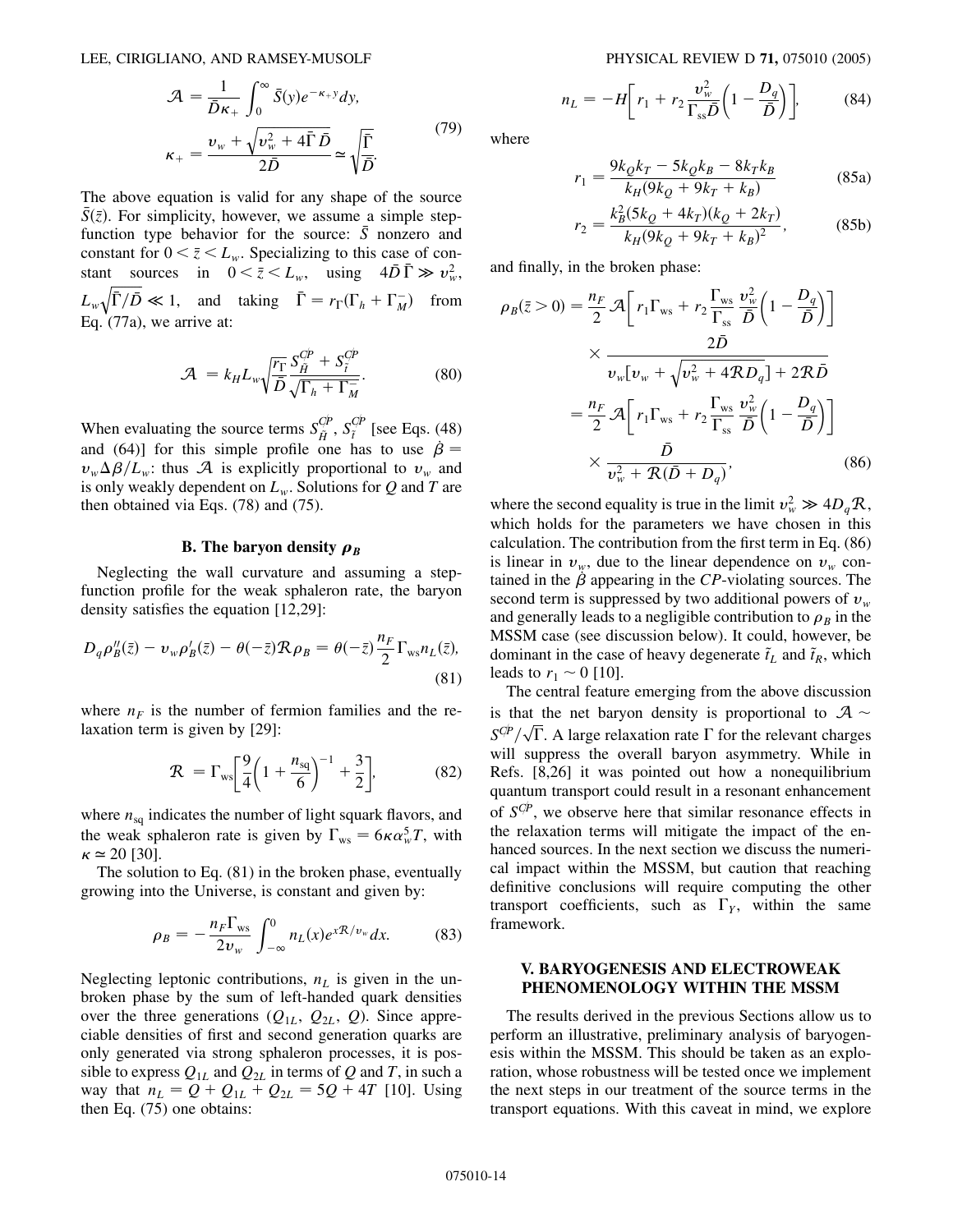the connections between electroweak baryogenesis and phenomenology within the MSSM, focusing, in particular, on the implications for EDM searches. Throughout, we assume—as in mSUGRA—that all the terms in the Higgs scalar potential and all gaugino masses are real, while all the *A*-parameters (trilinear scalar couplings) are equal at the GUT scale, therefore sharing the same phase  $\phi_A$ . In this case, the baryon asymmetry and EDMs are sensitive to the two independent *CP*-violating phases  $\phi_{\mu}$  and  $\phi_{A}$ .<sup>7</sup>

From the structure of Eqs. (86) and (80) and (48) and  $(64)$  we can write the baryon-to-entropy density ratio<sup>8</sup>  $Y_B \equiv \rho_B / s$  as:

$$
Y_B = F_1 \sin \phi_\mu + F_2 \sin(\phi_\mu + \phi_A), \tag{87}
$$

where we have isolated the dependence on the phases  $\phi_{\mu}$ and  $\phi_A$ . The first term that contains  $F_1$  stems from the Higgsino source, while the  $F_2$  term arises from the squark source.

The functions  $F_1$  and  $F_2$  display a common overall dependence on bubble wall parameters  $(v_w, L_w, \Delta \beta)$ , while having distinct dependence on other MSSM mass parameters such as  $|\mu|$ , the soft mass parameters for gauginos ( $M_{1,2}$ ) and squarks ( $M_{\tilde{t}_L}$ ,  $M_{\tilde{t}_R}$ ), the triscalar coupling  $|A_t|$ , and tan $\beta$ . In order to assess the size of  $Y_B$  and the impact on *CP*-violating phases, we must choose a reference region in the MSSM parameter space, and we follow two obvious guidelines: (i) we require that  $v(T_c)/T_c \ge 1$ , so that the baryon asymmetry is not washed out in the broken symmetry phase; (ii) we require no conflict with precision electroweak physics and direct collider searches. Both criteria lead to nontrivial restrictions.

The condition of a strongly first-order phase transition  $[v(T_c)/T_c \ge 1]$  requires light scalar degrees of freedom coupling to the Higgs sector. It has been shown [31,32] that within the MSSM the only viable candidate is a light top squark, which should be mainly right-handed  $(\tilde{t}_R)$  in order to avoid large contributions to the  $\rho$  parameter. Quantitatively, for lightest Higgs boson mass  $m<sub>h</sub> \leq$ 120 GeV, one needs 100 GeV  $\leq m_{\tilde{t}} < m_t$ , and sufficiently small stop mixing parameter  $|A_t - \mu / \tan \beta| \leq 0.6 M_{\tilde{t}_L}$ [31]. Moreover, present experimental limits on *mh* and the constraint  $v(T_c)/T_c \ge 1$  jointly require either values of tan $\beta$  > 5 or  $M_{\tilde{t}_L}$  in the multi-TeV region [11]. Based on these considerations, for illustrative purposes we work with the following values of MSSM parameters at the electroweak scale:  $M_{\tilde{t}_R} = 0$ ,  $M_{\tilde{t}_L} = 1 \text{ TeV}$ ,  $|A_t| = 200 \text{ GeV}$ ,  $M_2 = 200$  GeV, tan  $\beta = 10$ . We also take for the *CP*-odd Higgs mass  $m_A = 150$  GeV, which translates into  $\Delta \beta \sim$  0.015 [33]. We vary in the plots the scale  $|\mu|$ , in order to display the resonant behavior for  $|\mu| \sim M_2$ . Finally, for the bubble wall parameters we adopt the central values  $v_w =$ 0.05 and  $L_w = 25/T$  [33].

With the above choice of MSSM parameters, the stopinduced contribution to  $Y_B$  is suppressed  $(F_2 \sim 10^{-3} F_1)$ , since one is far off the squark resonance  $[(M_{\tilde{t}_L} - M_{\tilde{t}_R})]$  $M_{\tilde{t}_R}$ . On the other hand, the Higgsino-induced contribution  $F_1$  can account for the observed  $Y_B$  even without maximal values of  $|\sin \phi_\mu|$ . We highlight below the salient results of our study:

- (i) The primary result of our analysis is that both the source  $S_{\tilde{H}}^{C_P}$  and the relaxation term  $\Gamma_h$  display the resonant behavior [8,26] typical of quantum transport for  $|\mu| \sim M_2$ . We illustrate this in Fig. 4: the left panel shows the behavior of the rescaled *CP*-violating Higgsino source  $\hat{S}_{\tilde{H}} = -S_{\tilde{H}}^{CP}/(\nu^2 \beta \sin \phi_\mu)$  versus  $|\mu|$ , while the right panel displays the ratio  $R_{\Gamma}$  of the relaxation term  $(\Gamma_h + \Gamma_M^-)$  as calculated in this work to the one used in previous studies,  $(\Gamma_h + \Gamma_M^-)_{\text{H.N.}}$  [10]. To our knowledge this is the first explicit calculation showing resonance behavior for the relaxation term  $\overline{\Gamma} \sim r_{\Gamma}(\Gamma_h + \Gamma_M^-)$ .
- (ii) Since  $F_1$  is proportional to  $S_{\tilde{H}}^{CP}/\sqrt{\Gamma_h + \Gamma_M}$ , the --baryon asymmetry retains a resonant behavior, albeit with an attenuation of the peak due to the enhanced relaxation term. This is shown explicitly in Fig. 5. In the left panel we plot  $F_1/Y_B^{\text{WMAP}}$ , normalizing to the baryon asymmetry extracted from CMB studies [3]:  $Y_B^{\text{WMAP}} = (9.2 \pm 1.1) \times$  $10^{-11}$  (the quoted error corresponds to 95% CL).
- (iii) For completeness we also display in Fig. 5 (right panel) the behavior of the squark contribution  $F_2/Y_B^{\text{WMAP}}$  as a function of  $M_{\tilde{t}_L}$ , with  $M_{\tilde{t}_R} =$ 100 GeV. Within the MSSM, precision electroweak data and the requirement that  $v(T_c)/T_c \ge 1$ force the masses to be far away from the peak region. However, in extensions of the MSSM where the phase transition is strengthened by additional scalar degrees of freedom this contribution might be important (see, e.g., Refs. [4,5]).
- (iv) For given values of the MSSM parameter space explored here, successful EWB carves out a band  $\sin \phi_\mu$  centered at  $|\sin \phi_\mu| = Y_B^{\exp}/|F_1|$ (whose width depends on the uncertainty in  $Y_B^{\text{exp}}$ ). Because of the resonant behavior of  $F_1$ , the location of this band is highly sensitive to the relative size of  $M_2$  and  $|\mu|$ . As illustration, in Fig. 6 we plot the allowed band in the  $|\sin \phi_u| - |\mu|$  plane determined by the baryon asymmetry, with all other MSSM parameters fixed as above. The bands in the plot combined together correspond to the baryon density determined from Big Bang Nucleosynthesis,  $Y_B^{BBN} = (7.3 \pm 2.5) \times 10^{-11}$  (the

<sup>&</sup>lt;sup>7</sup>One may, of course, work with a more general soft SUSYbreaking sector that contains additional *CP*-violating phases.

<sup>&</sup>lt;sup>8</sup>We evaluate the entropy density at the electroweak phase transitions via  $s = (2\pi^2)/45 \times g_{\text{eff}}(T)T^3$ , with  $g_{\text{eff}} = 130.75$ , resulting in  $s = 57.35T^3$ . Similarly, to convert the present ratio  $\rho_B/n_\gamma$  to  $Y_B$ , we use the relation  $s = 7.04n_\gamma$ .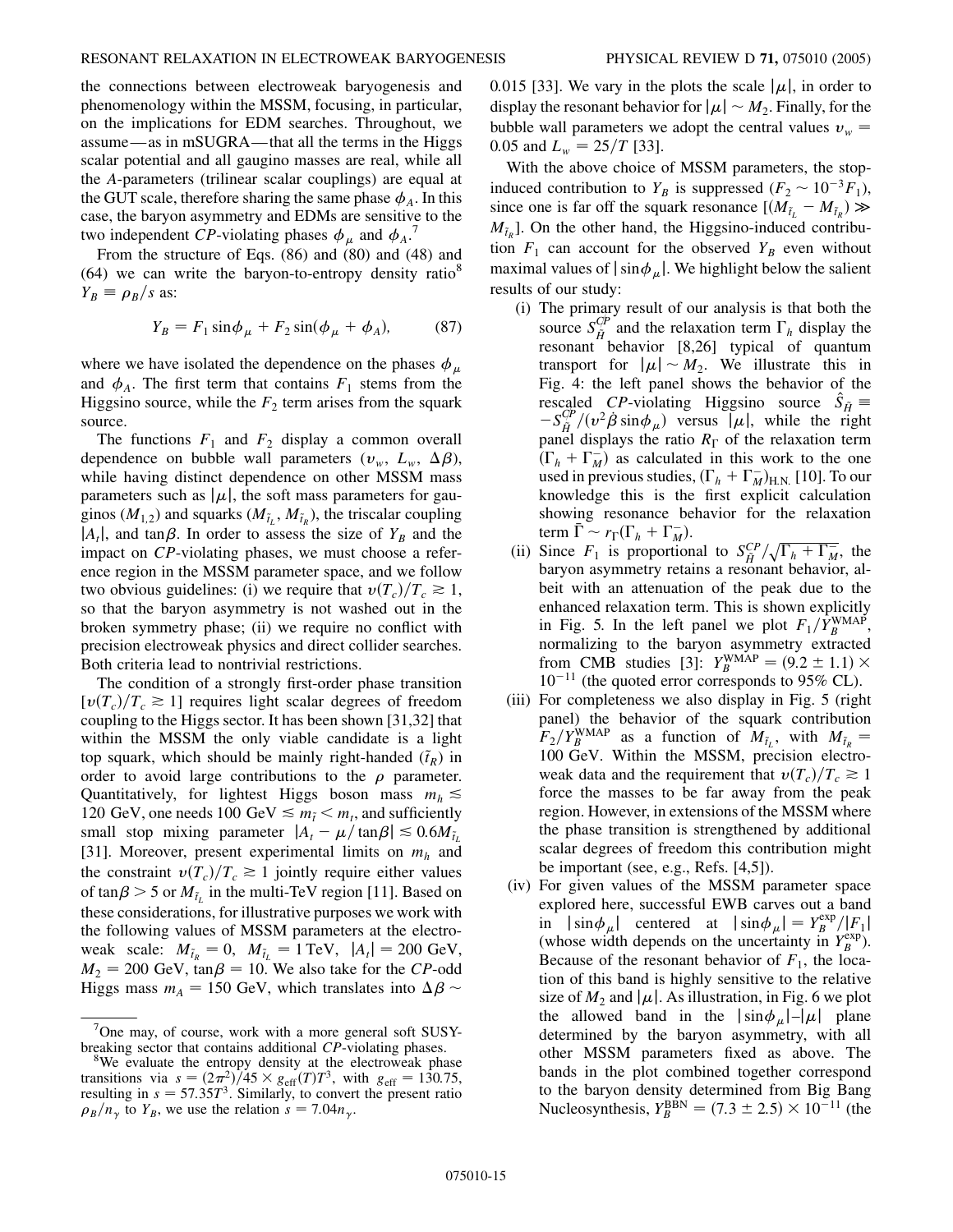

FIG. 4 (color online). Left panel: *CP*-violating Higgsino source  $\hat{S}_{\hat{H}} = -S_{\hat{H}}^{CP}/(v^2\hat{\beta}\sin\phi_\mu)\cos$ , as a function of  $|\mu|$ . Right panel: relaxation rate  $R_{\Gamma} = (\Gamma_h + \Gamma_M^-)/(\Gamma_h + \Gamma_m)_{\text{H.N.}}$ , normalized to the value used in [10], as a function of  $|\mu|$ . We have taken  $M_2 =$ 200 GeV, and the values of all other parameters as indicated in the text.



FIG. 5 (color online). Left panel: Higgsino contribution to  $Y_B$  (Cf. Eq. (87)), normalized to the observed value.  $F_1$  displays residual resonant behavior for  $|\mu| \sim M_2$ . All other input parameters are given in the text. Right panel: Stop contribution to  $Y_B$  (Cf. Eq. (87)) normalized to the observed value. The upper curve is for  $M_{\tilde{b}_L} = M_{\tilde{t}_L}$ , while the lower one is for  $M_{\tilde{b}_L} \gg M_{\tilde{t}_L}$ . We have taken here  $M_{\tilde{t}_R} = 100$  GeV,  $|\mu| = 200$  GeV, and have allowed  $M_{\tilde{t}_L}$  to reach unrealistically low values to explore the size of the squark resonance. For realistic input parameters  $F_2 \ll F_1$ .

error corresponds to 95% CL [2]). Using WMAP input leads to the narrow, lighter-shaded band in our plot located at the upper edge of the BBNinduced band.

We conclude this section with a brief account of the connections between the baryon asymmetry and EDM phenomenology. Since the Standard Model predictions are in general highly suppressed and well below present experimental sensitivity, limits on the electron, neutron, and atomic EDMs can be used to constrain the phases of a given new physics model. Present limits of interest to us are those for the electron [34] and  $^{199}$ Hg [35] EDMs:

$$
|d_e|
$$
 < 1.9 × 10<sup>-27</sup>*e* · cm (95% CL),  
 $|d_{\text{Hg}}|$  < 2.1 × 10<sup>-28</sup>*e* · cm (95% CL).

Although a single EDM can be sufficiently small even for maximally large *CP*-violating phases (due to cancellations), constraints from more than one EDM can be very powerful. In Ref. [36], for example, it was pointed out how limits on electron and 199Hg EDMs single out a well defined region in the  $\phi_{\mu}$ - $\phi_{A}$  plane, for given values of gauginos, squark and slepton masses. As shown above, for each point in the MSSM parameter space, electroweak baryogenesis also selects a band in the  $\phi_{\mu}$ - $\phi_{A}$  plane.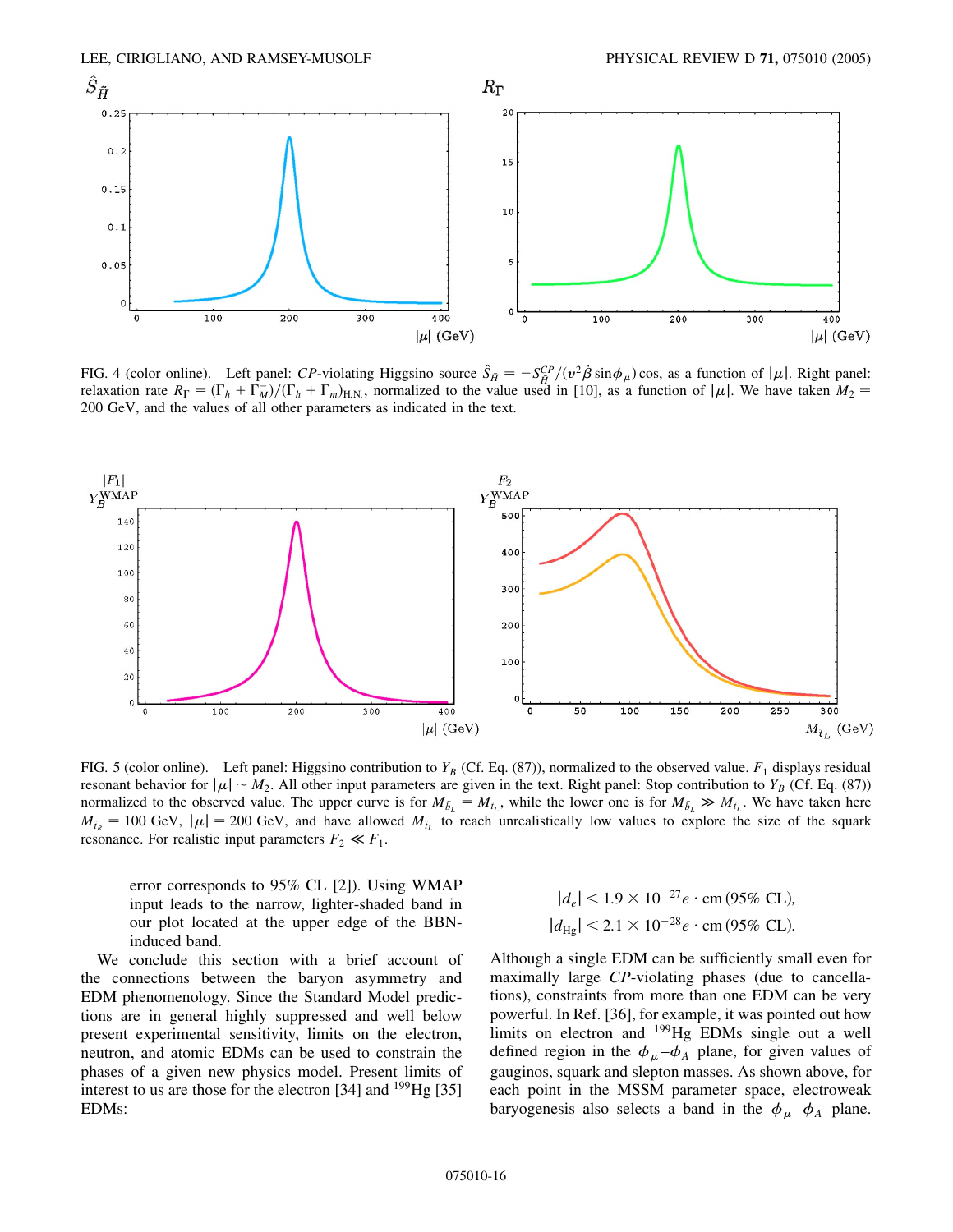

FIG. 6 (color online). Allowed band in the  $|\sin \phi_u| - |\mu|$  plane, obtained by requiring successful electroweak baryogenesis. All other MSSM parameters are given in the text. The light-shaded narrow band corresponds to the experimental input from WMAP, while the two bands combined  $[dark + light]$  correspond to input from Big Bang Nucleosynthesis.

This implies in general nontrivial constraints on the MSSM parameter space, as the EDM-allowed region need not in general coincide with the one required by the baryon asymmetry.

To illustrate this situation, we have evaluated the bands in  $\phi_{\mu} - \phi_{A}$  allowed by present limits on electron EDM, mercury EDM, and EWB for two representative points in the MSSM parameter space (see Fig. 7). In our analysis we take the expressions for the electron EDM and quark chromo-electric dipole moments from Ref. [37]. In relating the 199Hg EDM to the quark-level *CP*-violating couplings, we follow the treatment of Ref.  $[36]$ , where it was shown that the dominant contribution arises from the chromoelectric dipole moments of quarks  $(\tilde{d}_q)$  according to

$$
d_{\text{Hg}} = -(\tilde{d}_d - \tilde{d}_u - 0.012\tilde{d}_s) \times 3.2 \cdot 10^{-2} e. \tag{88}
$$

According to the same authors, the analysis of the neutron EDM involves additional effects, such as the *CP*-violating three-gluon operator  $GGG$ , that require a detailed analysis going beyond the scope of the present work. Although the experimental bounds on the neutron EDM—as well as the prospects for future improvements—are competitive with those for the electron and neutral atoms, we defer an analysis of its implications for EWB to a future study. We also neglect the renormalization group evolution of  $\phi_{\mu}$  and  $\phi_{A}$  from the weak scale to the atomic scale, having assumed a common, flavor-independent phase for the triscalar coupling at the former.

The plots in Fig. 7 correspond to taking the first and second generation sfermions, along with the gluinos, to be degenerate with masses equal to 750 GeV; the gaugino mass  $M_1 = 100$  GeV; and the triscalar coupling  $A = 200$  GeV. We consider then two cases for  $M_2$ and  $\mu$ : the left panel corresponds to the resonance peak  $M_2 = |\mu| = 200$  GeV, while the right panel corresponds to off-resonance parameters  $M_2 = 200$  GeV,  $|\mu| = 250$  GeV. For these choices of MSSM parameters, Eq. (87) predicts for  $Y_B$ :

$$
M_2 = \mu = 200 \text{ GeV};
$$
  
\n
$$
Y_B = -1.3 \times 10^{-8} \sin \phi_{\mu} + 1.7 \times 10^{-11} \sin(\phi_A + \phi_{\mu}),
$$
  
\n
$$
M_2 = 200 \text{ GeV}, \qquad \mu = 250 \text{ GeV};
$$
  
\n
$$
Y_B = -2.0 \times 10^{-9} \sin \phi_{\mu} + 4.6 \times 10^{-11} \sin(\phi_A + \phi_{\mu}).
$$

These cases illustrate the main trend: for  $M_2 \sim |\mu|$  electroweak baryogenesis requires relatively small phases, and is consistent with the constraints from EDMs. As one moves off resonance, then larger phases are needed to generate the observed baryon asymmetry, and this requirement tends to conflict with the EDM constraints. Indeed, within our simplified analysis, we find that baryogenesis and EDM constraints become inconsistent for  $|\mu| - M_2 \ge$ 50 GeV, when all other superpartners are kept around 750 GeV. Of course, increasing (decreasing) the sfermion masses relaxes (tightens) the EDM limits on *CP*-violating phases and affects the above conclusion.

Ultimately, if supersymmetry is discovered at collider experiments, spectroscopy will dictate the input for mass parameters. Then joint constraints from low-energy EDM measurements and collider searches could be used to tightly test the scenario of baryogenesis at the electroweak scale. In particular, we note that a new generation of lepton, neutron, and neutral atom EDM searches will likely tighten the constraints in Fig. 7 by two or more orders of magnitude (for a recent discussion, see Ref. [39] and references therein).

#### **VI. CONCLUSIONS**

It is instructive to consider the essential physics leading to the enhanced sources and relaxation terms discussed in this work. The propagation of quasiparticles in the plasma is modified by scattering from the spacetime varying Higgs vevs that causes transitions to intermediate states involving other quasiparticle species. The system retains some memory of each scattering due to the presence of thermal widths,  $\Gamma_i$ , that reflect the degeneracy of states in the thermal bath. For  $\Gamma_i = 0$ , the oscillating exponentials appearing in the Green's functions wash out any memory of the scattering. For  $\Gamma_i \neq 0$ , the Green's functions now contain decaying exponentials as well as oscillating terms, and the memory washout is incomplete. The impact of quantum memory effects are, thus, characterized by the ratio of time scales,  $\tau_{int}/\tau_p \sim \Gamma_i/\omega_i$ , where  $\tau_{\text{int}}$  is the characteristic propagation time associated with a quasiparticle of frequency  $\omega_i$  and  $\tau_p \sim 1/\Gamma_i$ , the plasma time, is the time scale on which transitions between the

<sup>&</sup>lt;sup>9</sup>For a recent reanalysis of hadronic EDMs in SUSY see Ref. [38].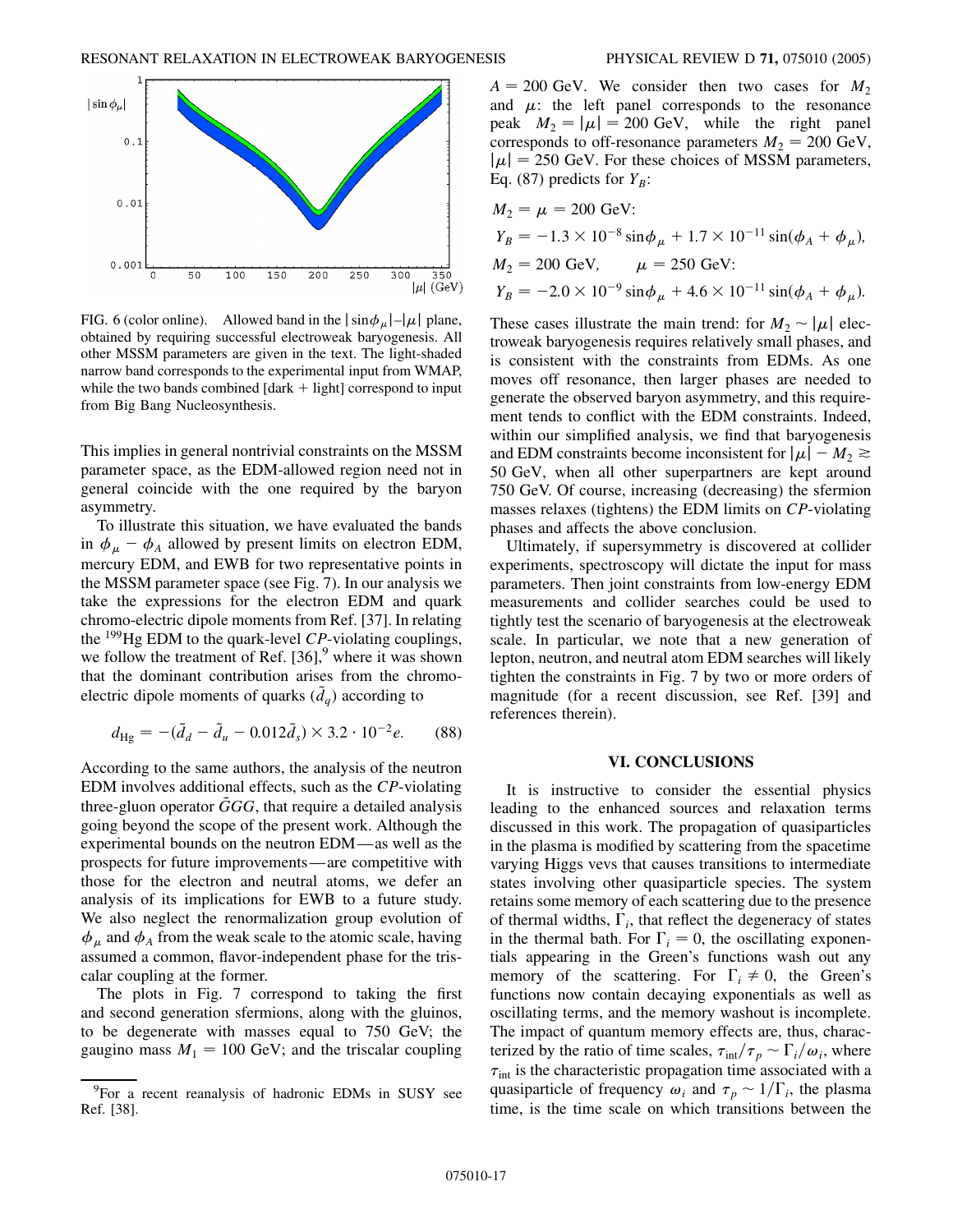

FIG. 7 (color online). Allowed bands in the  $\phi_{\mu} - \phi_{A}$  plane implied by consistency with the 95% C.L. limits on electron EDM  $(|d_e| < 1.9 \times 10^{-27} e \cdot \text{cm}$  [34]), mercury EDM  $(|d_{\text{Hg}}| < 2.1 \times 10^{-28} e \cdot \text{cm}$  [35]), and baryogenesis. The shaded [dark and light combined] EWB band corresponds to BBN input [2], while the narrow light-shaded band on the left corresponds to WMAP input [3]. In the left panel we use  $|\mu| = M_2 = 200$  GeV (resonance peak), while in the right panel we use  $M_2 = 200$  GeV and  $|\mu| = 250$  GeV (off resonance). In both cases the other supersymmetric masses are as specified in the text.

quasiparticle and other, degenerate states may occur. To the extent that the quasiparticle thermal mass and/or three-momentum is large compared to  $\Gamma_i$ , this ratio  $\tau_{int}/\tau_p$ is  $\mathcal{O}(\epsilon)$ .

A special situation arises, however, when the spacetime variation of the Higgs vevs is gentle and the thermal mass of an intermediate state is close to that of the initial state. Under these conditions, the scattering event injects essentially zero four-momentum into the initial state *i*, leading to resonant production of the intermediate state *j*. The characteristic lifetime of the latter is no longer  $\tau_{\text{int}} \sim 1/\omega_i$ , but rather the resonance time scale

$$
\tau_{\rm res} \sim \frac{1}{\sqrt{\Delta \omega^2 + \Gamma_{ij}^2}},\tag{89}
$$

where  $\Delta \omega = \omega_i - \omega_j$  and  $\Gamma_{ij} = \Gamma_i + \Gamma_j$  [see, e.g., Eqs.  $(B1)$ – $(B3)$  and  $(B5)$ – $(B7)$  of Appendix B. In this case, the impact of quantum memory is characterized by the ratio  $\tau_{res}/\tau_p$ . For  $|\Delta \omega| \ll \Gamma_{ij}$ , this ratio becomes of  $\mathcal{O}(1)$ , and the impact of quantum memory is resonantly enhanced.<sup>10</sup> On the other hand, for  $|\Delta \omega| \gg \Gamma_{ij}$ , the ratio is  $\mathcal{O}(\epsilon)$  and one returns to the more generic conditions.

In this study, we have shown how this effect can enhance both the particle number-changing relaxation terms as well as the *CP*-violating sources that enter the transport equations relevant to electroweak baryogenesis. Importantly, the effect of resonant relaxation tends to mitigate the impact of resonantly enhanced sources, as both enhancements occur under the same conditions for the electroweak model parameters (in this case, those of the MSSM). We suspect that analogous resonant effects occur in other transport coefficients, such as the  $\Gamma_Y$  Yukawa terms discussed above, but that the conditions on model parameters leading to enhancements—owing to simple kinematic considerations—will be different. It may be, for example, that the Yukawa interactions are no longer fast compared to the Higgs vev induced transitions when the latter are resonantly enhanced, and in this case, the solution to the differential equations will differ from the general structure obtained here and by other authors. This possibility is one that should be explored in future work.

Additional refinements of the present analysis are clearly in order, including some form of all-orders resummation of the Higgs vev insertions (possibly along the lines proposed in Refs. [11,25]) and a treatment of the axial charge transport equations via Eq. (20). In principle, one would also like to study the density dependence of the thermal frequencies and widths, the impact of nonzero gaugino densities, variations in bubble wall geometry, and possibly higher-order effects in  $\epsilon$ , such as the departure of  $\delta f$  of the thermal distribution functions from their

<sup>&</sup>lt;sup>10</sup>An examination of Eqs.  $(B1)$ – $(B3)$  and  $(B5)$ – $(B7)$  of Appendix B indicates the presence of an additional, dynamical enhancement factor  $\sim \omega / \sqrt{\Delta \omega^2 + \Gamma_{ij}^2}$  in the relevant ---------------------integrals.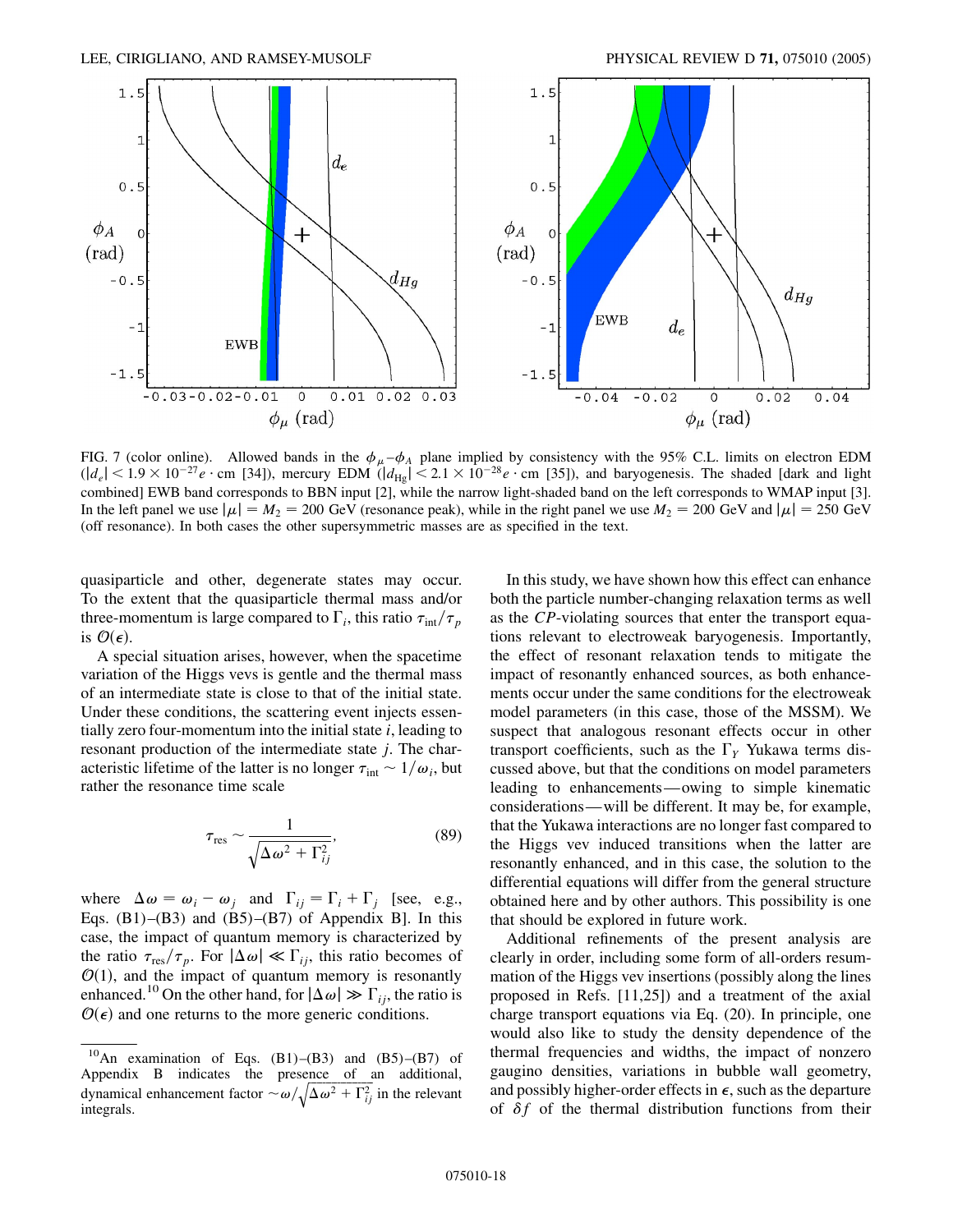equilibrium values. In short, it is apparent that EWB is not yet a solved problem, but rather one that calls for additional study.

Undertaking this effort will be important for electroweak phenomenology. As illustrated here as well as in other studies (e.g., [40]), determining the viability of EWB within a given electroweak model involves a detailed interplay of collider phenomenology, precision electroweak data, EDM searches, and a careful treatment of the dynamics of the electroweak phase transition. In particular, in light of the open questions pertaining to the latter, it is too soon to draw definitive conclusions about the implications of the next generation of EDM searches for the baryon asymmetry. One hopes, however, that by the time these searches obtain their first results, the context for their theoretical interpretation will have been further clarified.

### **ACKNOWLEDGMENTS**

We are grateful to Christian Bauer, Gerald Dunne, and Mark Wise for useful discussions and to Michael Graesser for detailed reading of the manuscript and useful feedback. The authors are grateful for the support from the Institute for Nuclear Theory, where part of this work was completed. This work was supported in part by the U.S. Department of Energy under Contracts No. DE-FG03- 02ER41215 and No. DE-FG03-92ER40701, in part by the National Science Foundation under Grant No. PHY00-71856, and in part by the U.S. Department of Defense (C.L.).

## **APPENDIX A: PROPAGATORS AT FINITE TEMPERATURE AND DENSITY**

In this section, we derive some useful properties of propagators at finite temperature and density, using derivations based on those for the case of finite temperature and zero density in Refs. [16,18].

### **1. General Structure of Fermion Propagators**

We begin with the spectral function for fermions at temperature  $T = 1/\beta$  in the presence of a chemical potential  $\mu$ :

$$
\rho_{\alpha\beta}(x) = \frac{1}{Z} \operatorname{Tr} \left[ e^{-\beta(H - \mu N)} \{ \psi_{\alpha}(x), \bar{\psi}_{\beta}(0) \} \right], \tag{A1}
$$

where  $Z = Tr[e^{-\beta(H-\mu N)}]$ . It is convenient to define the retarded and advanced propagators:

$$
S^{R}(x) = \theta(x^{0})\rho(x) \tag{A2a}
$$

$$
S^{A}(x) = -\theta(x^{0})\rho(x), \qquad (A2b)
$$

suppressing spinor indices. The Fourier transforms of  $S^{R,A}(x)$  and  $\rho(x)$  are related by:

$$
S^{R}(k^{0}, \mathbf{k}) = i \int_{-\infty}^{\infty} \frac{d\omega}{2\pi} \frac{\rho(\omega, \mathbf{k})}{k^{0} - \omega + i\epsilon}
$$
 (A3a)

$$
S^{A}(k^{0}, \mathbf{k}) = i \int_{-\infty}^{\infty} \frac{d\omega}{2\pi} \frac{\rho(\omega, \mathbf{k})}{k^{0} - \omega - i\epsilon}.
$$
 (A3b)

It is possible to express the momentum-space spectral function in terms of a single product of  $\psi_{\alpha}(x)$  and  $\bar{\psi}_{\beta}(x)$ instead of the anticommutator in Eq. (A1), whose Fourier transform is:

$$
\rho_{\alpha\beta}(\omega, \mathbf{k}) = \int d^4x e^{i(\omega t - \mathbf{k} \cdot \mathbf{x})} \rho_{\alpha\beta}(t, \mathbf{x})
$$
  
= 
$$
\int d^4x e^{i(\omega t - \mathbf{k} \cdot \mathbf{x})} \frac{1}{Z} \sum_n \langle n|e^{-\beta(\mathbf{H} - \mu \mathbf{N})} [\psi_\alpha(x)\bar{\psi}_\beta(0) + \bar{\psi}_\beta(0)\psi_\alpha(x)]|n\rangle.
$$
 (A4)

Now insert a complete set of states between the fermion fields:

$$
\rho(\omega, \mathbf{k}) = \int d^4x e^{i(\omega t - \mathbf{k} \cdot \mathbf{x})} \frac{1}{Z} \sum_{n,j} [\langle n|e^{-\beta(\mathsf{H} - \mu \mathsf{N})} \psi_{\alpha}(x)|j\rangle
$$
  
 
$$
\times \langle j|\bar{\psi}_{\beta}(0)|n\rangle + \langle n|e^{-\beta(\mathsf{H} - \mu \mathsf{N})} \bar{\psi}_{\beta}(0)|j\rangle
$$
  
 
$$
\times \langle j|\psi_{\alpha}(x)|n\rangle].
$$
 (A5)

We can rewrite the second term by switching summation labels and translating  $\psi_{\alpha}$  from *x* to 0:

$$
\sum_{n,j} \langle n|e^{-\beta(H-\mu N)}\bar{\psi}_{\beta}(0)|j\rangle\langle j|\psi_{\alpha}(x)|n\rangle
$$
  
= 
$$
\sum_{j,n} e^{i(E_n-E_j)t} e^{-i(\mathbf{k}_n-\mathbf{k}_j)\cdot\mathbf{x}} e^{-\beta E_j} e^{\beta\mu(N_n+1)}\langle n|\psi_{\alpha}(0)|j\rangle
$$
  

$$
\times \langle j|\bar{\psi}_{\beta}(0)|n\rangle,
$$
 (A6)

which after integrating in Eq.  $(A5)$ , becomes

$$
\frac{1}{Z} \sum_{j,n} (2\pi)^4 \delta(\omega + E_n - E_j) \delta^3(\mathbf{k} + \mathbf{k}_n - \mathbf{k}_j)
$$
  
×  $e^{-\beta(E_n + \omega)} e^{\beta \mu(N_n + 1)} \langle n | \psi_\alpha(0) | j \rangle \langle j | \bar{\psi}_\beta(0) | n \rangle$ , (A7)

where we used the first delta function to replace  $E_j$  with  $E_n + \omega$  in the exponential  $e^{-\beta E_j}$ . This can now be written:

$$
e^{-\beta(\omega-\mu)}\frac{1}{Z}\int d^4x \, e^{i(\omega t - \mathbf{k}\cdot\mathbf{x})} \sum_{n,j} \langle n|e^{-\beta(\mathbf{H}-\mu\mathbf{N})}\psi_\alpha(x)|j\rangle
$$
  
 
$$
\times \langle j|\bar{\psi}_\beta(0)|n\rangle \tag{A8}
$$

which is  $e^{-\beta(\omega-\mu)}$  times the first term of Eq. (A5), so we conclude:

$$
\rho(\omega, \mathbf{k}) = [1 + e^{-\beta(\omega - \mu)}]
$$
  
 
$$
\times \int d^4x e^{i(\omega t - \mathbf{k} \cdot \mathbf{x})} \frac{1}{Z} \text{Tr}[e^{-\beta(\mathbf{H} - \mu \mathbf{N})} \psi_{\alpha}(x) \bar{\psi}_{\beta}(0)].
$$
  
(A9)

Similarly, we could have manipulated the first term of Eq. (A5) in the same way, and derived the companion relation: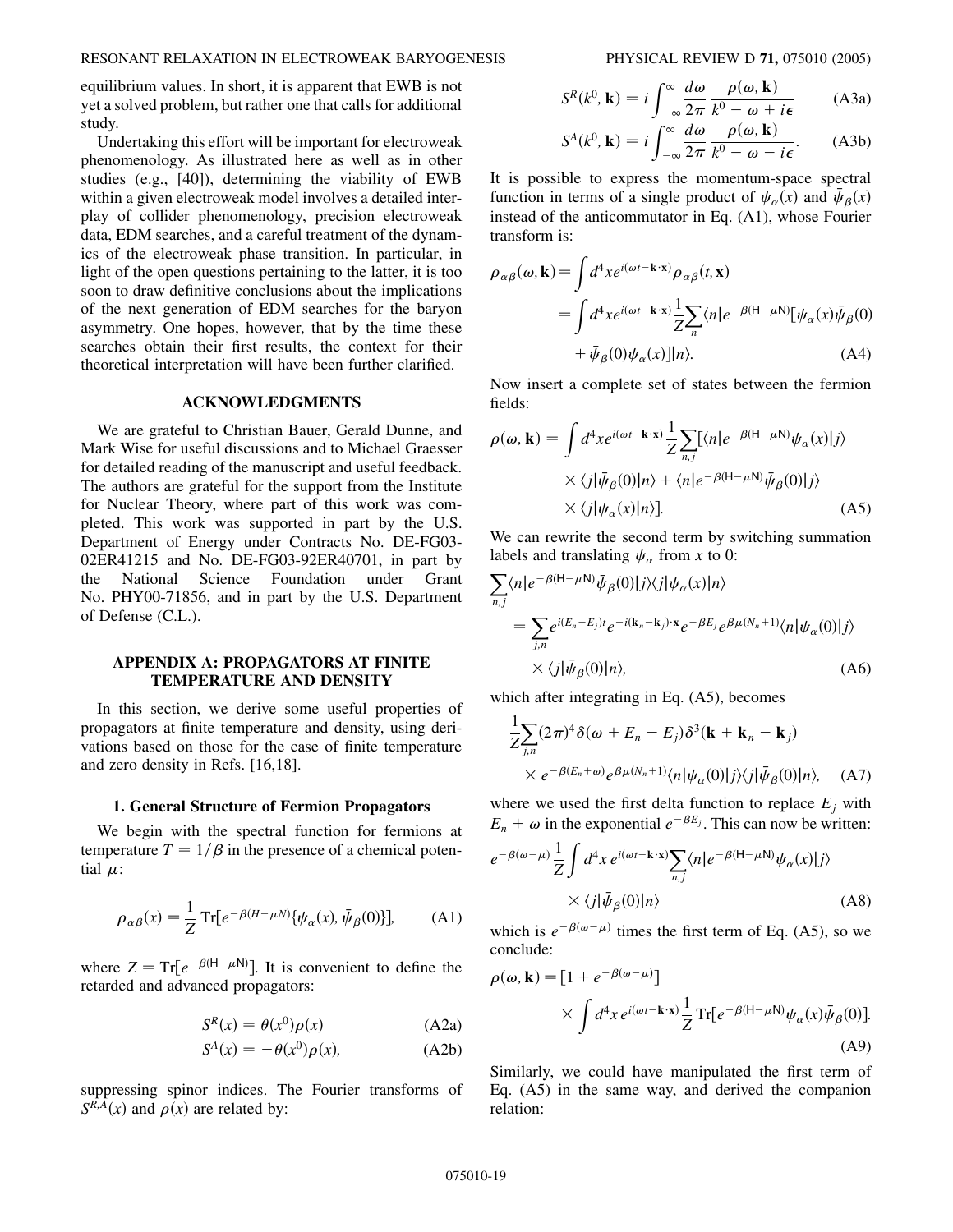$$
\rho(\omega, \mathbf{k}) = [1 + e^{\beta(\omega - \mu)}]
$$
  
 
$$
\times \int d^4x e^{i(\omega t - \mathbf{k} \cdot \mathbf{x})} \frac{1}{Z} \text{Tr} [e^{-\beta(\mathbf{H} - \mu \mathbf{N})} \bar{\psi}_{\beta}(0) \psi_{\alpha}(x)].
$$
  
(A10)

The Green's functions  $S^{>}$  $(k^0, \mathbf{k})$  and  $-S^{<}(k^0, \mathbf{k})$  appear on the right-hand sides of Eqs. (A9) and (A10), giving the relations:

$$
S^{>}(k^{0}, \mathbf{k}) = [1 - n_{F}(k^{0} - \mu)]\rho(k^{0}, \mathbf{k})
$$
 (A11a)

$$
S<(k0, \mathbf{k}) = -nF(k0 - \mu)\rho(k0, \mathbf{k}),
$$
 (A11b)

where  $n_F(x) = 1/(1 + e^x)$ .

The various Green's functions satisfy the identities:

$$
S^{t}(x, y) = S^{R}(x, y) + S^{<}(x, y) = S^{A}(x, y) + S^{>}(x, y)
$$
\n(A12a)  
\n
$$
S^{\bar{t}}(x, y) = S^{>}(x, y) - S^{R}(x, y) = S^{<}(x, y) - S^{A}(x, y),
$$
\n(A12b)

which follow directly from the definitions in Eqs. (8) and (A2). Thus, using Eq. (A11), the time- and anti-timeordered propagators can be expressed in terms of the retarded and advanced propagators:

$$
St(k0, \mathbf{k}) = [1 - nF(k0 - \mu)]SR(k0, \mathbf{k})
$$
  
+ n<sub>F</sub>(k<sup>0</sup> - \mu)S<sup>A</sup>(k<sup>0</sup>, \mathbf{k}) \t(A13a)

$$
ST(k0, \mathbf{k}) = -nF(k0 - \mu)SR(k0, \mathbf{k})
$$

$$
- [1 - nF(k0 - \mu)]SA(k0, \mathbf{k}). \qquad (A13b)
$$

Also note that  $\rho = S^R - S^A = S^> - S^<$ .

### **2. Bosonic Propagators**

Similar results may be derived from scalar bosonic propagators, for which the analog to Eq. (A11) is:

$$
G^{>}(k^{0}, \mathbf{k}) = [1 + n_{B}(k^{0} - \mu)]\rho(k^{0}, \mathbf{k})
$$
 (A14a)

$$
G^{<}(k^{0}, \mathbf{k}) = n_{B}(k^{0} - \mu)\rho(k^{0}, \mathbf{k}), \qquad (A14b)
$$

where the momentum-space spectral function  $\rho(k^0, \mathbf{k})$  for bosons is the Fourier transform of:

$$
\rho(x) = \frac{1}{Z} \operatorname{Tr} \{ e^{-\beta(H - \mu N)} [\phi(x), \phi^*(0)] \}.
$$
 (A15)

The bosonic propagators also satisfy the identity  $\rho =$  $G^R - G^A = G^> - G^<$ .

## **3. Tree-Level Propagators**

At tree level, the propagators  $S^{R,A}$  for fermions are given by:

$$
S^{R,A}(k^0, \mathbf{k}) = \frac{i(k+m)}{(k^0 \pm i\epsilon)^2 - E_\mathbf{k}^2},\tag{A16}
$$

and  $G^{R,A}$  for bosons are given by:

$$
G^{R,A}(k^0, \mathbf{k}) = \frac{i}{(k^0 \pm i\epsilon)^2 - E_\mathbf{k}^2},\tag{A17}
$$

where  $E_k^2 = |\mathbf{k}|^2 + m^2$ . Note that these propagators are independent of the temperature and chemical potential, which only enter in the thermal distribution functions appearing in the relations of the retarded and advanced propagators to the other Green's functions, for example, in Eq. (A13).

# **4. One-Loop Corrections to Massless Fermion Propagators**

Resumming the one-loop self-energy into the fermion propagator at finite temperature changes the pole structure of the propagator dramatically, introducing a new collective hole excitation of the plasma [16,17]. In fact, this structure can be shown to hold even beyond perturbation theory [18]. Extending the results of Ref. [18] to include dependence on a chemical potential, the propagator takes the form given in Eqs.  $(28)$ – $(30)$ . Recall that in those equations  $\mathcal{E}_{p,h} = \omega_{p,h} - i\Gamma_{p,h}$  are the complex poles of the spectral function, and  $Z_{p,h}$  are the corresponding residues. At leading order in the ''hard thermal loop'' approximation (see Ref. [14]), calculating the poles only to order  $\mathcal{E} \sim gT$ , one finds  $\Gamma = 0$ , and  $Z_{p,h}(k, \mu)$  and  $\omega_{p,h}(k, \mu)$ , where  $k = |\mathbf{k}|$ , depend only quadratically on  $\mu/T$ , which we thus neglect in our analysis in the present work, where we keep only effects linear in  $\mu/T$ . In this limit, and including only a single gluon loop in the quark self-energy diagram, the poles of the spectral function are given by the solutions to the equation:

$$
0 = k^{0} - k - \frac{\alpha_{s} C_{F} \pi T^{2}}{4k} \bigg[ \left( 1 - \frac{k^{0}}{k} \right) \log \left| \frac{k^{0} + k}{k^{0} - k} \right| + 2 \bigg],
$$
\n(A18)

where  $C_F = 4/3$  is the Casimir of the fundamental representation of  $SU(3)$ . The solutions to this equation give the poles  $k^0 = E_p(k)$ ,  $-E_h(k)$ . The residues satisfy:

$$
Z_{p,h}(k) = \frac{E_{p,h}^2 - k^2}{m_f^2},
$$
 (A19)

where

$$
m_f^2 = \frac{\alpha_s C_F \pi T^2}{2}.
$$
 (A20)

Calculation of the imaginary parts  $\Gamma_{p,h}$  of the poles, since they begin at order  $g^2T$ , requires a resummation of hard thermal loops in self-energy diagrams [19–21]. We are also interested in their dependence on the chemical potential  $\mu$ . We leave the calculation of these effects to a future study.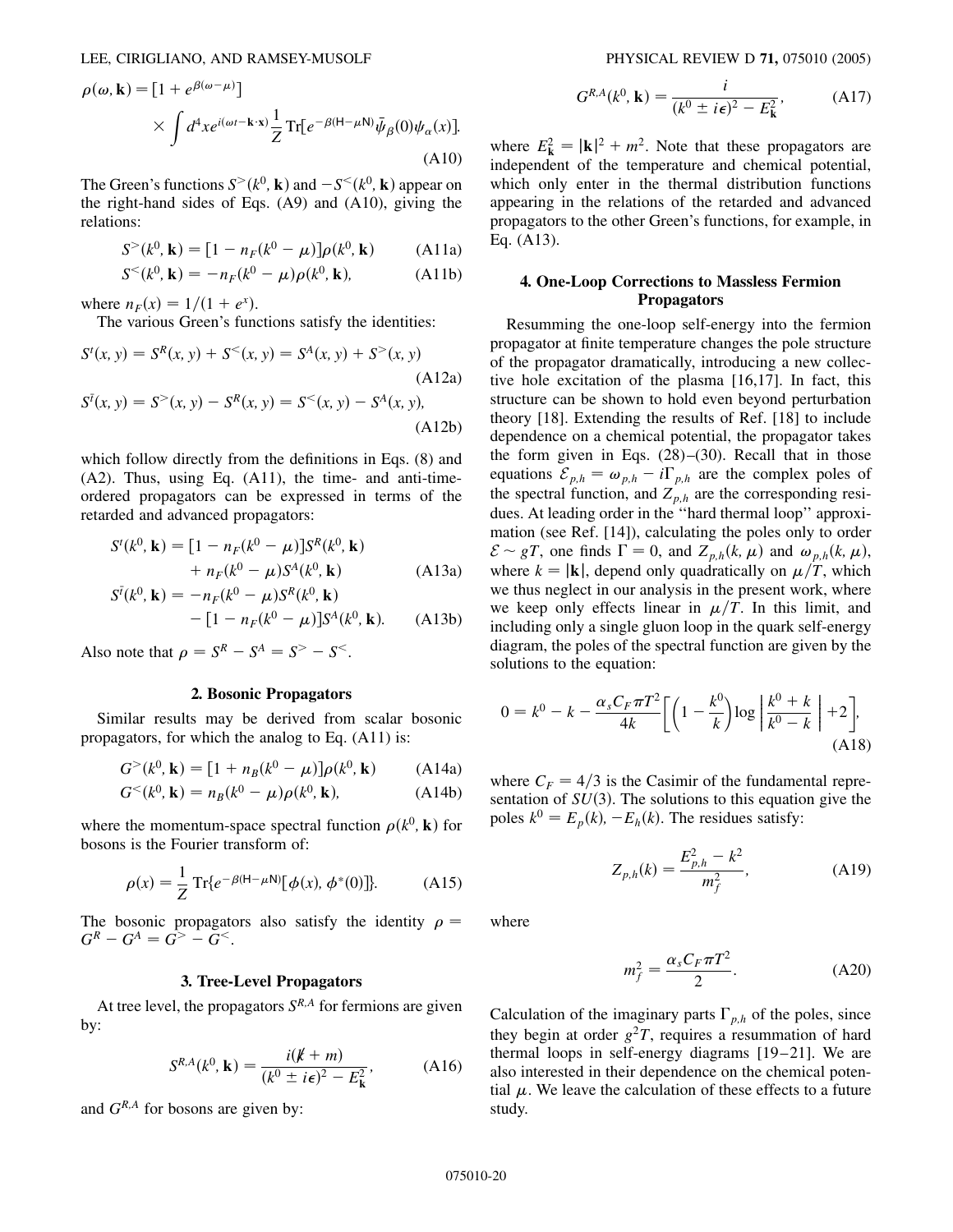# **APPENDIX B: EXPANDED SOURCE TERMS FOR QUANTUM TRANSPORT**

### **1. Bosons**

The *CP*-conserving source term for right-handed stops in Eq. (42) can be expanded by explicitly taking the imaginary part of the integrand:

$$
S_{\tilde{t}_R}^{CP}(x) = -\frac{1}{T} \frac{N_C y_t^2}{2\pi^2} |A_t v_u(x) - \mu^* v_d(x)|^2 \int_0^\infty \frac{k^2 dk}{\omega_R \omega_L}
$$
  
 
$$
\times \left\{ \mu_R \left[ \frac{1}{\Delta} (\sin\phi \operatorname{Im} h_R^+ + \cos\phi \operatorname{Re} h_R^+) \right] - \frac{1}{\delta} (\cos\theta \operatorname{Re} h_R^+ - \sin\theta \operatorname{Im} h_R^+) \right\} + \mu_L \left[ \frac{1}{\Delta} (\sin\phi \operatorname{Im} h_L^+ - \cos\phi \operatorname{Re} h_L^+) \right. \\ \left. + \frac{1}{\delta} (\cos\theta \operatorname{Re} h_L^+ - \sin\theta \operatorname{Im} h_L^+) \right] \right\}, \tag{B1}
$$

where

$$
\omega_{L,R} = \sqrt{|\mathbf{k}|^2 + M_{\tilde{t}_{L,R}}^2},
$$
  
\n
$$
\Delta = \sqrt{(\Gamma_L + \Gamma_R)^2 + (\omega_L - \omega_R)^2},
$$
  
\n
$$
\delta = \sqrt{(\Gamma_L + \Gamma_R)^2 + (\omega_L + \omega_R)^2},
$$
  
\n
$$
\tan \theta = \frac{\omega_L + \omega_R}{\Gamma_L + \Gamma_R}, \qquad \tan \phi = \frac{\omega_L - \omega_R}{\Gamma_L + \Gamma_R},
$$
  
\n
$$
h_{L,R}^{\pm} = \frac{\exp[(\omega_{L,R} \pm i\Gamma_{L,R})/T]}{\{\exp[(\omega_{L,R} \pm i\Gamma_{L,R})/T] - 1]^2}
$$

and where  $\Gamma_{L,R}$  are the thermal widths for the  $\tilde{t}_{L,R}$ . The

rates  $\Gamma_{\tilde{t}}^{\pm}$  defined in Eq. (48) can then be expressed:

$$
\Gamma_{\bar{t}}^{\pm} = -\frac{1}{T} \frac{y_t^2}{4\pi^2} |A_t v_u(x) - \mu^* v_d(x)|^2 \int_0^{\infty} \frac{k^2 dk}{\omega_R \omega_L}
$$
  
 
$$
\times \left[ \frac{1}{\Delta} [\sin\phi \operatorname{Im}(h_L^+ \pm h_R^+) - \cos\phi \operatorname{Re}(h_L^+ \mp h_R^+)] + \frac{1}{\delta} [\cos\theta \operatorname{Re}(h_L^+ \mp h_R^+) - \sin\theta \operatorname{Im}(h_L^+ \mp h_R^+)] \right].
$$
  
(B3)

Meanwhile, the *CP*-violating source given in Eq. (48) can be expanded:

$$
S_{\tilde{t}_R}^{CP}(x) = N_C y_t^2 Im(\mu A_t) v(x)^2 \dot{\beta}(x) \int_0^\infty \frac{k^2 dk}{2\pi^2} \frac{1}{\omega_L \omega_R}
$$
  
 
$$
\times \left\{ \frac{1}{\delta^2} [Re(1 + n_R^+ + n_L^+) sin2\theta
$$
  
 
$$
+ Im(n_R^+ + n_L^+) cos2\theta ]
$$
  
 
$$
+ \frac{1}{\Delta^2} [Re(n_R^+ - n_L^+) sin2\phi
$$
  
 
$$
- Im(n_R^+ + n_L^+) cos2\phi ] \right\}, \qquad (B4)
$$

where  $n_{L,R}^{\pm} = n_B(\omega_{\tilde{t}_{L,R}} \pm \Gamma_{L,R})$ . Our result agrees with that of Ref. [8] except for a different relative sign in front of the  $\cos 2\phi$  term and the overall factor of  $N_C$ .

## **2. Massive Fermions**

The *CP*-conserving rates for Higgsino-gaugino interactions given in Eq. (60) can be expanded:

$$
\Gamma_{\tilde{H}^{\pm}}^{\pm} = g_2^2 \nu(x)^2 \frac{1}{T} \int_0^{\infty} \frac{k^2 dk}{2\pi^2} \left( \frac{1}{\omega_{\tilde{H}} \omega_{\tilde{W}}} \right) \left( \frac{1}{\Delta} \left\{ \left[ \omega_{\tilde{H}} \omega_{\tilde{W}} + \Gamma_{\tilde{H}} \Gamma_{\tilde{W}} - k^2 + M_2 |\mu| \cos \phi_{\mu} \sin 2\beta(x) \right] \left[ \cos \phi \operatorname{Re}(h_{\tilde{W}}^{\pm} \mp h_{\tilde{H}}^{\pm}) \right] \right\}
$$
  
\n
$$
- \sin \phi \operatorname{Im}(h_{\tilde{W}}^{\pm} \pm h_{\tilde{H}}^{\pm}) \right] + \left[ \Gamma_{\tilde{H}} \omega_{\tilde{W}} - \Gamma_{\tilde{W}} \omega_{\tilde{H}} \right] \left[ \sin \phi \operatorname{Re}(h_{\tilde{W}}^{\pm} \mp h_{\tilde{H}}^{\pm}) + \cos \phi \operatorname{Im}(h_{\tilde{W}}^{\pm} \pm h_{\tilde{H}}^{\pm}) \right] \right\}
$$
  
\n
$$
+ \frac{1}{\delta} \left\{ \left[ \omega_{\tilde{H}} \omega_{\tilde{W}} - \Gamma_{\tilde{H}} \Gamma_{\tilde{W}} + k^2 - M_2 |\mu| \cos \phi_{\mu} \sin 2\beta(x) \right] \left[ \cos \theta \operatorname{Re}(h_{\tilde{W}}^{\pm} \mp h_{\tilde{H}}^{\pm}) - \sin \theta \operatorname{Im}(h_{\tilde{W}}^{\pm} \mp h_{\tilde{H}}^{\pm}) \right] \right\}
$$
  
\n
$$
- \left[ \Gamma_{\tilde{H}} \omega_{\tilde{W}} + \Gamma_{\tilde{W}} \omega_{\tilde{H}} \right] \left[ \cos \theta \operatorname{Im}(h_{\tilde{W}}^{\pm} \mp h_{\tilde{H}}^{\pm}) + \sin \theta \operatorname{Re}(h_{\tilde{W}}^{\pm} \mp h_{\tilde{H}}^{\pm}) \right] \right\}
$$
(B5)

where

$$
\omega_{\tilde{H},\tilde{W}} = \sqrt{\mathbf{k}^2 + M_{\tilde{H},\tilde{W}}^2}, \qquad \Delta = \sqrt{(\Gamma_{\tilde{W}} + \Gamma_{\tilde{H}})^2 + (\omega_{\tilde{W}} - \omega_{\tilde{H}})^2}, \qquad \delta = \sqrt{(\Gamma_{\tilde{W}} + \Gamma_{\tilde{H}})^2 + (\omega_{\tilde{W}} + \omega_{\tilde{H}})^2},
$$
  
\n
$$
\tan \theta = \frac{\omega_{\tilde{W}} + \omega_{\tilde{H}}}{\Gamma_{\tilde{W}} + \Gamma_{\tilde{H}}}, \qquad \tan \phi = \frac{\omega_{\tilde{W}} - \omega_{\tilde{H}}}{\Gamma_{\tilde{W}} + \Gamma_{\tilde{H}}}, \qquad h_{\tilde{W},\tilde{H}}^{\pm} = \frac{\exp[(\omega_{\tilde{W},\tilde{H}} \pm i\Gamma_{\tilde{W},\tilde{H}})/T]}{\{\exp[(\omega_{\tilde{W},\tilde{H}} \pm i\Gamma_{\tilde{W},\tilde{H}})/T] + 1\}^2}.
$$
\n(B6)

The *CP*-violating Higgsino source in Eq. (64) can be expressed: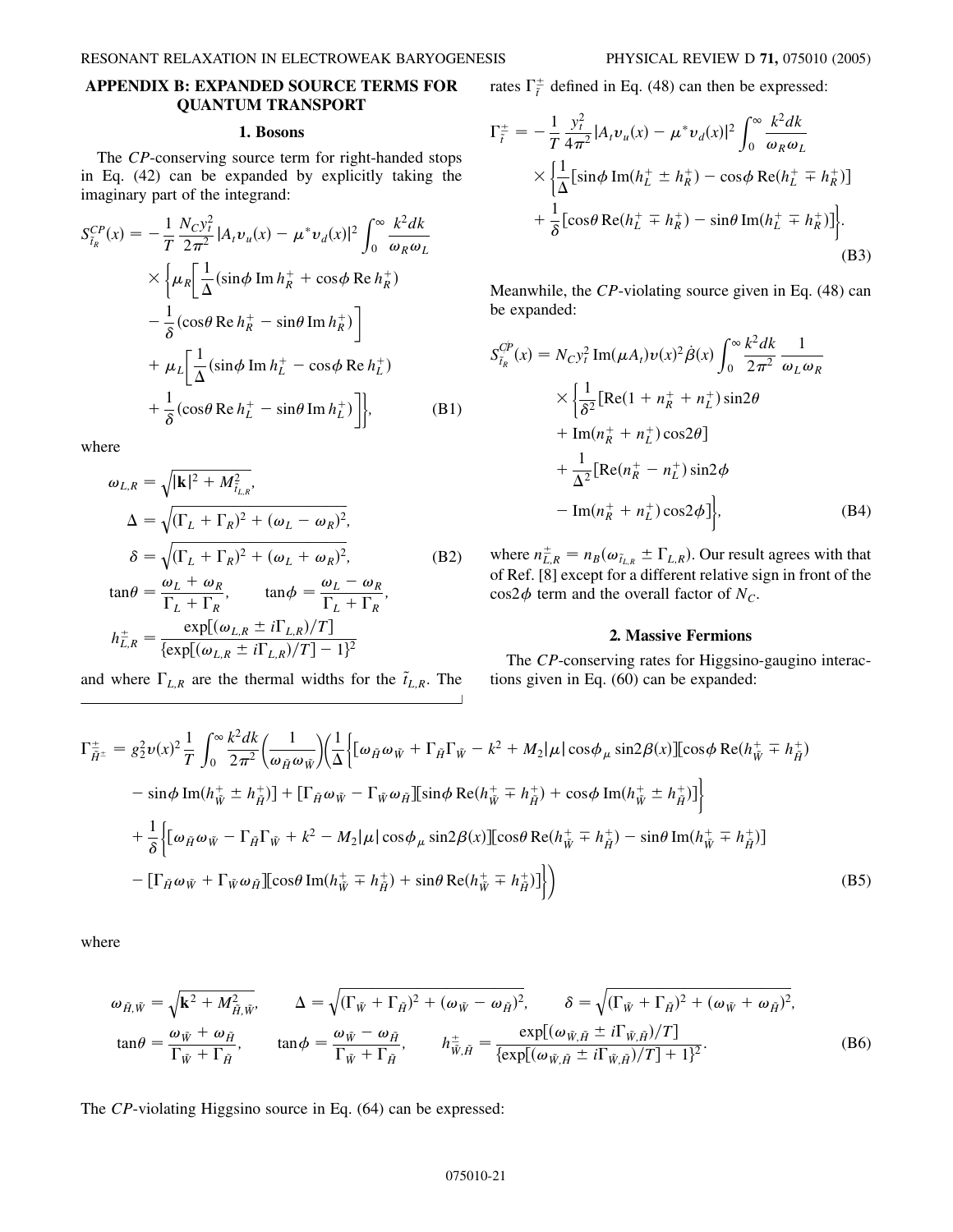$$
S_{\tilde{H}^{\pm}}^{QP}(x) = 2g_2^2 M_2 \operatorname{Im}(\mu) \nu(x)^2 \dot{\beta} \int_0^{\infty} \frac{k^2 dk}{2\pi^2} \left(\frac{1}{\omega_{\tilde{H}} \omega_{\tilde{W}}}\right) \left[\frac{1}{\Delta^2} \left[\sin 2\phi \operatorname{Re}(N_{\tilde{W}}^+ - N_{\tilde{H}}^+) + \cos 2\phi \operatorname{Im}(N_{\tilde{W}}^+ + N_{\tilde{H}}^+) \right] + \frac{1}{\delta^2} \left[\sin 2\theta \operatorname{Re}(1 - N_{\tilde{W}}^+ - N_{\tilde{H}}^+) - \cos 2\theta \operatorname{Im}(N_{\tilde{W}}^+ + N_{\tilde{H}}^+) \right],
$$
\n(B7)

where  $N^{\pm}_{\tilde{H}, \tilde{W}} = n_B(\omega_{\tilde{H}, \tilde{W}} \pm i\Gamma_{\tilde{H}, \tilde{W}})$ . Our result agrees with that of Ref. [8] except for the sign of the cos2 $\phi$  term.

#### **3. Chiral Fermions**

For chiral fermions, the *CP*-conserving chirality-changing rates in Eq. (66) can be expanded:

$$
\Gamma_{t_R}^{\pm} = \frac{1}{T} \frac{N_{C} y_t v_u^2}{\pi^2} \int_0^{\infty} k^2 dk \Big\{ \frac{Z_p^R Z_p^L}{\delta_p} \Big[ \sin \theta_p \{ \text{Re}(\lambda_p^L h_{pL}^+ \mp \lambda_p^R h_{pR}^+) - \text{Im}(h_{pL}^+ \mp h_{pR}^+) \} + \cos \theta_p \text{Re}(h_{pL}^+ \mp h_{pR}^+) \Big\}
$$
  
+ 
$$
\frac{T}{\delta_p} \cos 2 \theta_p (\lambda_p^L \mp \lambda_p^R) \text{Re}(1 - N_{pL}^+ - N_{pR}^+) \Big] - \frac{Z_p^L Z_h^R}{\Delta_{hp}} \Big[ \sin \phi_{hp} \{ \text{Re}(\lambda_p^L h_{pL}^+ \pm \lambda_h^R h_{hR}^+) - \text{Im}(h_{pL}^+ \pm h_{hR}^+) \} \Big\}
$$
  
- 
$$
\cos \phi_{hp} \text{Re}(h_{pL}^+ \mp h_{hR}^+) + \frac{T}{\Delta_{hp}} \cos 2 \phi_{hp} (\lambda_p^L \pm \lambda_h^R) \text{Re}(N_{pL}^+ - N_{hR}^+) \Big] + (p \leftrightarrow h) \Big\}
$$
(B8)

where

$$
\delta_p = \sqrt{(\omega_p^R + \omega_p^L)^2 + (\Gamma_p^R + \Gamma_p^L)^2},
$$
  
\n
$$
\Delta_{hp} = \sqrt{(\omega_p^L - \omega_h^R)^2 + (\Gamma_h^R + \Gamma_p^L)^2},
$$
  
\n
$$
h_{pL}^{\pm} = h_F(\omega_p^L \pm i\Gamma_p^L), \text{ etc.,}
$$
  
\n
$$
N_{pL}^{\pm} = n_F(\omega_p^L \pm i\Gamma_p^L), \text{ etc.,}
$$
  
\n
$$
\tan \theta_p = \frac{\omega_p^L + \omega_p^R}{\Gamma_p^L + \Gamma_h^R},
$$
  
\n
$$
\tan \phi_{hp} = \frac{\omega_h^R - \omega_p^L}{\Gamma_p^L + \Gamma_h^R},
$$
  
\n(B9)

and where the

- [1] A. D. Sakharov, Pis'ma Zh. Eksp. Teor. Fiz. **5**, 32 (1967) [JETP Lett. **5**, 24 (1967)].
- [2] Particle Data Group Collaboration, S. Eidelman *et al.*, Phys. Lett. B **592**, 1 (2004).
- [3] WMAP Collaboration, D. N. Spergel *et al.*, Astrophys. J. Suppl. Ser. **148**, 175 (2003).
- [4] M. Dine and A. Kusenko, Rev. Mod. Phys. **76**, 1 (2004).
- [5] J. Kang, P. Langacker, T. J. Li, and T. Liu, Phys. Rev. Lett. **94**, 061801 (2005).
- [6] J. M. Cline, K. Kainulainen, and K. A. Olive, Phys. Rev. D **49**, 6394 (1994).
- [7] A. G. Cohen, D. B. Kaplan, and A. E. Nelson, Phys. Lett. B **336**, 41 (1994).
- [8] A. Riotto, Phys. Rev. D **58**, 095009 (1998).
- [9] J. Schwinger, J. Math. Phys. (N.Y.) **2**, 407 (1961); K. T. Mahanthappa, Phys. Rev. **126**, 329 (1962); P. M. Bakshi and K. T. Mahanthappa, J. Math. Phys. (N.Y.) **4**, 1 (1963); **4**, 12 (1963); L. V. Keldysh, Zh.

 $\lambda_{p,h}^{L,R} = \frac{\partial \Gamma_{p,h}^{L,R}}{\partial H}$  $\partial \mu_{t_{L,R}}$ *;* (B10)

parametrize the linear shifts in the thermal widths due to nonvanishing chemical potential. As noted at the end of Appendix A, in a fully resummed calculation of the fermion self-energy, such shifts which are linear in  $\mu_i/T$  may arise, and thus have to be included in our calculations, which we defer to future work. Also note that we have approximated the residues  $Z_{p,h}^{L,R}$  to be purely real, which is true at the order we are working.

- Eksp. Teor. Fiz. **47**, 1515 (1964) [Sov. Phys. JETP **20**, 1018 (1965)]; R. A. Craig, J. Math. Phys. (N.Y.) **9**, 605 (1968); K. c. Chou, Z. b. Su, B. l. Hao, and L. Yu, Phys. Rep. **118**, 1 (1985).
- [10] P. Huet and A. E. Nelson, Phys. Rev. D **53**, 4578 (1996).
- [11] M. Carena, J.M. Moreno, M. Quiros, M. Seco, and C. E. M. Wagner, Nucl. Phys. B **599**, 158 (2001).
- [12] M. Carena, M. Quiros, M. Seco, and C. E. M. Wagner, Nucl. Phys. B **650**, 24 (2003).
- [13] M. Joyce, T. Prokopec, and N. Turok, Phys. Rev. D **53**, 2930 (1996).
- [14] M. Le Bellac, *Thermal Field Theory* (Cambridge University Press, Cambridge, England, 1996).
- [15] E. J. Levinson and D. H. Boal, Phys. Rev. D **31**, 3280 (1985); J. P. Blaizot and J. Y. Ollitrault, Phys. Rev. D **48**, 1390 (1993); O. K. Kalashnikov, Mod. Phys. Lett. A **12**, 347 (1997); JETP Lett. **67**, 1 (1998); Phys. Scr. **58**, 310 (1998); Mod. Phys. Lett. A **13**, 1719 (1998); Phys. Scr. **60**, 131 (1999).